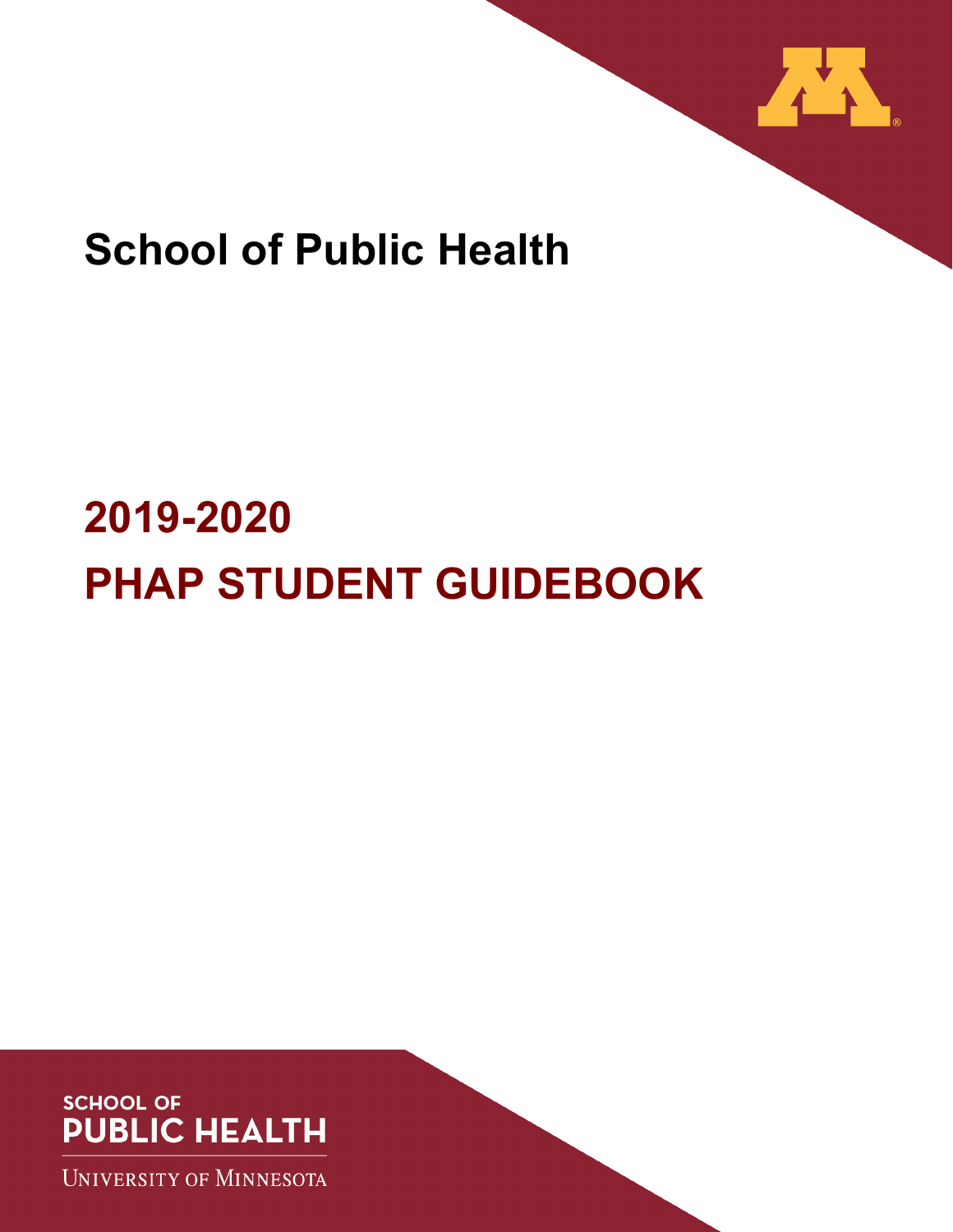Welcome to the University of Minnesota School of Public Health!

This guidebook contains important information about SPH and University policies and resources that enable students to better navigate their academic journey and get the most out of their student experience. By combining this Guidebook with your program-specific Student Guidebook you will have a comprehensive reference that will answer most questions about academics, the University environment, policies, expectations, and the many resources available to students. Please note that this guidebook augments and is not a substitute for other sources of information. There are many additional resources available to graduate students that are listed throughout this handbook.

Refer to your Guidebook to ensure that you are informed of the essentials of student life but remember that your University-assigned student email account is the School's official means of communication. You are responsible for managing all information sent via the student email account.

All advising faculty have access to this guidebook. Please work with your adviser when making important decisions relating to your program.

Links to many policies and procedures can be found by clicking on the "Current Students" link at [sph.umn.edu/current/resources/.](http://www.sph.umn.edu/current/resources/)

*The University of Minnesota is committed to the policy that all persons shall have equal access to its programs, facilities, and employment without regard to race, color, creed, religion, national origin, sex, age, marital status, disability, public assistance status, veteran status, or sexual orientation.*

This publication can be made available in alternative formats for people with disabilities. Direct requests to the Student Services Center, School of Public Health, MMC 819 Mayo, 420 Delaware Street SE, Minneapolis, MN 55455; (612)626-3500 or (800)774-8636.

#### **6/26/2019**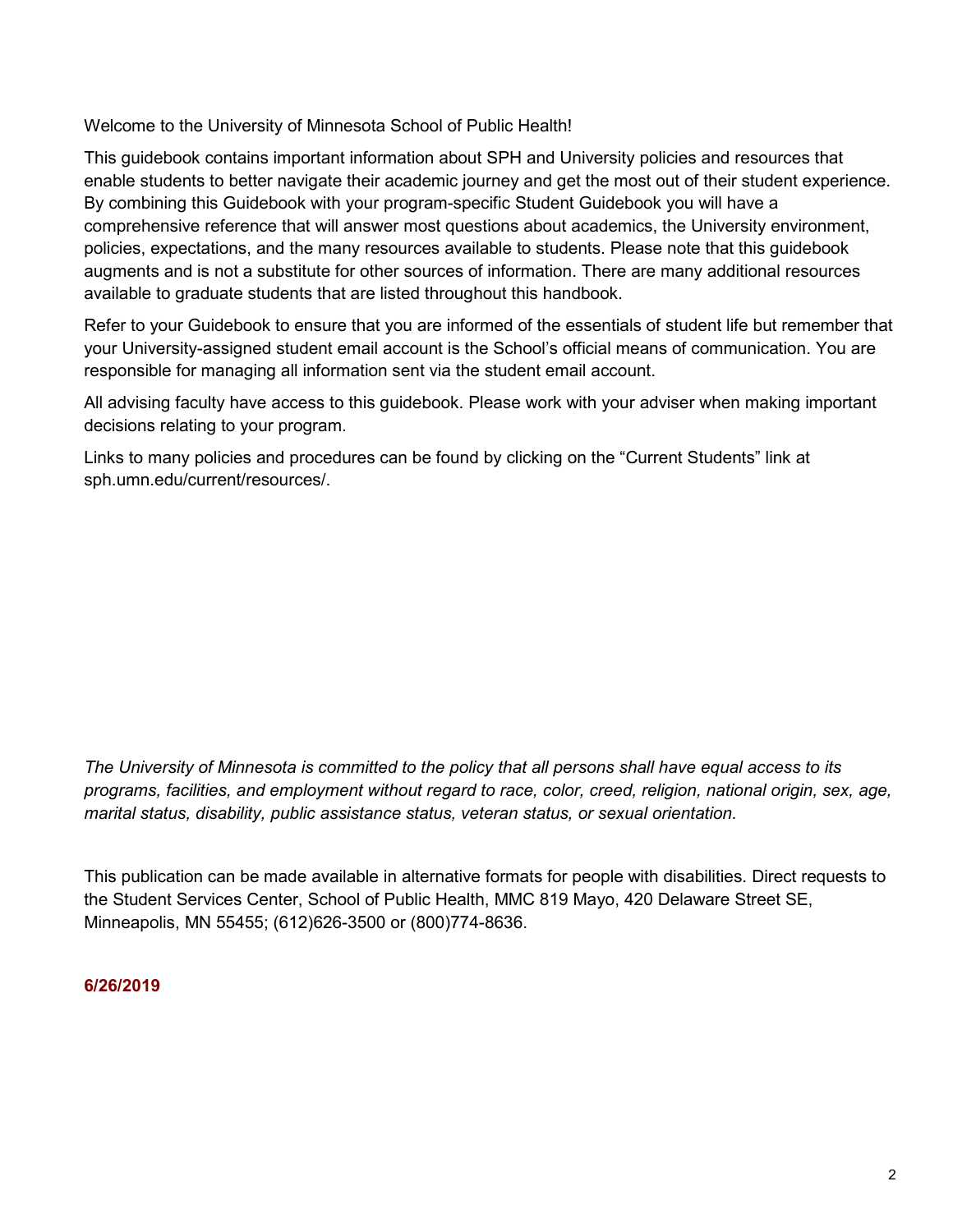# **TABLE OF CONTENTS**

| 1.1  |                                                                                      |  |
|------|--------------------------------------------------------------------------------------|--|
| 1.2  |                                                                                      |  |
| 1.3  |                                                                                      |  |
| 1.4  |                                                                                      |  |
| 1.5  |                                                                                      |  |
| 1.6  |                                                                                      |  |
| 1.7  |                                                                                      |  |
| 1.8  |                                                                                      |  |
| 1.9  |                                                                                      |  |
| 1.10 |                                                                                      |  |
| 1.11 |                                                                                      |  |
|      |                                                                                      |  |
| 2.1  |                                                                                      |  |
| 2.2  |                                                                                      |  |
| 2.3  |                                                                                      |  |
| 2.4  |                                                                                      |  |
| 2.5  |                                                                                      |  |
| 2.6  |                                                                                      |  |
| 2.7  |                                                                                      |  |
| 2.8  |                                                                                      |  |
|      |                                                                                      |  |
| 3.1  |                                                                                      |  |
| 3.2  |                                                                                      |  |
| 3.3  | Grade Option Changes, Course Additions, Drops, Evaluations, and Equivalency Exams.19 |  |

THE R

# SCHOOL OF<br>**PUBLIC HEALTH**

UNIVERSITY OF MINNESOTA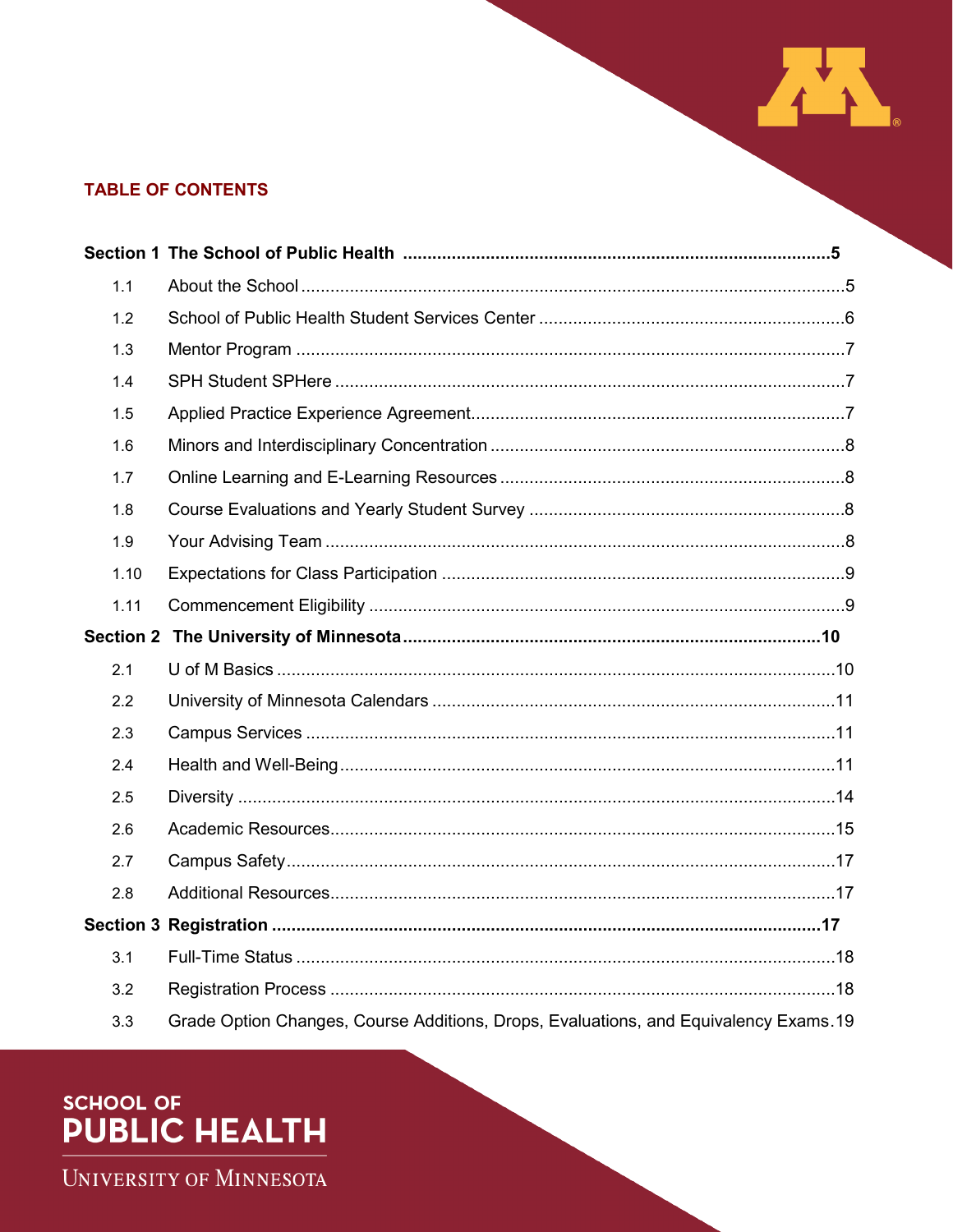| 3.4              |                                                                         |  |
|------------------|-------------------------------------------------------------------------|--|
| 3.5              |                                                                         |  |
| <b>Section 4</b> |                                                                         |  |
| 4.1              |                                                                         |  |
| 4.2              |                                                                         |  |
| 4.3              |                                                                         |  |
| 4.4              |                                                                         |  |
| 4.5              |                                                                         |  |
| <b>Section 5</b> |                                                                         |  |
| 5.1              |                                                                         |  |
| 5.2              |                                                                         |  |
| 5.3              |                                                                         |  |
| 5.4              |                                                                         |  |
| 5.5              |                                                                         |  |
| 5.6              |                                                                         |  |
|                  |                                                                         |  |
| 6.1              |                                                                         |  |
| 6.2              |                                                                         |  |
| 6.3              |                                                                         |  |
|                  |                                                                         |  |
| 7.1              |                                                                         |  |
| 7.2              |                                                                         |  |
| 7.3              | Applied Practice Experience (APEX; Formerly Called Field Experience) 48 |  |
| 7.4              |                                                                         |  |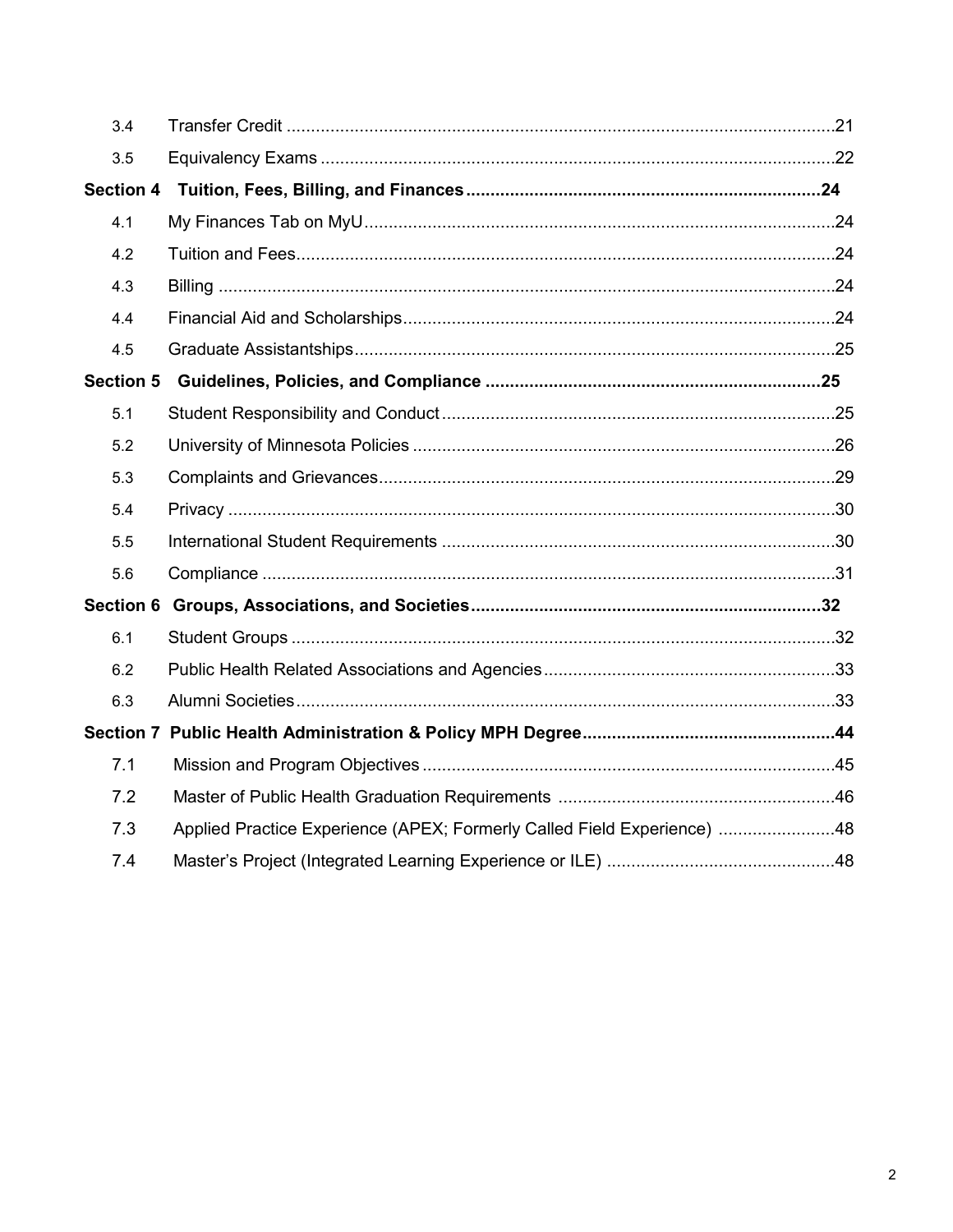# **1. THE SCHOOL OF PUBLIC HEALTH**

### **1.1 ABOUT THE SCHOOL**

Through excellence in education, research, and community engagement, the University of Minnesota School of Public Health advances health, from scientific discovery to public impact, by enhancing population health and preventing disease in the United States and globally.

In 1874, Charles Hewitt, the secretary of the Minnesota State Board of Health, began offering a class at the University of Minnesota covering topics in personal and community hygiene, epidemic diseases, and physiology. In the following decades, various University departments created programs in public health disciplines, such as biostatistics, environmental health, and epidemiology. In 1944, the University brought all these activities together under one roof and created the School of Public Health.

Today, our school, ranked #9 in the nation, serves more than 1,600 students to help meet the increasing demand for a public health workforce. We were the first in the country to grant a master's degree in hospital administration, establish a doctoral program in epidemiology, and, in 1950, launch a graduate program in maternal and child health.

At the School of Public Health, we leave no stone unturned as we tackle the world's most critical public health problems. Our faculty, staff, and students bring innovative thinking and concrete action to emerging and persistent challenges, including structural racism, gun violence, our expanding aging population, and a changing climate. As one of the premier schools of public health in the world, we prepare some of the most influential leaders in the field, and provide the knowledge health departments, communities, and policymakers need to make the best decisions about population health.

#### **Proven Impact — our research has led to:**

- Minnesota's first report card for quality of life in nursing homes
- Fully accessible buildings for people with disabilities
- The first comprehensive definition of childhood abuse and neglect
- Restrictions of tanning bed use by people 18 years of age and younger
- Legislation to cover doula care through Medicaid
- Life-saving treatment protocols for HIV-positive people
- A nationwide model to track foodborne illness outbreaks
- A standard for reading ECGs in a universally acceptable way
- A model to predict probability of complications from radiation therapy.

For a listing of faculty, research and specialties refer to [www.directory.sph.umn.edu](http://www.directory.sph.umn.edu/)

#### **Academic Health Center**

University of Minnesota health sciences form one of the largest, most comprehensive academic health centers in the nation. The Academic Health Center (AHC) is home to six colleges and schools (including the School of Public Health), more than 150 centers and institutes, and hospitals and clinics. About 70 percent of Minnesota's health care providers received their training at the University of Minnesota.

The School of Public Health is one of only three schools of public health nationwide with the support structure of an academic health center. This means that our health professionals and students work and learn together and take a skilled systems approach to some of the top health issues facing the world today. Doctors train with pharmacists, public health workers partner with veterinarians, and nurses collaborate with dentists

### **Accreditation**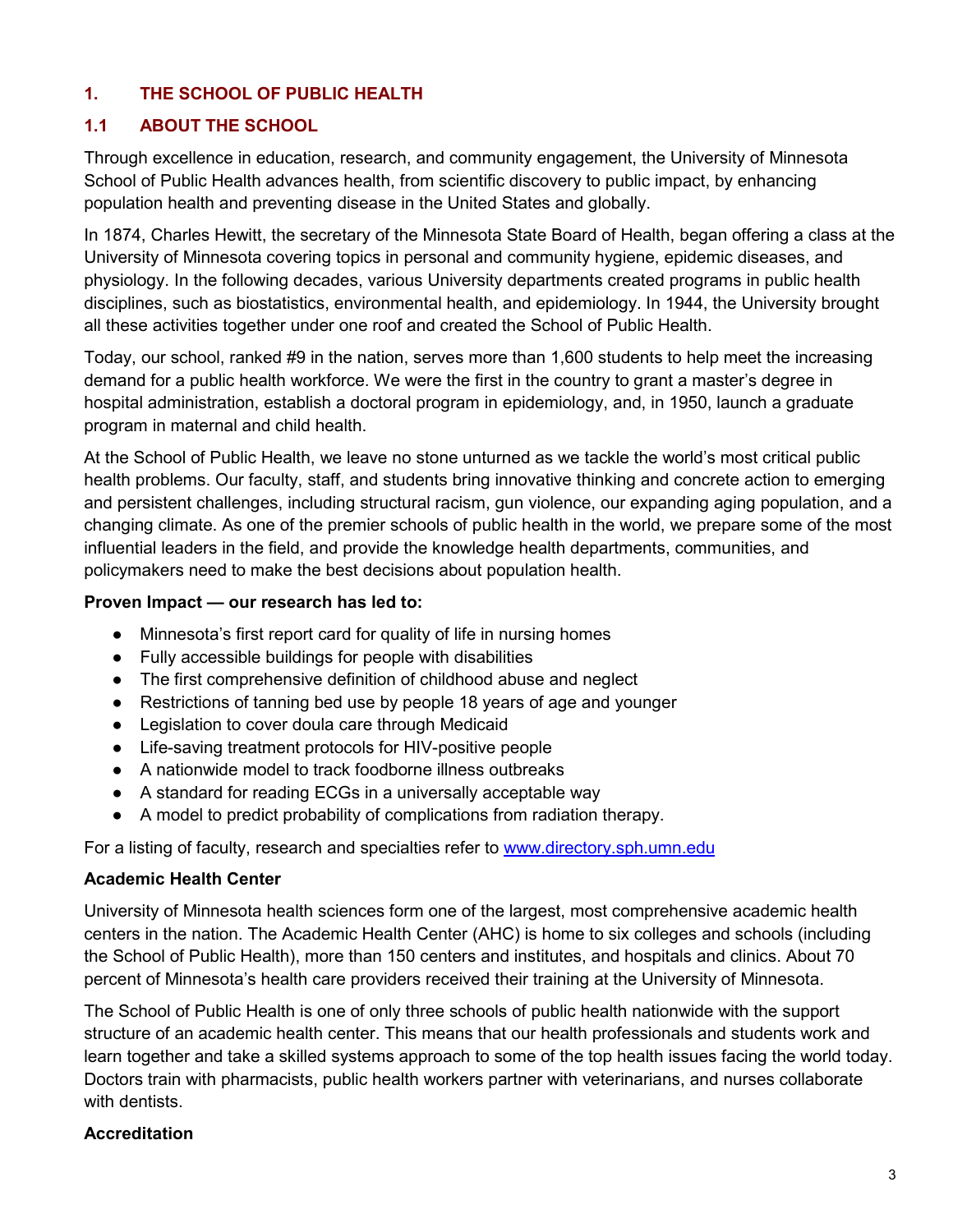The School of Public Health is accredited by the Council on Education and Public Health (CEPH). The benefits of accreditation are many [ceph.org/constituents/students/benefits-of-accreditation/.](https://ceph.org/constituents/students/benefits-of-accreditation/) CEPH accreditation serves multiple purposes for different constituents. In general, specialized accreditation attests to the quality of an educational program that prepares for entry into a recognized profession.

- For the public, accreditation promotes the health, safety and welfare of society by assuring competent public health professionals.
- For prospective students and their parents, accreditation serves a consumer protection purpose. It provides assurance that the school or program has been evaluated and has met accepted standards established by and with the profession.
- For prospective employers, it provides assurance that the curriculum covers essential skills and knowledge needed for today's jobs.
- For graduates, it promotes professional mobility and enhances employment opportunities in positions that base eligibility upon graduation from an accredited school or program.
- For public health workers, it involves practitioners in the establishment of standards and assures that educational requirements reflect the current training needs of the profession.
- For the profession, it advances the field by promoting standards of practice and advocating rigorous preparation.
- For the federal government and other public funding agencies, it serves as a basis for determining eligibility for federally funded programs and student financial aid.
- For foundations and other private funding sources, it represents a highly desirable indicator of a program's quality and viability.
- For the university, it provides a reliable basis for inter- and intra-institutional cooperative practices, including admissions and transfer of credit.
- For the faculty and administrators, it promotes ongoing self-evaluation and continuous improvement and provides an effective system for accountability.
- For the school or program, accreditation enhances its national reputation and represents peer recognition.

MPH Competencies, established and required from the Council on Education for Public Health (CEPH), can be found in Appendix A. [intranet.sph.umn.edu/wp-content/uploads/2019/01/foundational-ceph](https://intranet.sph.umn.edu/wp-content/uploads/2019/01/foundational-ceph-compentencies-sept-5.pdf)[compentencies-sept-5.pdf](https://intranet.sph.umn.edu/wp-content/uploads/2019/01/foundational-ceph-compentencies-sept-5.pdf)

# **1.2 SCHOOL OF PUBLIC HEALTH STUDENT SERVICES CENTER**

### **Location:**

Mayo Memorial Building, Room A395 **Office Hours:** Monday – Friday, 8:00 AM - 4:30 PM **Telephone: (**612)626-3500 or (800)774-8636 **Fax: (**612)624-4498 **Email:** [sph-ask@umn.edu](mailto:sph-ask@umn.edu)

### **Mailing Address:**

Student Services Center School of Public Health MMC 819, Rm A395 Mayo Bldg 420 Delaware Street SE Minneapolis, MN 55455-0381

# **School of Public Health Student Services Center**

The Student Services Center (SSC) is a school-wide office that assists students with all phases of their academic journey. The SSC staff works closely with each academic division and program to administer school-wide services and policies.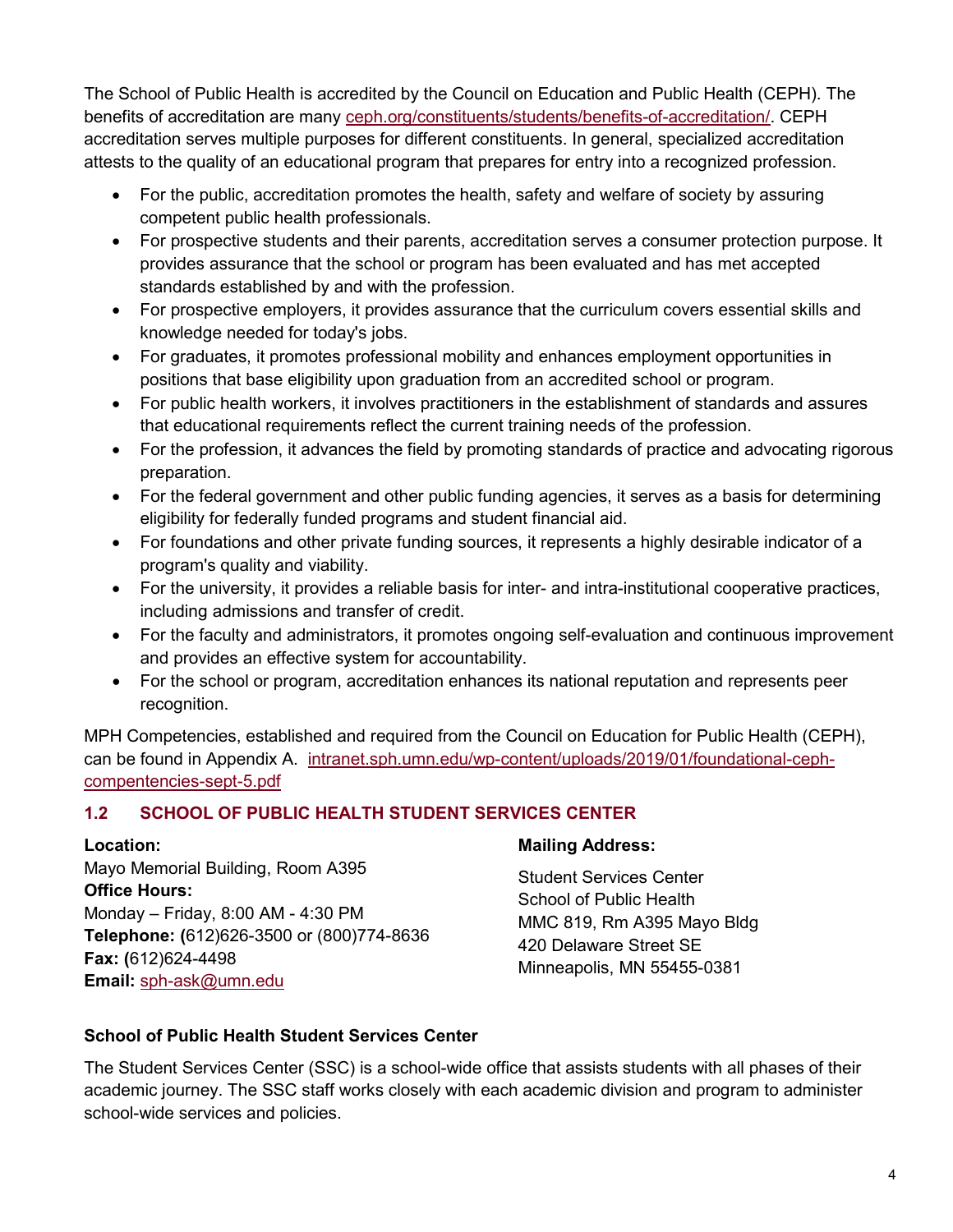The Student Services Center is dedicated to serving a diverse community of future and current SPH students by enhancing the student experience, supporting the achievement of educational and career goals, and empowering future public health leaders.

We coordinate many functions including:

- Student Organization Support
- Mental Health Advocacy
- Applications and Admissions
- Registration
- Applied practice experience/ criminal background checks

• Diversity, Equity & Inclusion

- Career & Professional **Education**
- Degree Clearance

• SPH Scholarships

Meet the staff and learn about the services provided at the SSC by clicking **HERE**.

# **Career and Professional Development**

The Career and Professional Development Center offers a variety of services and resources to assist you in your efforts to pursue advanced education and to locate and apply for professional positions from applied practice experiences, internships, and residencies to fellowships and full-time positions. Our Center believes that every individual has unique potential and should have the opportunity to pursue a meaningful and fulfilling career. Our goal is to facilitate the career and professional development process with you to ensure you have the confidence in conducting a competitive job search and help you maximize your career potential. We do so by offering one-on-one career coaching, programming, and online resources.

# **Career and Professional Development Website**

The Career and Professional Development website at [www.sph.umn.edu/careers/](http://www.sph.umn.edu/careers/) has many links to help you start your new career, including:

- **One-on-One Career Coaching:** You can schedule individual appointments with one of our awardwinning, evidence-based career coaches, Vic Massaglia and Darren Kaltved, to discuss any career or professional development topics, from creating a top-notch resume to interviewing, and presentation skills. Appointments are also available via video or phone. To schedule an appointment, please visit [sphcareers.appointments.umn.edu](about:blank) or email [sphcareers@umn.edu.](mailto:sphcareers@umn.edu)
- **Jobs & Internships:** Our online job posting system includes listings for internships and applied practice experiences, graduate assistantships and fellowships, volunteer, part-time, and full-time career opportunities: [https://z.umn.edu/sphjobs.](https://z.umn.edu/sphjobs)
- **Career Resources:** General career-related links, guides, and tip sheets on a variety of job-search related topics: [www.sph.umn.edu/careers/students/](http://www.sph.umn.edu/careers/students/)

# **1.3 MENTOR PROGRAM**

Our mentor program connects public health students to public health professionals to help with career and professional development. Mentoring relationships benefit both mentors and mentees. For mentees, the program can have a key impact on future career choices. For mentors, helping the next generation of public health leaders can be rewarding and impactful.

The School of Public Health boasts the largest mentor program of any school of public health, serving approximately 400 students and mentors annually with special events and helpful resources for mentor pairs. We work to provide students with diverse professional experiences and recognize the role that mentors have in training future public health leaders.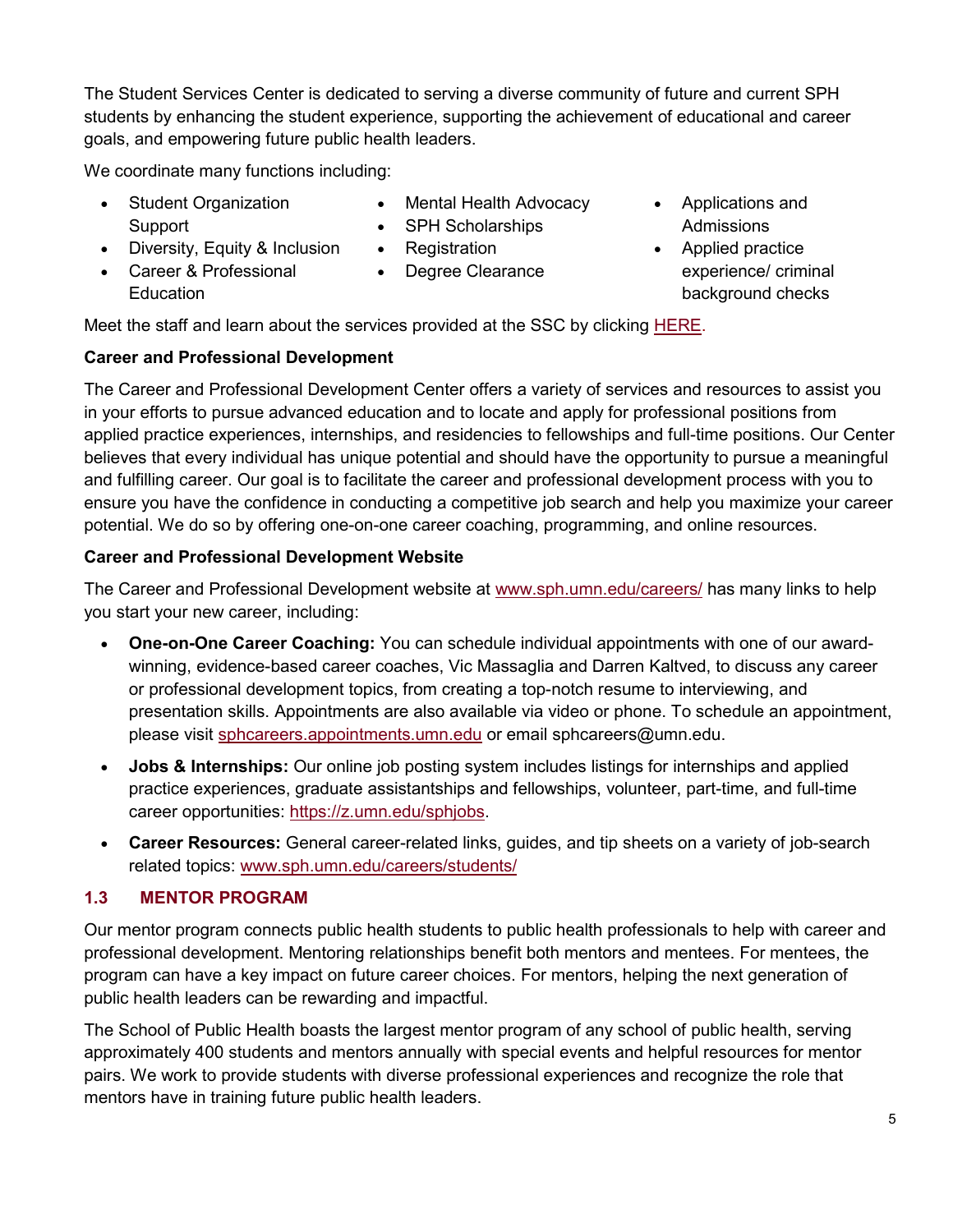For more information, visit [sph.umn.edu/current/mentor/.](http://sph.umn.edu/current/mentor/)

# **1.4 SPH STUDENT SPHERE**

Make use of the SPH Student SPHere to relax or study with your student colleagues. All students enrolled in an SPH degree program have access to the SPH Student SPHere (Mayo A-150) via their U-Card. The SPHere has the following amenities:

- **Locker Room:** Free lockers are assigned in the Student Services Center (Mayo A-395). Students are able to renew their locker each year and need only provide their own lock.
- **Kitchen Area:** Tables, chairs, microwaves, refrigerators, and a sink are all accessible in the student kitchen. As this is a shared space, students are expected to pick up after themselves and clean any mess created during personal food preparation.
- **Lounge Area:** Couches, chairs, and wireless internet all create a perfect place for students to meet, study, or simply relax.
- **Study Room:** White boards, tables, chairs, computers with internet connectivity, Microsoft Office, SAS and STATA software and a printer are all freely available to SPH students.

Please report any issues with computer systems, printers, trash, or other problems to [sph-ask@umn.edu,](mailto:sph-ask@umn.edu) or stop by Mayo A-395.

Please work together to ensure that the SPHere is a comfortable and safe place.

- Keep all areas of the SPHere clean in consideration of others.
- Please protect the security of access. Do not allow anyone to enter behind you that you do not know to be a SPH student. Never prop the door open for any reason. The student commons is for SPH students only.
- If you are aware of a breach of security or if you see something in the commons that needs repair, please report it to the SSC (A-395 Mayo) as soon as possible.
- Avoid being alone in the commons during the evening or early morning.
- If you believe you are in danger or see any improper activity in progress, call 911.

# **Printing in the SPHere**

The School of Public Health (SPH) provides \$100 worth of printing (1,000 pages) for each Fall and Spring semesters on your U Card. This value can only be used in the SPHere computer lab (Mayo A-151) and is not valid in any other campus computer lab, including the libraries.

When you swipe your card at a print release station, UniPrint will show a balance on the screen. This balance is a combination of the print value given to you by SPH and your Gopher GOLD balance. In order to determine how much print value you have left, you need to subtract your Gopher GOLD balance from the balance shown on screen. Once the \$100 SPH Print Value is exhausted, printing costs will be deducted from your Gopher GOLD account. To view your current balance and transaction history or to add value to your Gopher GOLD account online, please visit [ucard.umn.edu/umtc/deposit.](https://ucard.umn.edu/umtc/deposit) If you experience any printing issues or need to request a refund, please contact the lab attendant or call the SPH Student Services Center at (612)626-3500.

### **1.5 APPLIED PRACTICE LEARNING AGREEMENT**

All students pursuing a required Applied Practice (AP), or summer residency must complete an online learning agreement prior to beginning the experience. The online form provides a streamlined process that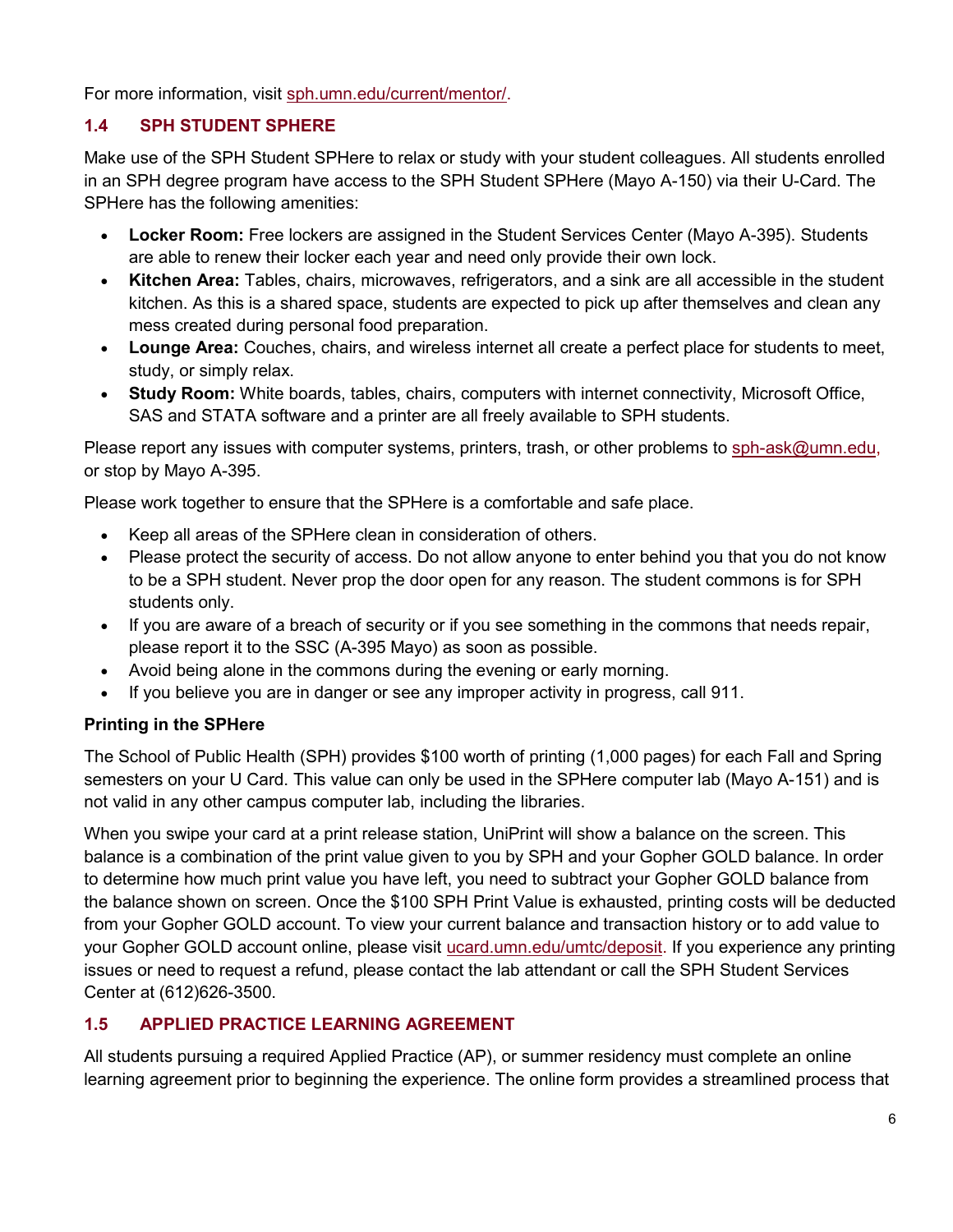is comprehensive for you, your preceptors, your faculty advisor and your program coordinator. Please refer to the current student website for this and other resources related to the AP [sph.umn.edu/current.](http://www.sph.umn.edu/current/field-experience/) Students exploring international AP opportunities need to begin the process six to eight weeks before departure and need to be aware of requirements specific to international travel.

More detailed information about AP can be found in the program portion of the guidebook.

## **1.6 MINORS**

#### **Minors**

SPH students pursuing an MHA, MPH, MS, or PhD are eligible to declare a minor in other areas. For a listing of graduate level minors please visit [onestop2.umn.edu/pcas/viewCatalogSearchForm.do.](https://onestop2.umn.edu/pcas/viewCatalogSearchForm.do)

A current listing of SPH-related minors and instructions for declaring can be found online [www.sph.umn.edu/academics/degrees-programs/minors/](http://www.sph.umn.edu/academics/degrees-programs/minors/)

### **1.7 ONLINE LEARNING AND E-LEARNING RESOURCES**

Students can access their online courses, as well as support sites for hybrid and face-to-face courses at [myu.umn.edu.](https://www.myu.umn.edu/) All students taking SPH courses are welcome to enroll in the SPH E-Learning Resources course site at [z.umn.edu/sphelearningresources.](http://z.umn.edu/sphelearningresources) You will have access to a variety of resources to support you in navigating University resources, such as the Libraries and Writing Center. You must have a university ID in order to access Moodle or Canvas (the two learning management systems in use at the University).

Students in online courses will receive a welcome email approximately one week before the semester begins, which will detail when you can access the course sites. If you have questions, please contact decsph@umn.edu.

### **1.8 COURSE EVALUATIONS AND YEARLY STUDENT SURVEY**

#### **Course Evaluations**

Students provide essential input into the continued development of the School of Public Health's teaching program. Students are asked to complete evaluations for all SPH courses. Historically, SPH Students have a higher response rate than any other school or college in the university, with approximately 70% of all students reporting. This response rate is of tremendous value to faculty members and provides important information for course improvement, as well as faculty promotion or retention. Evaluations are done online at the end of each term.

### **SPH Student Engagement Survey**

Students are also strongly encouraged to evaluate and comment on the school and its programs through our annual SPH Student Engagement Survey. The survey covers many aspects of the student experience including field placements, career services, financing, and overall service. Students in EMHA and EPHAP will receive the Student Engagement Survey during the fall term; all other students will receive the survey during the spring term.

### **Career Survey**

Recent graduates are expected to complete the Career Survey. The survey captures important employment information, follows up on educational plans, compensation norms, and contact information.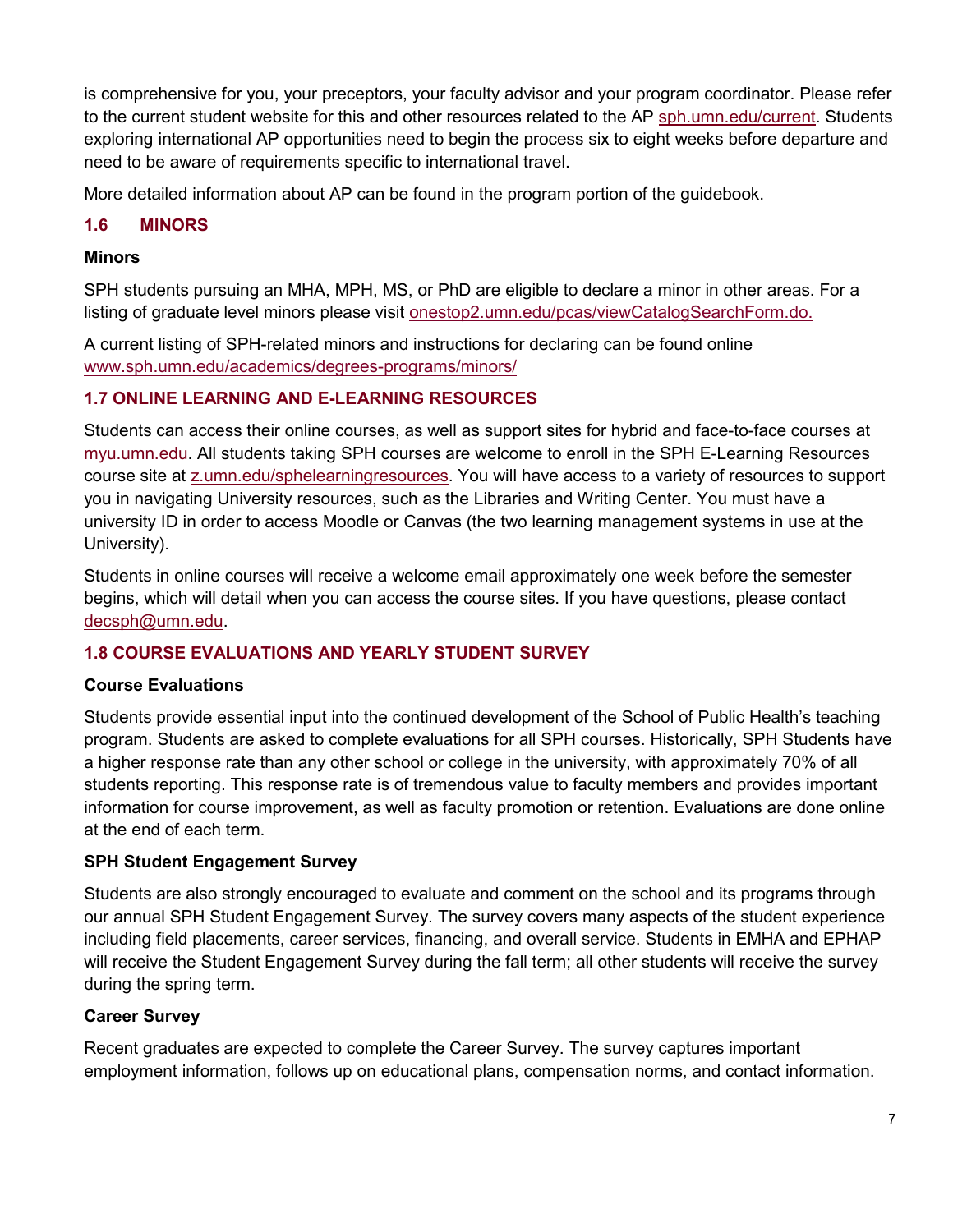The School is required to collect this information as it relates to both accreditation standards and program improvement.

# **1.9 THE ROLES OF YOUR ADVISING TEAM**

The School of Public Health provides advising that promotes collaboration among students, staff, and faculty to enhance students' academic and professional development in the field of public health. The School's goal is to promote educational and experiential excellence that prepares students for successful careers improving the health of populations.

## **Defining Advising**

The School of Public Health is committed to creating and sustaining high quality advising in the following four areas:

- 1. **Administrative Advising:** Advising on course planning and scheduling, policies, procedures, and benchmarks of the degree program, SPH, and the University. Your program coordinator is your first point of contact for these questions.
- 2. **Academic Advising:** General guidance on topics related to program/major including, but not limited to, program focus (may include identifying appropriate course work options), project selection and career planning. Students find their faculty advisors, coordinators, and career services staff helpful in answering these questions.
- 3. **Applied Practice/Internship/Practicum Advising:** Specific and targeted advising for Applied Practice, internship, and practicum development, placement, and completion. Your faculty advisor can assist you as you select the type of Applied Practice that best matches your goals.
- 4. **Masters Project/Thesis/Plan A&B/Dissertation Advising:** Specific and targeted direction on a master's project or a PhD dissertation including, but not limited to: development, completion, and in some cases publication. Your faculty advisor will assist you in developing a direction for your project or dissertation.

### **Advising Expectations for Students**

SPH students are expected to:

- Regularly read and respond to University email; email is the official mode of communication at the University of Minnesota*.*
- Review program objectives and educational documents at least once per semester, or when directed by program coordinator or program director/Director of Graduate Studies; students are responsible for knowing the requirements of the degree program.
- Actively contribute to a welcoming and supportive student climate.
- Initiate meetings with advisors at least once per semester; regularly communicate with faculty advisors and/or program coordinator about program progress.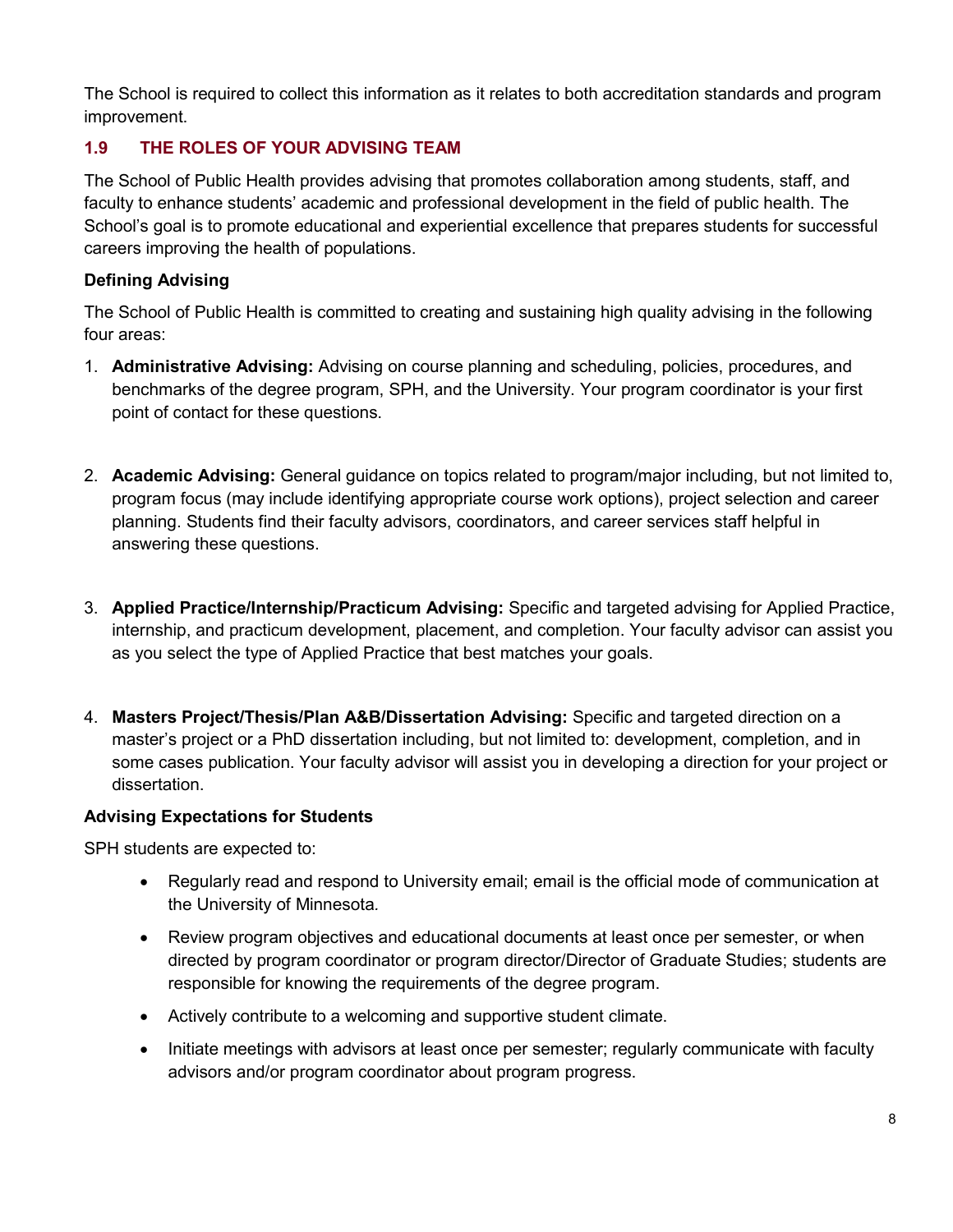- Respond to inquiries from faculty or staff in a timely manner.
- Behave in a professional and courteous manner; fulfill educational and advising commitments, such as appointments, project deadlines, etc.

# **1.10 EXPECTATIONS FOR CLASS PARTICIPATION**

"Good discussion involves people trying to build on, and synthesize comments from others, and on showing appreciation for others' contributions. It also involves inviting others to say more about what they are thinking."

- Dr. Stephen Brookfield of St. Thomas University, Minneapolis, MN

Employers expect their employees to work effectively on teams and this has led to a competency required for an MPH degree: "Perform effectively on interprofessional teams." Thus, a portion of your grade in class may be based on quality participation in group-based activities. We are providing the following examples\* to let you know what we expect for all communications in the class. These apply to in-person or online discussions and to interactions between both students and members of the faculty and staff.

- Imagine your interactions are with colleagues in a workplace.
- Show you are interested in what another person wrote or said.
- Encourage another person to elaborate on something they have already said.
- Provide a resource (a reading, web link, video) not covered in the syllabus that adds new information/perspectives to our learning.
- Summarize conversations so far and/or suggest new directions and questions to be explored in future.
- Summarize several people's contributions and reflects a recurring theme in the discussion.
- Comment that you found another person's ideas interesting or useful; be specific as to why.
- Paraphrase, at least partly, a point someone has already made.
- Seek assistance from others in understanding course content.
- Offer your explanations or solutions to others seeking help in understanding course content.
- Be succinct; avoid extraneous information.
- Address the point of the discussion; stay on topic.
- Provide constructive criticism where feedback or a critique is required.
- Avoid sarcasm, particularly in an online environment where it can create confusion.
- Avoid vitriol, this can create a hostile environment and does not add information.
- Keep your communication professional and refrain from using rude or offensive language.

\*We thank Dr. Brookfield of St. Thomas University, Minneapolis, for some of these tips."

# **1.11 COMMENCEMENT ELIGIBILITY**

Students enrolled in MPH, MHA, or MS programs are eligible to participate in the May Commencement Ceremony if they are on track to complete course credit requirements and the culminating experience by the end of the spring or summer semester or have completed the necessary course credit requirements and culminating experience the previous summer or fall semester.

Exceptions may be granted on an individual basis per review by the program coordinator and program director. To seek an exception, please contact your program coordinator.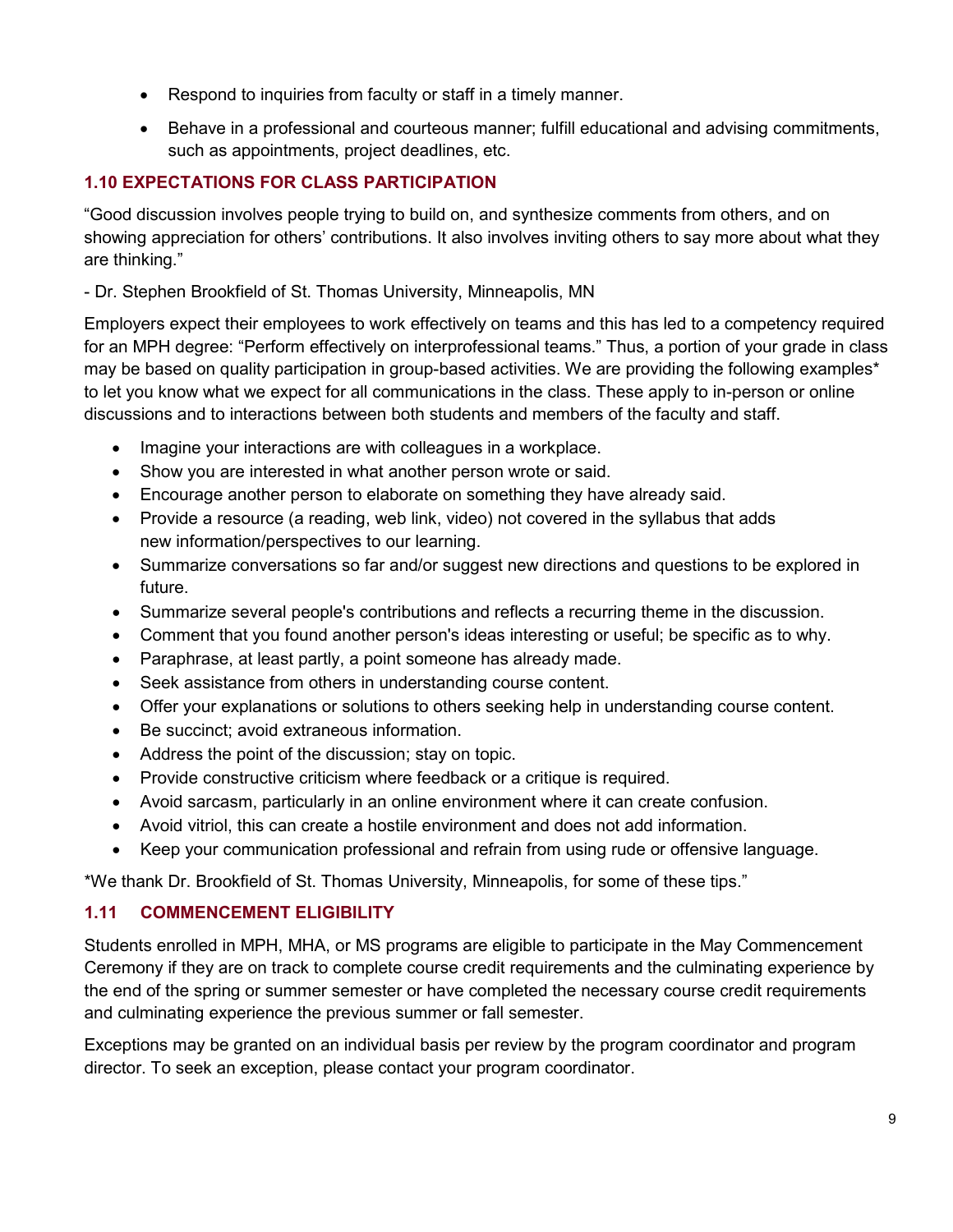# **2. THE UNIVERSITY OF MINNESOTA**

### **2.1 U OF M BASICS**

#### **University Identification Numbers and Accounts [umn.edu/initiate](http://umn.edu/initiate)**

All students and employees at the University of Minnesota are issued two unique identifiers. One is a seven digit student ID number which is sent to students in their acceptance letter, the other is an Internet ID (sometimes referred to as your "X500"). Your U of M Internet ID is the key to online services such as your University email account, Google apps, registration, library access, tuition, billing statements, and more.

Your ID number and Internet ID stay the same on all coordinate campuses and through any role changes (student to staff, staff to student, faculty to staff, etc.) and they will never be reassigned to another person. Each student attending the University of Minnesota must setup a student internet/email account by going to [www.umn.edu/initiate](http://www.umn.edu/initiate) or by calling the Technology Help Line at 612.301.4357 (1-HELP).

### **Email [gmail.umn.edu](http://gmail.umn.edu/)**

The University provides students with an email account upon the student's matriculation to the institution. Your University email address is: [your Internet ID]@umn.edu. This account is free of charge and is active as long as you remain active as a student. The Office of Information Technology posts information on their website about end of life account policies. Please see [it.umn.edu/google-account-end-life-policies](http://it.umn.edu/google-account-end-life-policies) for details about access after graduation or other times you may be an inactive student.

A University-assigned student email account is the University's official means of communication with all students. Students are responsible for all information sent to them via their University assigned email account. Course lists, immunizations, billing statements, financial aid updates, and other important information will be sent via the U of M student email address.

The School of Public Health relies heavily on email notices to students, staff, and faculty. To keep current on upcoming events, job announcements, new course announcements, scholarships, internships, the SPH newsletter, and good opportunities, students should check their email regularly.

If a student chooses to forward the provided University email account, the student is responsible for all information, including attachments, sent to any other email account. Because of this, it is strongly recommended that students use their U of M email account and do not transfer it to a personal email account.

### **Duo Security**

The University of Minnesota is taking meaningful action to help students, faculty, and staff safeguard themselves against cybercrime. Duo Security, or two-factor authentication, is required at the University of Minnesota Sign-in page. The Sign-in page is the University's gateway to applications such as myU, Gmail, Calendars, Docs, Canvas, and many other programs.

Enroll Now:

- Visit my-account.umn.edu and choose Password Management from the self-service menu on the left.
- Select Reset you UMN password. Follow the instructions on the page.
- As soon as you've reset your password, you will be guided through the Duo enrollment process.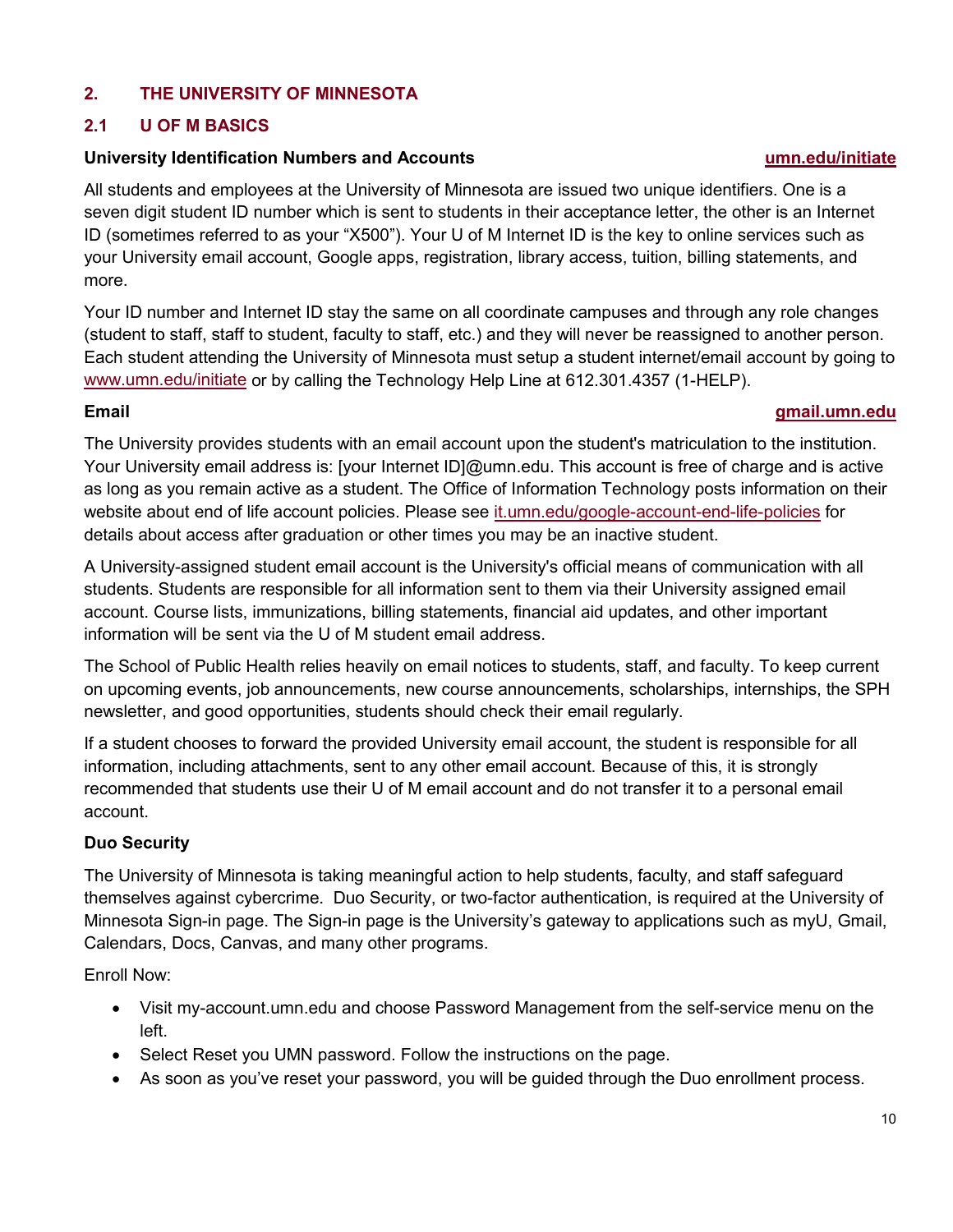If you use Duo Security to sign in to University applications, you are strongly encouraged to set up back-up devices in Duo Security so that you are prepared in the event that your primary Duo device is unavailable. Learn about back up devices at [it.umn.edu/duo-use-backup-device.](https://it.umn.edu/duo-use-backup-device)

As a Duo user, it is your responsibility to come prepared to sign in to applications necessary for class activities, including exams and quizzes. If you are unable to sign in, you may lose points for the class activity. Failure to bring your Duo device or a back-up is not an excused absence or a valid reason for make-up work.

Learn more about Duo Security at z.umn.edu/duosecurity.

#### **One Stop [onestop.umn.edu](http://onestop.umn.edu/)**

One Stop Student Services is your go-to resource for how things work at the University proper. One Stop falls under the umbrella of Academic Support Resources (ASR), which supports many functions for the University of Minnesota system campuses and Twin Cities Graduate School and Professional Schools. ASR also includes the Office of the Registrar, the Office of Student Finance, Office of Classroom Management, ASR- IT, and Continuity and Compliance.

The One Stop website is your source for general information about registration, financial aid, tuition and billing, grades and transcripts, dates and deadlines, financial wellness, veteran's benefits, and many other University resources.

One Stop counselors are also available to help you in-person at any of their three service centers: on the East Bank in Bruininks Hall, in the West Bank Skyway, or on the St. Paul campus in Coffey Hall. They provide walk-in services to students, no appointments necessary! You can also get your questions answered by calling or emailing One Stop. One Stop Counselors are certified financial managers and are available for confidential, one-on-one financial wellness appointments that cover a range of topics from budgeting, spending plans, credit, and much more. Call or email One Stop to learn more about this free service.

#### **MyU [myu.umn.edu](http://myu.umn.edu/)**

While you can contact One Stop or visit the One Stop website to seek out information, you will use the MyU website to complete your University business. MyU is the official University of Minnesota web portal, personalized for you. It is where you'll register for classes, manage financial aid and billing, maintain your personal info, and much more.

### **U Card [www.umn.edu/ucard](http://www.umn.edu/ucard/)**

Your U Card can give you access to campus buildings and different accounts based on your role or status at the University. Your first U Card is free and can be obtained at the [U Card Office.](http://www1.umn.edu/ucard/umtc/tcget.html) Bring your driver's license, state ID, or passport and be prepared to have your picture taken.

### **Accounts on the U Card**

- Meal Plan
- Student Account
- [Gopher GOLD](https://ucard.umn.edu/umtc/about-gopher-gold%E2%84%A2) Account
- FlexDine Account
- Library Account
- Department/College Printing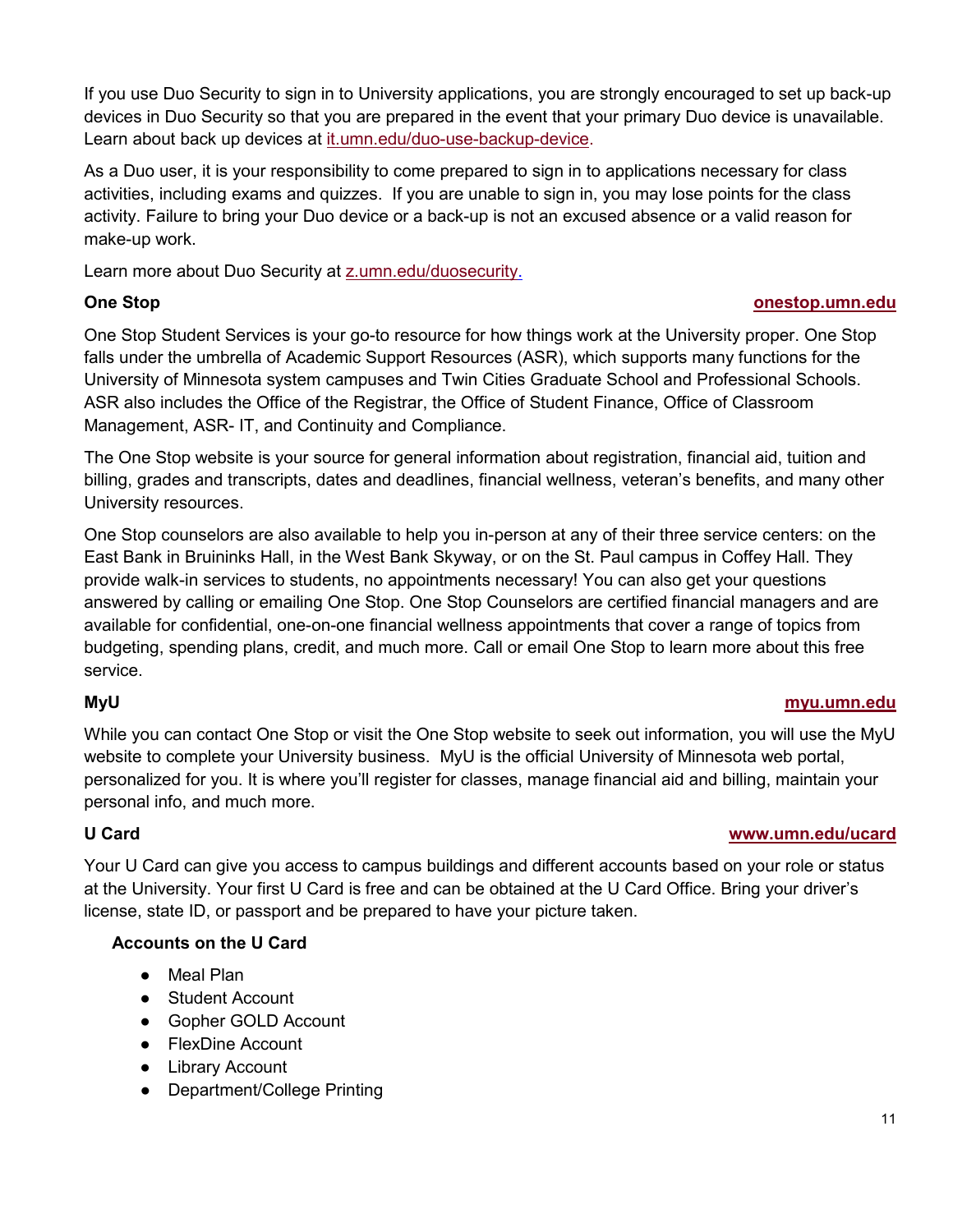# ● [TCF U Card Checking](https://ucard.umn.edu/umtc/about-tcf-u-card-checking) Account (Optional)

### **Additional services with your U Card**

- [Parking and Transportation Services](http://umn.edu/pts) (Bus & Metro Pass) Purchase pass after you get your U Card
- [Discounts](https://ucard.umn.edu/umtc/discounts)
- Attendance verification card

# **Building Access with U Card**

- Residential Halls
- [Recreation and Wellness Center](http://recwell.umn.edu/membership/eligibility.php)
- Secured Buildings

# **2.2 UNIVERSITY OF MINNESOTA CALENDARS**

The official University Calendar can be found at [onestop.umn.edu.](http://onestop.umn.edu/) Refer to this resource for academic calendars, drop/add deadlines, and other scheduling-related needs.

Additional calendar resources:

- School of Public Health-specific events,<http://www.sph.umn.edu/events-calendar/>
- Academic Health Center resource hub,<https://hub.ahc.umn.edu/>

# **2.3 CAMPUS SERVICES**

### **Parking and Transportation [pts.umn.edu](http://www.pts.umn.edu/)**

The University's Parking and Transportation website has a wealth of information concerning getting to and around campus. Parking is extremely limited on campus and we encourage students to bus, bike, or walk if possible.

- **Campus Shuttle Buses:** Campus shuttle buses run at no charge between the East Bank, West Bank, and St. Paul campuses with varying routes and times. Current schedule information is posted on the above listed website as well as various locations throughout the Twin Cities campus.
- **Metro Transit and the U Pass:** Take advantage of the deeply discounted Metro Transit bus pass. U-Pass is the ultimate transit pass that provides unlimited rides 24 hours a day. It is valid on all regular bus and light-rail train routes, as well as express, local, limited-stop, or Downtown Zone routes. It may not, however, be used on some special event services. Information can be found at [www.pts.umn.edu/bus/upass.](http://www.pts.umn.edu/bus/upass)
- **Parking:** Contract parking for students is sold through a lottery system each semester. Locations may vary but include spaces on the East Bank, West Bank, and St. Paul campuses. Hourly parking is available in several University public facilities. Parking rates vary depending on proximity to campus and the facility type. Visit the Parking and Transportation website, [www.pts.umn.edu,](http://www.pts.umn.edu/) or call (612)626-PARK (7275) for more information.

The Motorist Assistance Program offers free services (unlocking vehicles, jump-starts, changing flat tires, and referral to a service station) to all customers parked in U parking facilities. Hours are Monday through Thursday from 7:00 AM to midnight, Friday from 7:00 AM. to 10:00 PM. (Service is not available on weekends or official University holidays). Call (612)626-PARK for any motorist assistance needs.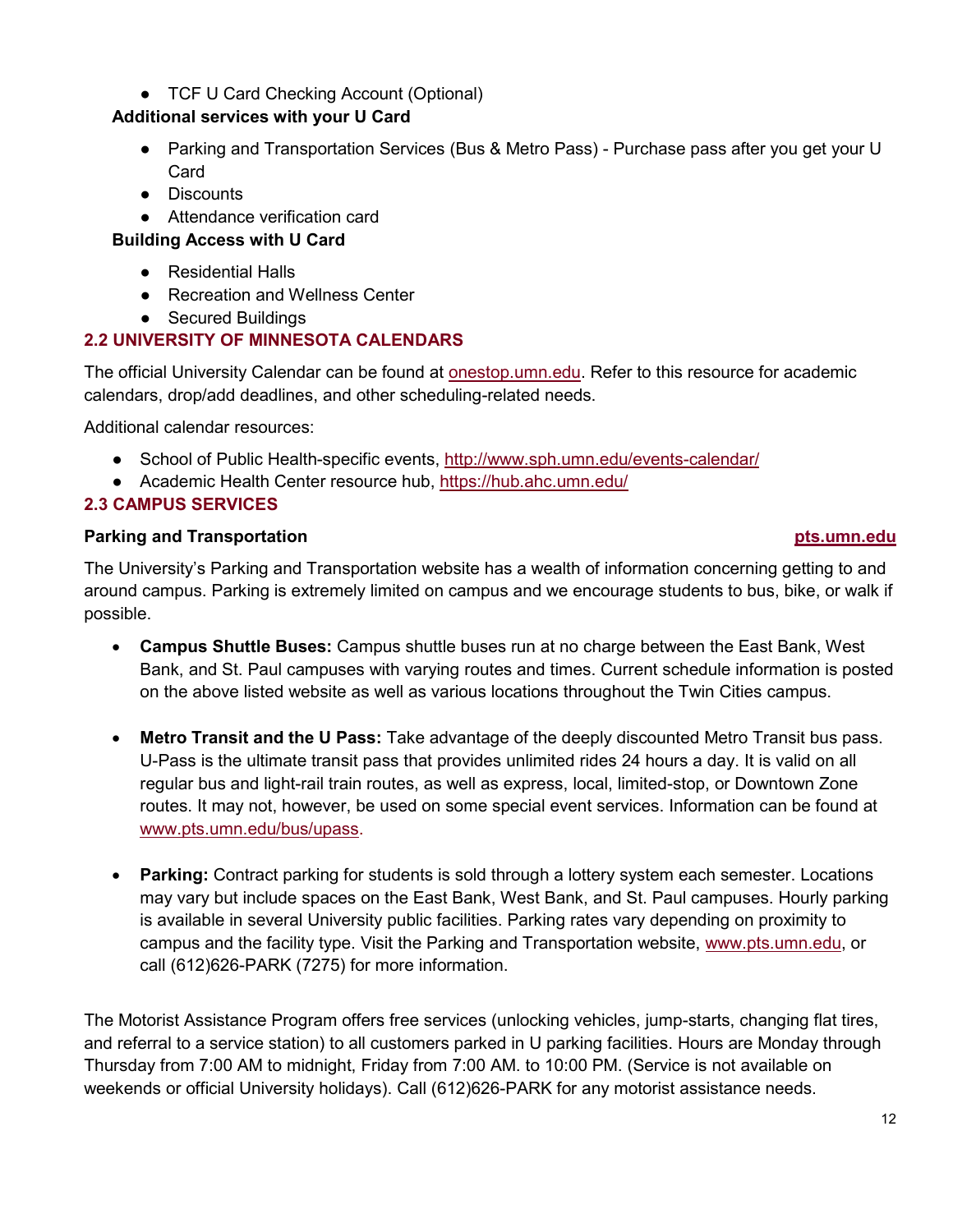Disability parking is available in many parking facilities and metered areas. Use of these designated spaces requires a state-issued permit or license plate. For additional information, call the State of Minnesota at (651)296-6911 or review the UMN Disability Parking content online at [www.pts.umn.edu/park/disability.](http://www.pts.umn.edu/park/disability)

#### **Housing [housing.umn.edu](http://www.housing.umn.edu/)**

The University's Office of Housing & Residential Life is the best resource for finding housing on or near campus.

### **Maps [campusmaps.umn.edu/](http://campusmaps.umn.edu/)**

Find the way to any University building.

### **Digital Signage**

The School of Public Health has two different digital signs that provide information specific to the public health students. These can be found on the 3<sup>rd</sup> floor of the Mayo building near the Dean's office in Mayo A-302 and the 3rd floor of the WBOB building.

# **Dining [www.dining.umn.edu/](http://www.dining.umn.edu/)**

University Dining Services offers a wide variety of dining experiences throughout the Twin Cities campus.

# **2.4 HEALTH AND WELLBEING**

### **[University-Sponsored Student Health Benefit Plan](http://www.shb.umn.edu/) [shb.umn.edu](https://shb.umn.edu/)**

The University requires all students to have health care coverage to ensure they have access to medical care and can maintain good health, which is essential for academic success. This requirement is University-wide and not specific to the School of Public Health.

The Office of Student Health Benefits (OSHB), a unit of the [Office for Student Affairs,](http://www.osa.umn.edu/) administers health, dental, and other benefits and enrollment for all eligible University students, residents, fellows, and interns.

All students who are admitted to a degree program and registered for six or more credits per semester (or three or more credits during summer term) that count towards the automatic assessment of the Student Services Fee are required by the University of Minnesota to have health plan coverage. Students who meet both criteria are automatically enrolled in the [University-sponsored Student Health Benefit Plan](http://www.shb.umn.edu/) (SHBP). The Student Health Benefit Plan is a cost-effective, comprehensive health plan designed to meet the unique needs of students. Students may choose to [waive](http://www.shb.umn.edu/waiver/index.htm) the University-sponsored Student Health Benefit Plan by providing proof of enrollment in an alternative Eligible Health Plan. Please contact the Office of Student Health Benefits to determine your exact eligibility status.

Graduate Assistants (GA), Teaching Assistants (TA), and Research Assistants (RA) may be eligible for the Graduate Assistant Health Plan (GAHP), which is different from the standard SHBP. Please consult the OSHB for more details.

The University also requires all international students and their dependents to purchase the Universitysponsored Student Health Benefit Plan unless they are eligible for a waiver. International scholars visiting the University for more than 31 days are also required to enroll in the University-sponsored Student Health Benefit Plan. Scholars who will be at the University for 31 days or less may choose not to enroll in the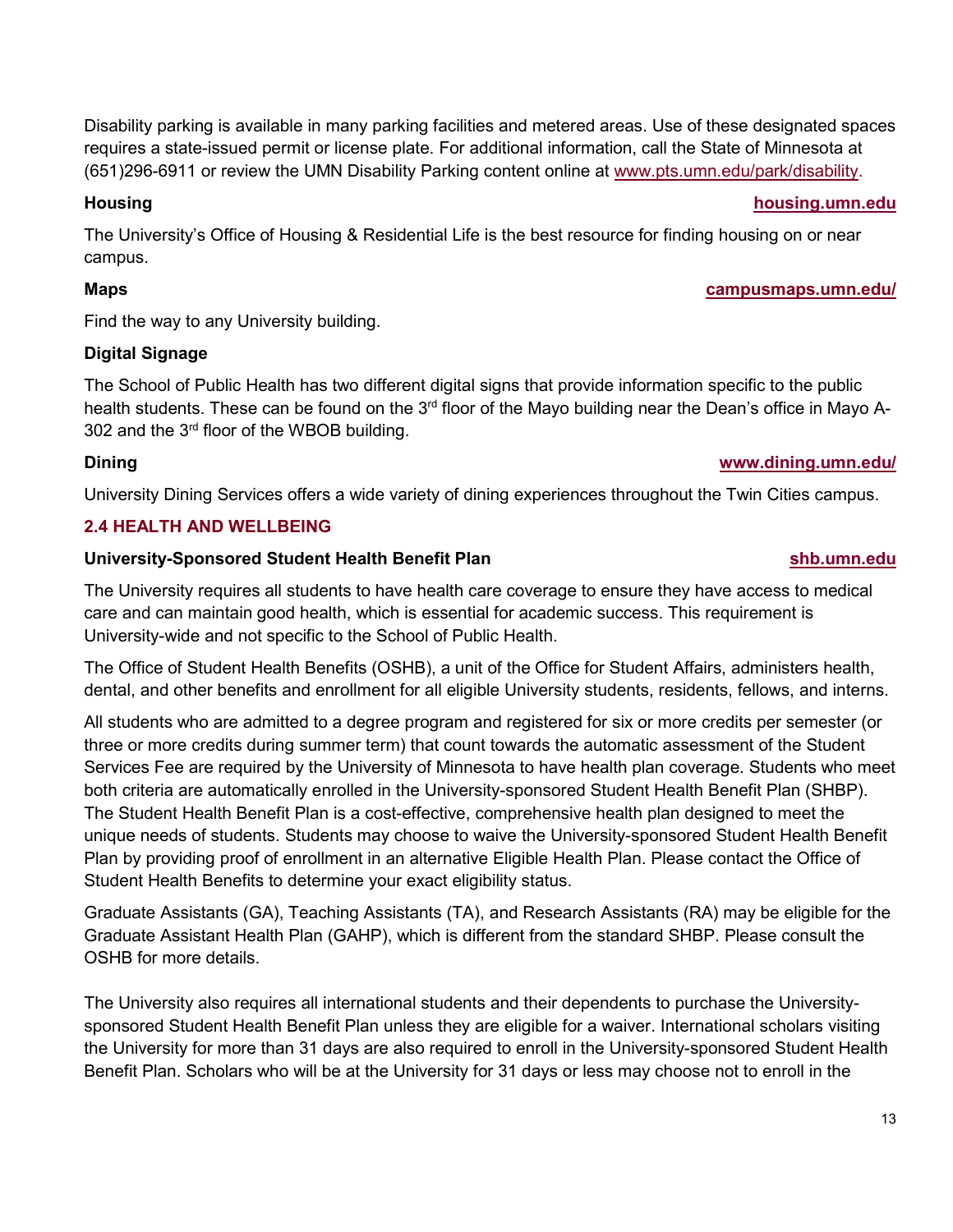University-sponsored Student Health Benefit Plan, but are required to carry their own health plan coverage for the duration of their visit to the University and must meet J-1 U.S. Federal regulation requirements.

## **Long Term Care Disability Insurance Fee [shb.umn.edu/students-and-scholars/ahc-disability](https://shb.umn.edu/students-and-scholars/ahc-disability)**

Academic Health Center students, which includes the School of Public Health, enrolled in a qualifying AHC program will be automatically covered under a group Long Term Disability plan while a student. This coverage is not optional. They will see a charge for this coverage on their student account once at the beginning of each fall and spring semester. Payment of this fee for two consecutive semesters provides year around coverage until graduation from their program.

#### **Questions and More Information**

Office of Student Health Benefits University of Minnesota 410 Church Street S.E., N323 Minneapolis, MN 55455

Phone: (612)624.0627 or 1(800)232-9017 Fax: (612)626-5183 or 1(800)624-9881 E-mail: [umshbo@umn.edu](mailto:umshbo@umn.edu) [www.shb.umn.edu](http://www.shb.umn.edu/) 

#### **Boynton Health Services [bhs.umn.edu/](http://www.bhs.umn.edu/)**

Located on the University of Minnesota Twin Cities campus, Boynton Health (BHS) is a primary healthcare clinic serving University students, staff, and faculty. BHS accepts clients from most health insurance plans.

Boynton provides quality, comprehensive health care services, counseling, and education, beyond the scope of most primary health care clinics:

- Primary and urgent care
- Mental health services
- Dental and eye clinics
- Pharmacy needs
- Women's health
- Physical and massage therapy
- Health promotions such as flu shots and nutrition services

#### **Student Mental Health Resources [mentalhealth.umn.edu](http://www.mentalhealth.umn.edu/)**

As a student you may experience a range of issues that could result in barriers to learning such as strained relationships, increased anxiety, alcohol/drug problems, feeling down, difficulty concentrating, and/or lack of motivation. These mental health concerns or stressful events may lead to diminished academic performance or reduce a student's ability to participate in daily activities. University of Minnesota services are available to assist you with addressing these and other concerns you may be experiencing. You can learn more about the broad range of confidential mental health services available on campus via the Student Mental Health Website at [http://www.mentalhealth.umn.edu.](http://www.mentalhealth.umn.edu/)

This website helps connect students to crisis help, counseling services, support groups, and offers tips on helping others who are experiencing stressful events and/or mental health challenges.

### **If you or someone you know is having a mental health crisis and/or is in immediate danger, please call 911.**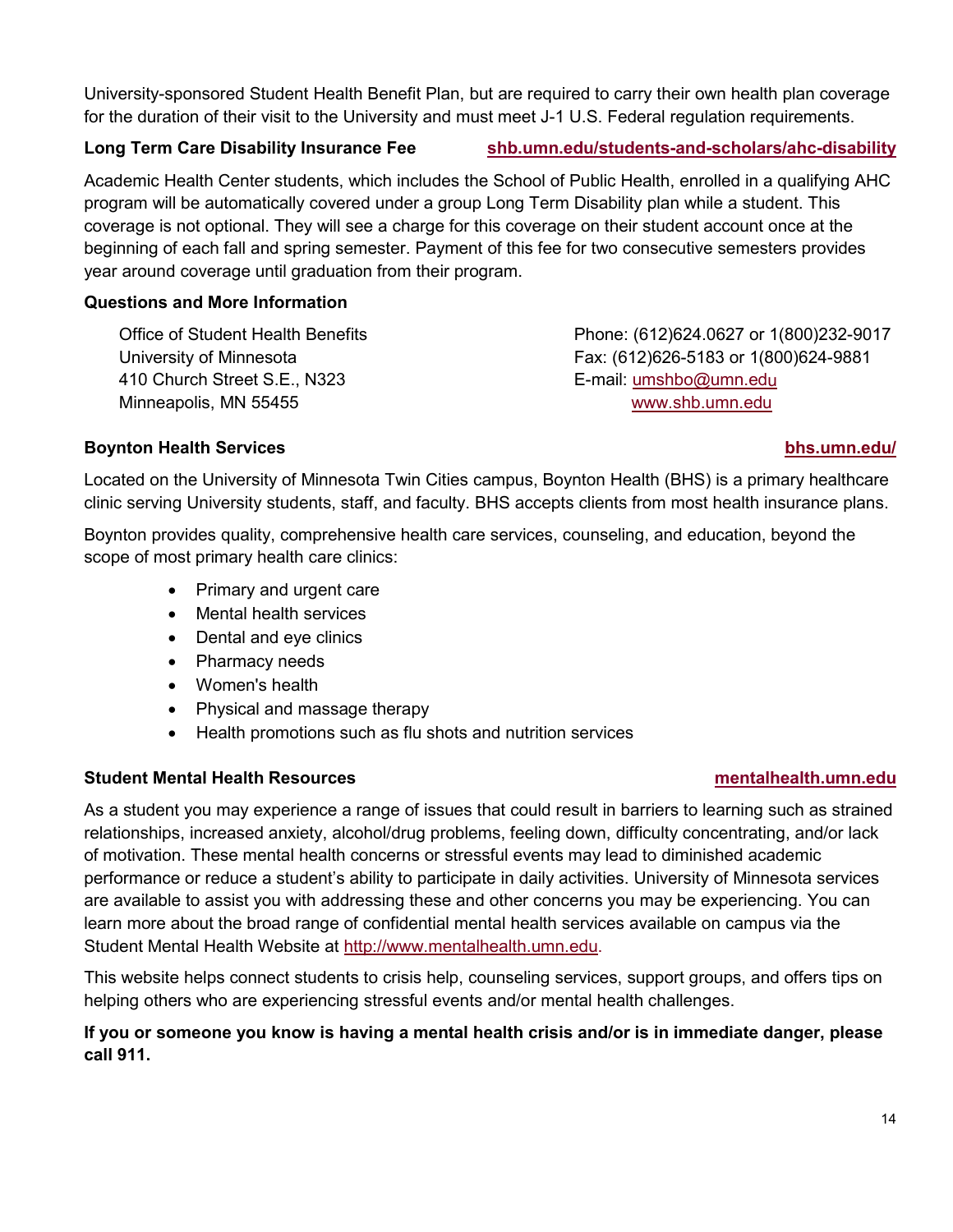**If the mental health crisis you are experiencing is not dangerous, but you wish to talk to someone immediately for assistance about what to do next, call or text this 24-hour helpline:**

**Crisis Connection**  (612)301-4673 (or from a campus phone 1-4673) **U of M Textline**  Text "UMN" to 61222

#### **SPH Mental Health Advocates**

For non-urgent, confidential situations where consultation is desired, the School of Public Health also has several trained Mental Health Advocates who are available to chat about any concerns you as a student are experiencing, or you can consult with them about a colleague or classmate who you believe may need assistance or resources. This consultation can be found in the Student Services Center, Mayo A-395. Drop-in to see if an advocate is available or to make an appointment. You can also email questions to [sph](mailto:sph-ask@umn.edu)[ask@umn.edu](mailto:sph-ask@umn.edu) with a subject of "Mental Health Advocate", or you can call (612)626-3500 and ask to see if an advocate is available or to make an appointment.

#### **Smoke-free University**

The University of Minnesota, Crookston, Duluth, Rochester, and Twin Cities are smoke- and tobacco-free campuses. All students, staff, faculty, and visitors are prohibited from smoking and using, selling, free distributing, and advertising tobacco products and electronic cigarettes in all facilities and on all University property.

The success of this policy will depend upon the thoughtfulness, consideration, and cooperation of everyone on campus. All members of the University community are responsible for enforcing this policy. Students, faculty, staff, and visitors who violate this policy should be reminded of the policy and asked to comply. Repeated violation of this policy may be cause for disciplinary action in accordance with applicable student or employee codes of conduct. Visitors who refuse to comply with this policy may be asked to vacate campus property.

#### **The Aurora Center [umn.edu/aurora](http://www.umn.edu/aurora)**

The Aurora Center for Advocacy and Education provides crisis intervention and advocacy services to victim and survivors of sexual and relationship violence, harassment, and stalking. The staff and volunteers are also available to provide prevention training and education on a variety of issues.

Spaces are available on campus offering private and comfortable rooms that are designed specifically for nursing mothers to pump and store breast milk. If you have questions and concerns about lactation spaces or resources, please contact Susan Warfield at [warfi002@umn.edu.](mailto:warfi002@umn.edu)

#### **Recreation & Wellness Center [recwell.umn.edu/](http://recwell.umn.edu/)**

The University Recreation and Wellness Center, commonly referred to as the RecWell, is a free resource for all students. Located on the University of Minnesota's East Bank Campus, the facility serves between 3,000 and 5,000 patrons on an average weekday during the academic year. The Department of Recreational Sports also offers opportunities for the following activities:

#### **Lactation Spaces [lacspaces.umn.edu/](http://lacspaces.umn.edu/)**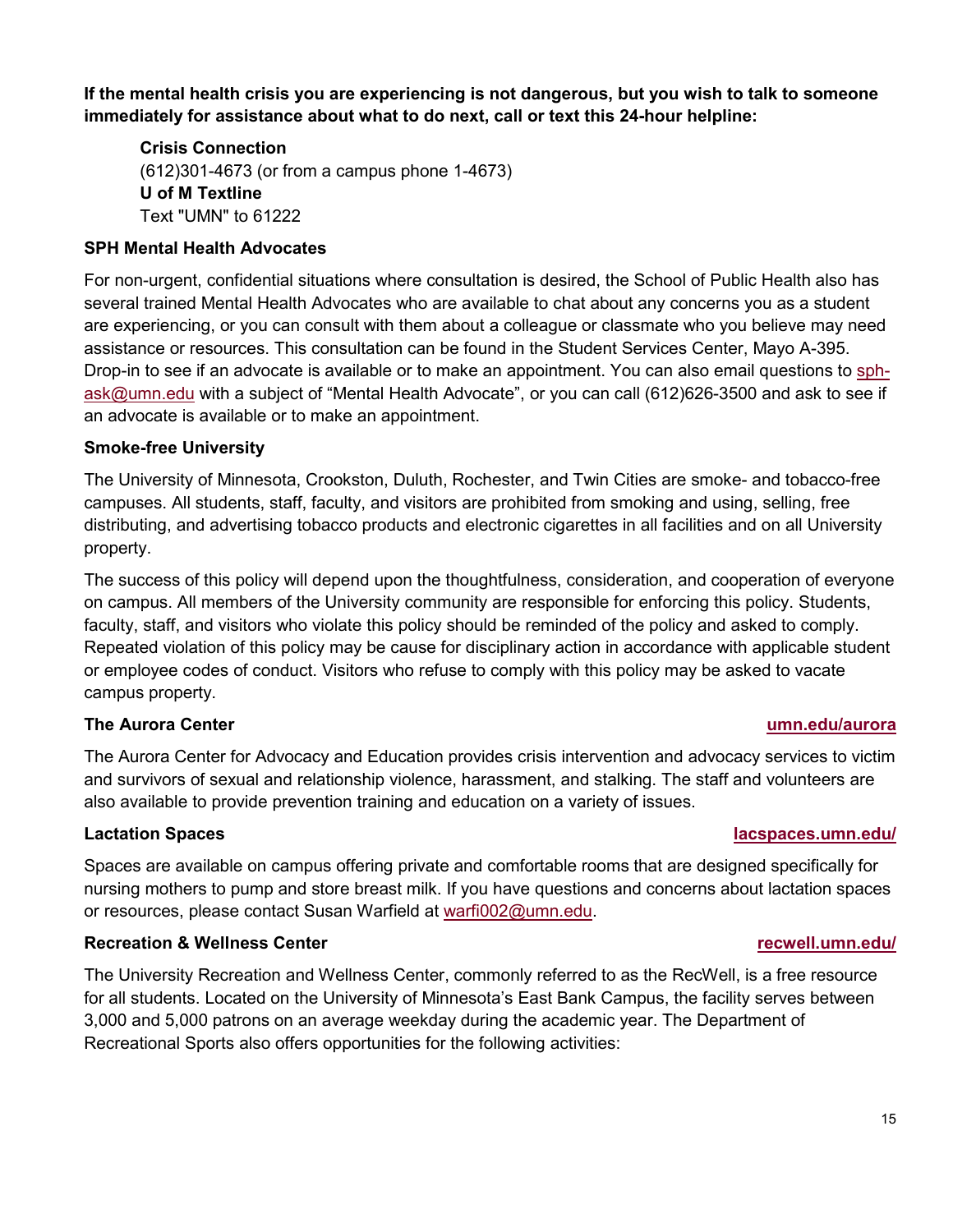- Aquatics
- Fitness
- Golf
- **Intramurals**
- Outdoor Recreation
- Sport Clubs
- **Wellness**
- Youth Programs

# **2.5 DIVERSITY**

The University of Minnesota is committed to achieving excellence through equity and diversity. We believe that a diverse student body enhances the academic and social environment for all students and prepares students to thrive in an increasingly diverse workforce and society. Equitable access to education is critical to preparing students for the responsibilities of citizenship and civic leadership in a heterogeneous society. The University strives to provide equitable access and opportunity in its programs, facilities, and employment. The University will also establish and nurture an environment for faculty, staff, students, and visitors that actively acknowledges and values difference and is free from racism, sexism, ageism, homophobia, and other forms of prejudice, intolerance, or harassment**.**

The global, population-based nature of public health demands that the School of Public Health (SPH) seek and train students of all racial, ethnic, economic, and educational backgrounds. We believe such diversity enriches the learning experience and helps build excellence in public health leadership. The SPH is dedicated to providing our students with a supportive and welcoming academic experience in and out of the classroom. The student led Diversity Matters, and faculty led Health Equity Work Group organizations are designed to address and explore issues of diversity that impact both our school and society at large.

We also strive to create a community that is actively engaging in the areas of diversity and inclusion to create an excellent educational environment. The SPH defines inclusion as all-embracing of the fullness of humanity. Our goal is to recognize differences, address disparities, and to help cultivate understanding within the SPH community. This sense of inclusiveness recognizes that diversity is not limited to a select number of categorical elements of a person but encompasses all of person's attributes as well as their intersections.

The SPH Coordinator of Diversity, Equity, and Inclusion, Lauren Eldridge, works with students, staff, faculty, and community members to advance equity and diversity within the SPH. Her office is in A395-3 Mayo Memorial Building and she can be contacted at leldridg@umn.edu or at (612) 624-9970.

For more information please visit:

- University policy on Equity & Diversity: [regents.umn.edu/sites/default/files/policies/Equity\\_Diversity\\_EO\\_AA.pdf](http://regents.umn.edu/sites/default/files/policies/Equity_Diversity_EO_AA.pdf)
- Office for Equity and Diversity: [diversity.umn.edu/eoaa/home](https://diversity.umn.edu/eoaa/home)
- SPH info and resources for Diversity & Inclusion: [sph.umn.edu/about/diversity-inclusion/](http://www.sph.umn.edu/about/diversity-inclusion/)

In addition, the University has several offices across campus whose purpose is to support underrepresented students and promote diversity. The following is a list of some of those offices:

#### **Disability Resource Center [diversity.umn.edu/disability/](https://diversity.umn.edu/disability/)**

Location: 108 McNamara Alumni Center, 200 Oak Street SE (East Bank)

Phone: (612)626-1333 (Voice/TTY)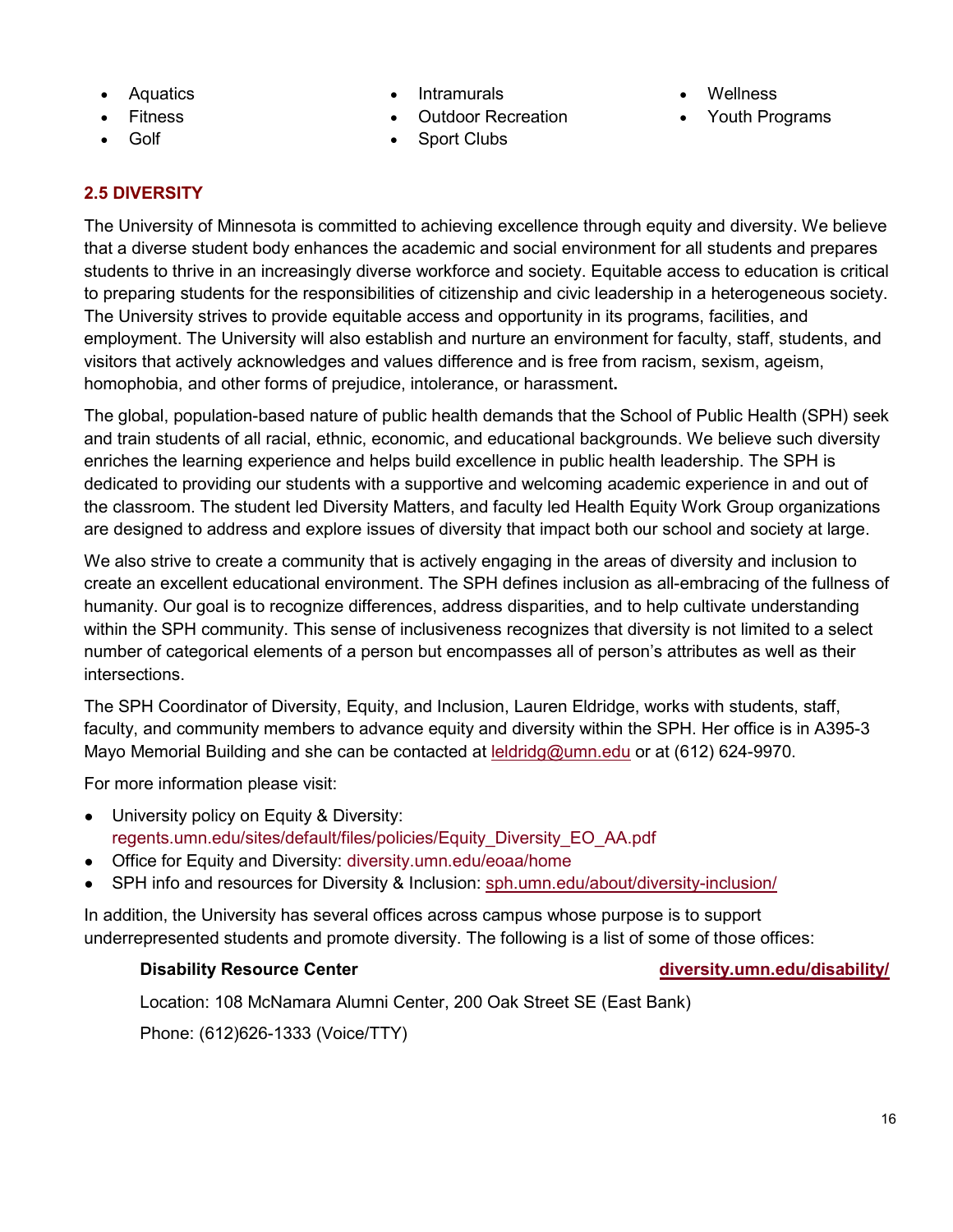Disability Resource Center promotes access and equity for students with disabilities (e.g., physical, learning, psychiatric, sensory or systemic) and assists the University in achieving its mission to provide optimal educational opportunities for all students as well as obligations under federal and state statutes. Students are responsible for contacting Disability Services for more information or to arrange accommodations.

# **Graduate School Diversity Office [grad.umn.edu/diversity](https://www.grad.umn.edu/diversity)**

Location: 333 Johnston Hall, 101 Pleasant Street SE (East Bank)

Phone: (612)625-6858

The Graduate School Diversity Office coordinates and leads the University's initiatives in the recruitment, funding, retention and graduation of a diverse graduate and professional student body. The office is situated within with The Graduate School and works with other units connected to diversity and multiculturalism.

**The Gender and Sexuality Center for Queer and Trans Life <b>[diversity.umn.edu/glbta/](https://diversity.umn.edu/glbta/)** Location: 46 Appleby Hall, 128 Pleasant Street SE (East Bank) Phone: (612)625-0537

The Gender and Sexuality Center for Queer and Trans Life is dedicated to transforming campus climate for University of Minnesota students, staff, faculty, alum and community members by developing and supporting more inclusive understandings of gender and sexuality through education, advocacy, outreach and support.

# **International Student and Scholar Services [isss.umn.edu/](http://www.isss.umn.edu/)**

Location: 109 Hubert H. Humphrey School, 301 19<sup>th</sup> Avenue S (West Bank) Phone: (612)626-7100

International Student and Scholar Services (ISSS) is the office dedicated to serving the University's international community. Its primary mission is to assist international students and scholars in successfully accomplishing the goals that brought them to the University, by using all available resources. Services include:

- Counseling and advising
- Immigration and visa regulation advising
- Newsletters
- Career services
- Academic opportunities for university students
- Tax return information

### **Multicultural Center for Academic Excellence [diversity.umn.edu/multicultural/](https://diversity.umn.edu/multicultural/)**

Location: 140 Appleby Hall, 128 Pleasant Street SE (East Bank) Phone: (612)624-6386

The Multicultural Center for Academic Excellence (MCAE) is a campus-wide resource that promotes an inclusive atmosphere to foster and enrich multicultural understanding among all members of the University community. MCAE's commitment to creating such a climate is driven by a student-first culture in which students are the highest priority.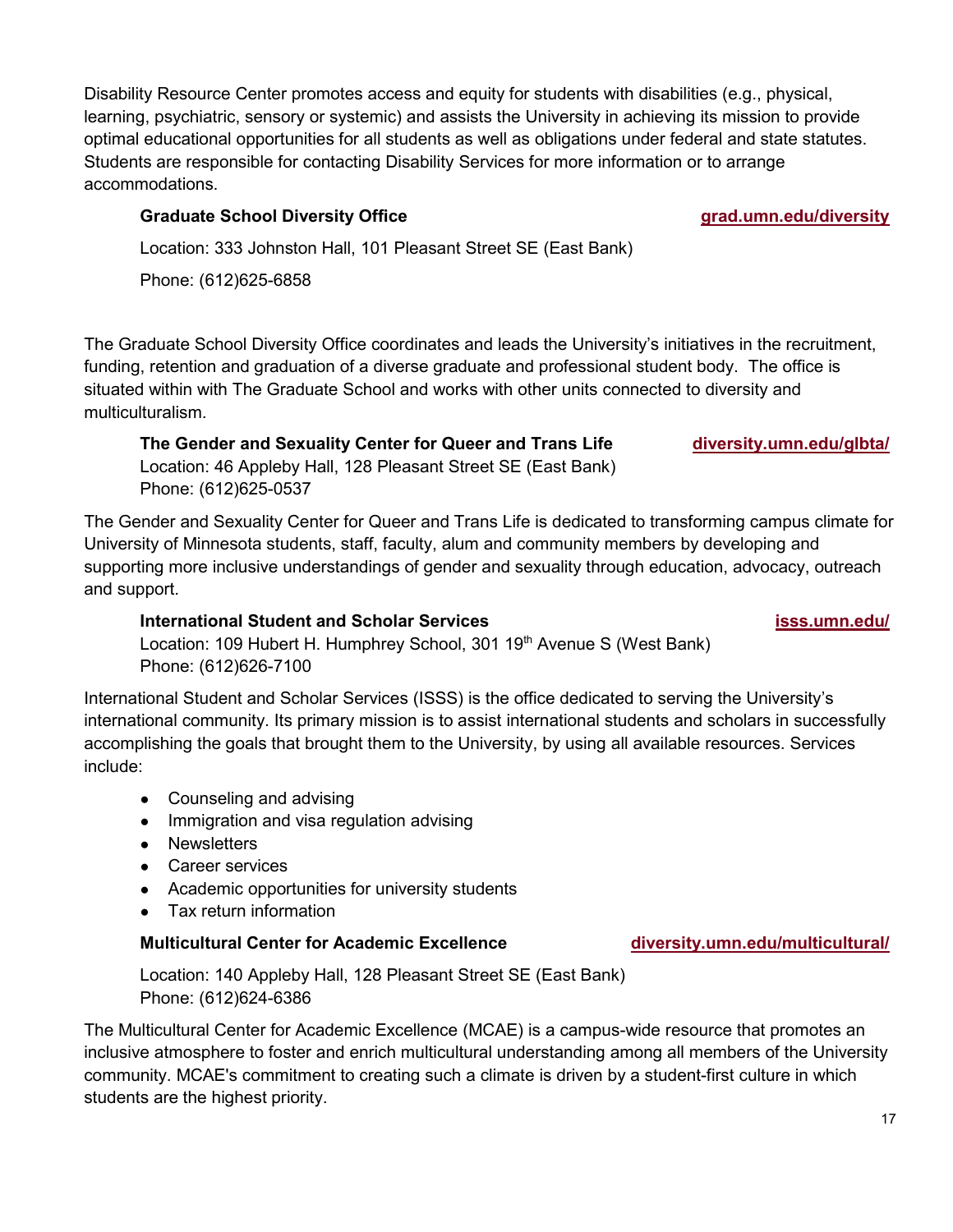### **Office of Equity and Diversity [diversity.umn.edu/](https://diversity.umn.edu/)**

Location: 432 Morrill Hall, 100 Church Street SE (East Bank)

Phone: (612)624-0594

The mission of the Office of Equity and Diversity (OED) is to leverage the transformative power of equity and diversity to advance excellence in teaching, research and community engagement at the University of Minnesota. OED envisions a University where equity and diversity are:

- 1. Integrated into the work and lives of every student, faculty and staff member.
- 2. Recognized as core institutional values, and will inform thinking, policies and practices throughout the University.
- 3. Inherently intertwined with academic excellence and the development of leaders for a globally inclusive society.

#### **Office of Equal Opportunity and Affirmative Action [diversity.umn.edu/eoaa/](https://diversity.umn.edu/eoaa/)**

Location: 274 McNamara Alumni Center, 200 Oak Street SE (East Bank)

Phone: (612)624-9547

The Office of Equal Opportunity and Affirmative Action (EOAA) was founded in 1972 to ensure that all University community members uphold federal and state civil rights laws and regulations, as well as University equal opportunity policies. The EOAA Office envisions a University community that is equitable, one that values the diversity of its workforce and student body and is free from discrimination and harassment.

### **Student Conflict Resolution Center [sos.umn.edu/](http://www.sos.umn.edu/)**

Location: 254 Appleby Hall, 128 Pleasant St. SE (East Bank)

Phone: (612)624-7272

The Student Conflict Resolution Center (SCRC) offers informal and formal conflict resolution services to resolve students' University-based problems and concerns. An ombudsman provides confidential, neutral, and informal options. An advocate is available to assist students in formal grievance or disciplinary proceedings.

#### **Women's Center [diversity.umn.edu/women/](https://diversity.umn.edu/women/)**

Location: 64 Appleby Hall, 128 Pleasant Street SE (East Bank)

Phone: (612)625-9837

The Women's Center advances equity for women students, staff, faculty, and alumni across identities. The Women's Center increases connections for women's success, cultivates socially responsible leaders, and advocates for organizational culture change toward excellence for all.

### **2.6 ACADEMIC RESOURCES**

The Bio-Medical Library is located in Diehl Hall and contains materials in the areas of allied health, medicine, mortuary science, nursing, pharmacy, public health, and the basic life sciences. In addition, the

#### **University Libraries [hsl.lib.umn.edu/biomed](http://hsl.lib.umn.edu/biomed)**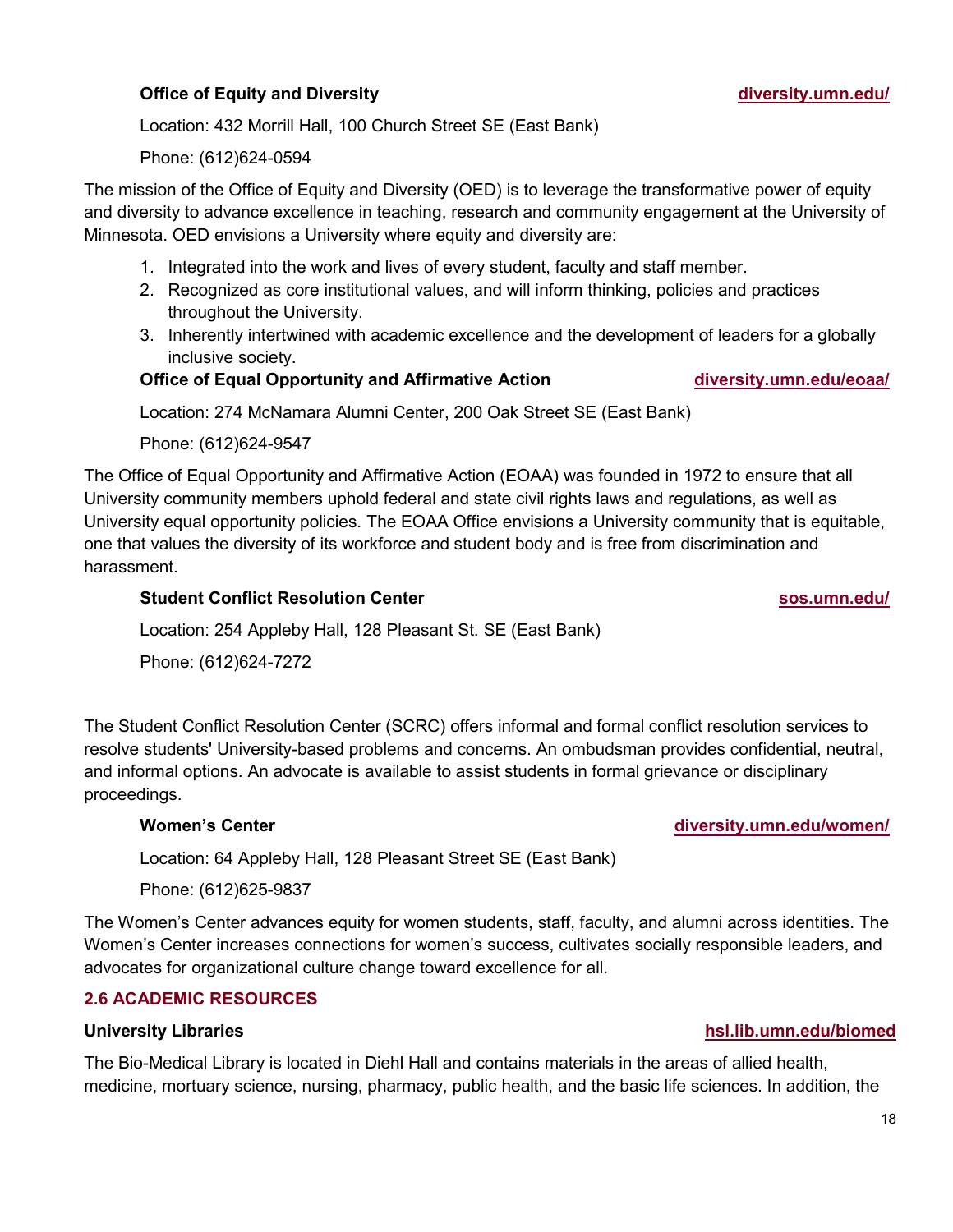library provides numerous resources and services such as library instructional classes, research workshops, reference consultations, library mediated searches, and citation clarification. The Mathematics library [\(https://www.lib.umn.edu/math\)](https://www.lib.umn.edu/math), located in Vincent Hall, contains materials in the area of mathematics and statistics.

Information on other University libraries and collections can be found at [www.lib.umn.edu.](http://www.lib.umn.edu/)

The Subject Librarian for the School of Public Health is Shanda Hunt. Please email [hunt0081@umn.edu](mailto:hunt0081@umn.edu) or call (612)301-1318 to set up an appointment.

#### **Bookstore [bookstore.umn.edu](http://www.bookstore.umn.edu/)**

The University of Minnesota Bookstore, located in Coffman Union, sells texts for all Public Health courses. Course materials can also be ordered online.

#### **Center for Educational Innovation [cei.umn.edu/about/about-cei](http://cei.umn.edu/about/about-cei)**

The Center for Educational Innovation (CEI) was created in 2014 by Provost Karen Hanson to strengthen instructional and academic technology collaboration and support across the University. By combining the Center for Teaching and Learning and the Office of eLearning, the CEI provides expertise that supports curricular and pedagogical innovation in campus classrooms and in online courses and programs.

#### **Center for Writing [writing.umn.edu/](http://writing.umn.edu/)**

The Center for Writing provides free writing instruction for all University of Minnesota students at all stages of the writing process. In [collaborative consultations,](http://writing.umn.edu/sws/appointments.htm) they help students develop productive writing habits and revision strategies. Assistance can be found via appointments or online.

The Online Writing Center offers online tutoring to students taking Writing-Intensive courses at the University of Minnesota. Online tutoring is conducted via the Web and consists of comments and feedback offered by experienced writing tutors.

Tutors are trained in fields such as composition, speech communication, scientific and technical communication, and rhetoric, and many of them are instructors at the university. Tutors review the writing you submit by offering comments and suggestions for improvement; however, they will comment mainly on the areas students specify.

#### **Information Technology [it.umn.edu](https://it.umn.edu/students)**

Technology Help is your first point of contact for hardware, software, and internet support. You can contact Technology Help for assistance even if you are not yet on campus.

[IT@umn.edu](mailto:IT@umn.edu) can help you initiate and manage your student internet account, get connected to Wi-Fi on campus, explore discounted or free devices and software available to students, as well as show you how to keep your computers, mobile devices, and data safe, both at home and at the University.

#### **2.7 CAMPUS SAFETY**

### **Police [publicsafety.umn.edu/](https://publicsafety.umn.edu/)**

The University of Minnesota has a full-service police department; in the event of an emergency dial 9-1-1.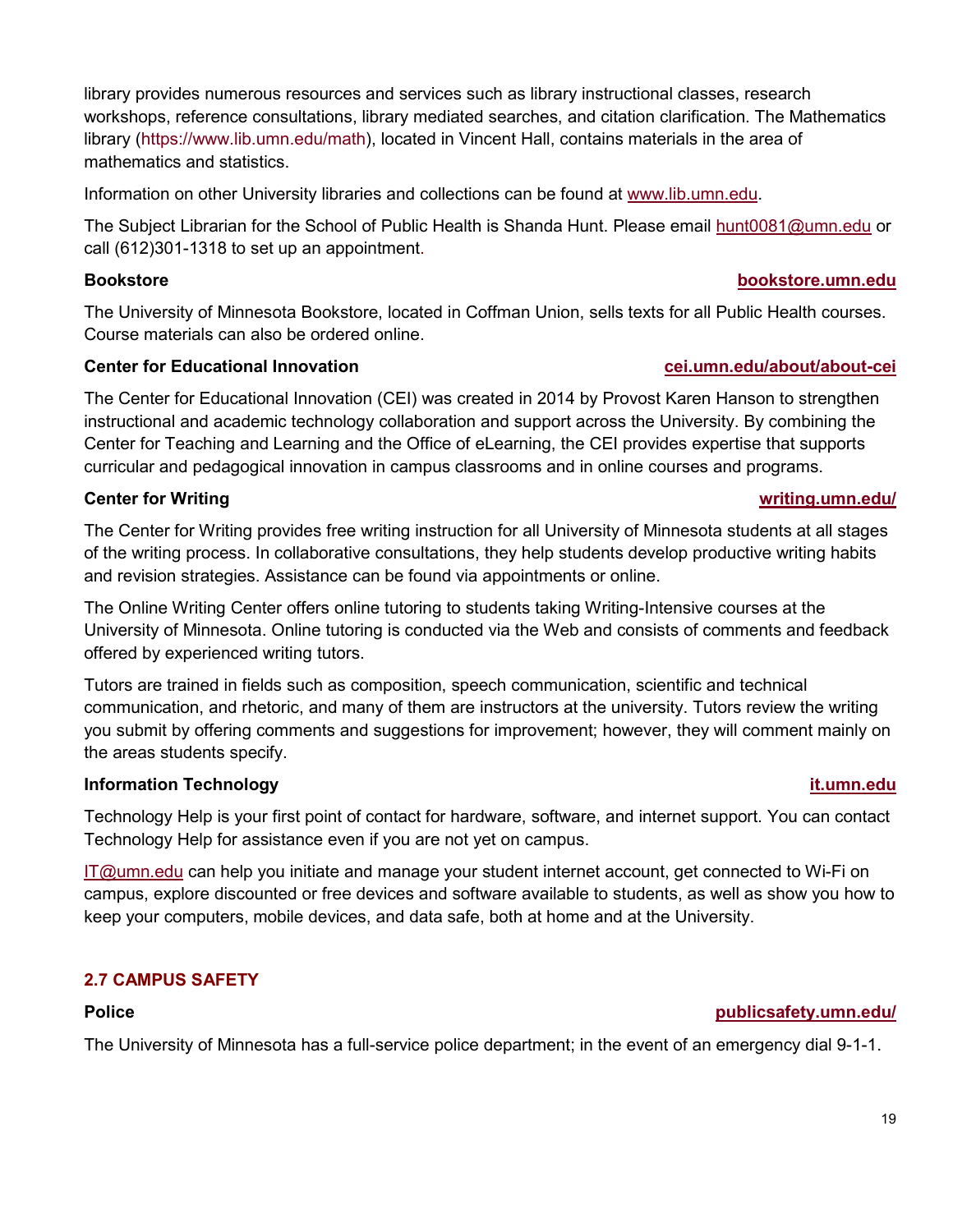The Security Monitor Program offers a walking and biking escort service to and from campus locations and nearby adjacent neighborhoods. This service is available at no charge to students, staff, faculty, and visitors to the University of Minnesota – Twin Cities campus. To request an escort by a trained student security monitor, please call (612)624-WALK (9255) shortly before the desired departure time and walk safe.

#### **Safe-U Emergency Notification <https://safe-u.umn.edu/>**

The safety of students, faculty, staff, and visitors is of highest priority at the University of Minnesota. A multi-pronged, collaborative effort is in place to promote on-campus safety, while working with our community partners to ensure proper resources are dedicated to making off-campus neighborhoods safe as well.

[Safe-U](https://www.uservices.umn.edu/self-help-guide/self-help-guide-safe-u-alerts) [text messaging system](https://www.uservices.umn.edu/self-help-guide/self-help-guide-safe-u-alerts) provides students, faculty, and staff timely emergency notifications so that our community can stay informed about critical campus safety issues.

Safe-U will be used infrequently and specifically for real emergency situations.

#### **Campus Wide Emergency Alert System**

The Campus Wide Emergency Alert System includes 21 outdoor loudspeakers mounted on poles and rooftops on the West Bank and East Bank and in St. Paul. The system will project an alert tone and vocal instructions in the event of a campus emergency.

#### **2.8 ADDITIONAL RESOURCES**

### **Post Office [sua.umn.edu/locations/postal-stations/](http://sua.umn.edu/locations/postal-stations/)**

A full-service U.S. Post Office is located on the ground floor of Coffman Union.

#### **Copies/Fax Machines [printing.umn.edu](http://www.printing.umn.edu/)**

A University Copy Center is located in Mayo D104 as well as other locations throughout the University.

#### **Student Legal Service [umn.edu/usls/](http://www.umn.edu/usls/)**

University Student Legal Service (USLS) provides legal representation and legal advice to eligible students on the Twin Cities campus.

#### **3. REGISTRATION**

#### **3.1 FULL-TIME STATUS**

All SPH students need to register for at least six credits in fall and spring semester to be considered fulltime. In the summer, MHA and MPH students must be registered for six credits to be considered full-time and three credits to be considered half-time.

Note: The Office of Financial Aid or external agencies may require students to be registered for more than three or six credits to be considered full-time; check with these agencies to verify their requirements.

#### **Security Monitor Program [umn.edu/police/escort.html](https://publicsafety.umn.edu/home/security)**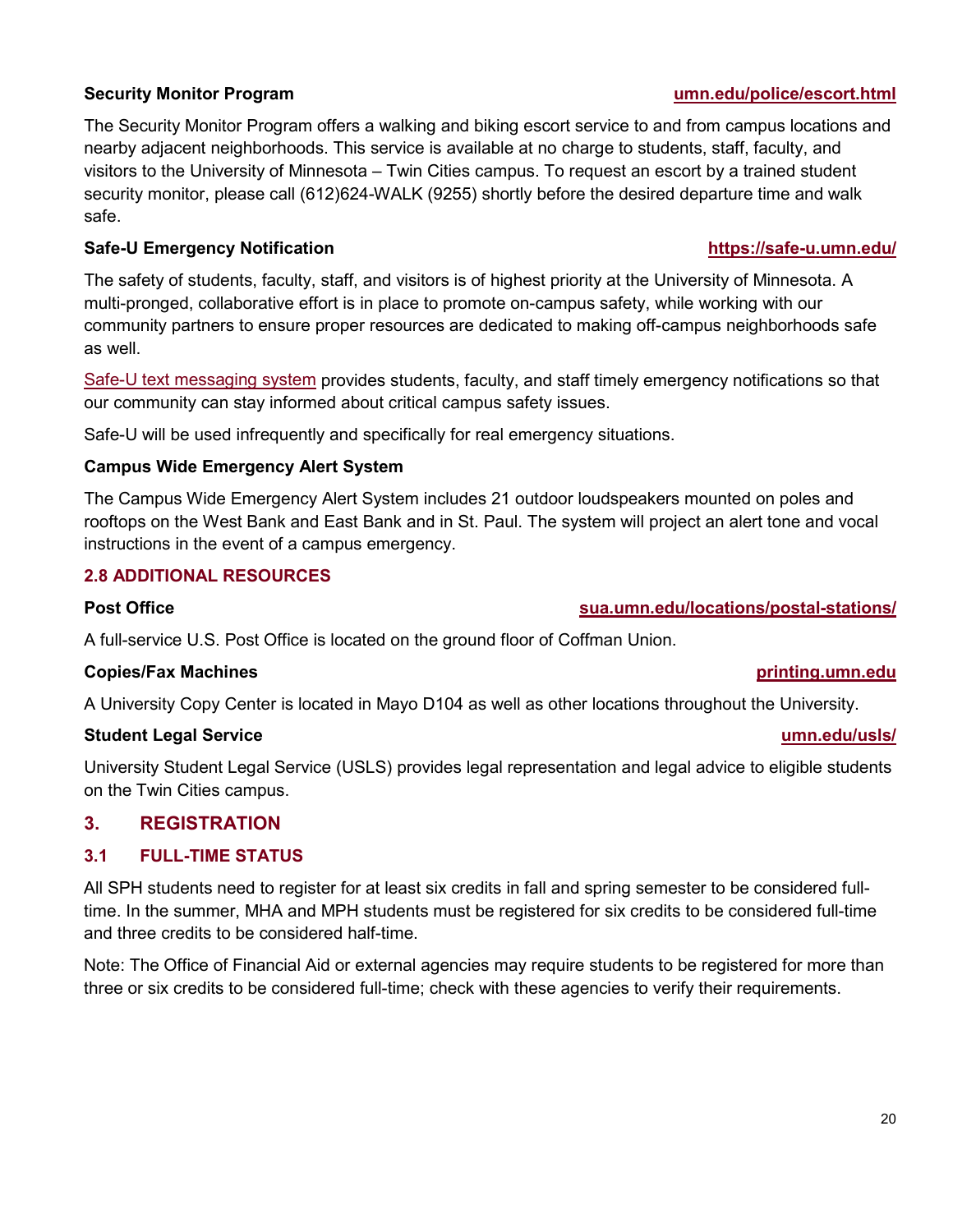# **3.2 REGISTRATION PROCESS**

#### **How-To Guides**

The University of Minnesota provides how-to guides for many common procedures on the [Onestop](https://onestop.umn.edu/how-guides)  [website,](https://onestop.umn.edu/how-guides) including registering and enrolling for classes. These guides provide visuals as well as text.

#### **Step One**

Select courses for the term with your advisor before registering. Please make an appointment at the earliest convenient time. To view available courses:

- 1. Log into [MyU.](http://myu.umn.edu/)
- 2. Select the **My Academics** tab, then the **My Classes** sub-tab.
- 3. Click on **Class Search** (in the Enrollment Tools section).
- 4. Determine search criteria; you must select your campus (Institution), term, and at least two additional criteria. Students in the School of Public Health will find the majority of their courses listed under the subject "PUBH".
- 5. Note: 5000- through 8000-level courses are considered graduate-level. 1000- and 3000-level courses are for undergraduates and will not receive approval for graduate credit. Under some circumstances, with approval of the student's major field, 4000-level courses may also be applied toward a MPH degree as long as they are taught by a member of the graduate faculty.
- 6. View your search results. To see only classes that are open, select Show Open Classes Only.
- 7. To continue searching, click **New Search** or **Modify Search**. If you hit the back button, you will lose your search results. Click the class number to see more details. You can search for a subject by entering subject code or clicking **Select Subject**. For more search options, expand **Additional Search Criteria**. When you are satisfied with your criteria, click **Search**.

### **Step Two**

After selecting your courses, run through the checklist below before registering. Frustrating delays can be avoided by following these hints:

- 1. If instructor consent is necessary for any of your selected course(s), get a permission number from the course instructor or his/her designee before registering. This number permits registration for the course through the second week of the semester; after the second week, it expires. Note that the number is specific to the student it is given to and the course requiring instructor consent. Once a number is used to register, it becomes invalid and cannot be used for another course or by another student.
- 2. You will not be able to register if you have any holds on your University record. Notice of any hold, including the name of the department or office where it may be cleared, is available at [myu.umn.edu.](http://myu.umn.edu/)
- 3. You can find your registration queue date and time on the web at [myu.umn.edu.](http://myu.umn.edu/)
- 4. You will need your X500 login and password to register. If you have forgotten your password, call 612.301.4357 to have your password reset. You can also call this number if you have problems logging in to register.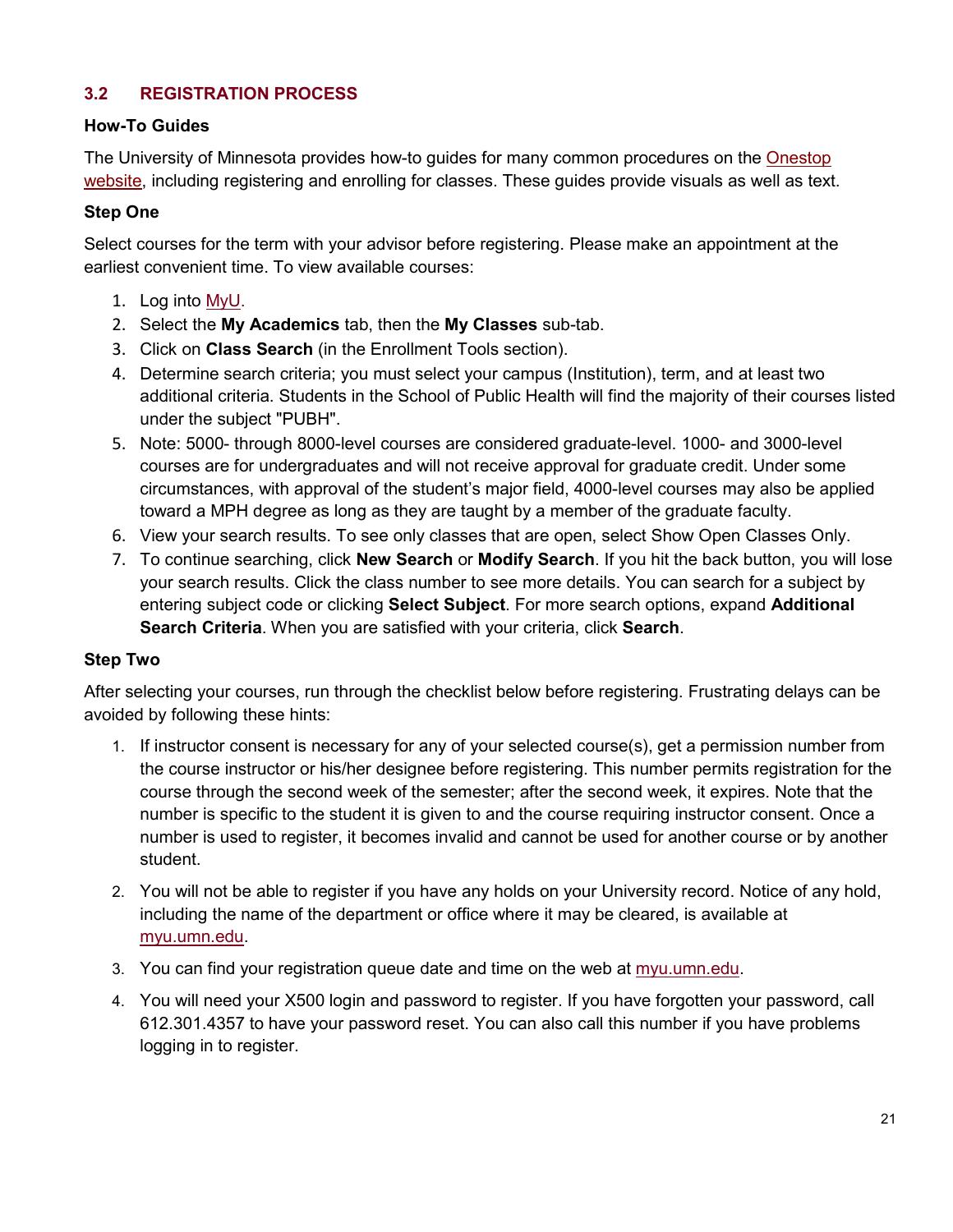# **Step Three**

Register via the web at [myu.umn.edu](http://myu.umn.edu/) or go to One Stop Student Services Center in 333 Robert H. Bruininks Hall on the East Bank Campus to register in person. Students having difficulty with selfregistration should contact the registration help-line at (612)624-1111 (M-F 8:00-4:00) or email [onestop@umn.edu.](mailto:onestop@umn.edu) You may also contact your Program Coordinator or the School of Public Health Student Services Center at (612)626-3500. Please note the following when registering:

- 1. Most courses give the option of either an A/F or S/N (pass/fail) grading option. Be sure to select the grade option desired for the course. Note that there may be a limit to the number of credits a student can take S/N (pass/fail); see the program guidebook for more information. Stricter policies may be enforced by individual majors/programs. There is a strict and early deadline for when grading options can be changed.
- 2. Some courses have variable credits. Before selecting the number of credits, students should make sure they agree with the instructor as to the number of credits appropriate for the work proposed.

### **3.3 GRADES, COURSE ADDITIONS, WITHDRAWAL AND EVALUATIONS**

#### **Change of Grade Option**

For full-semester courses, students may change their grade option, if applicable, through the second week of the semester. After that, grading options cannot be changed. Grade option change deadlines for other terms (i.e. summer and half-semester) can be found at [onestop.umn.edu.](http://onestop.umn.edu/) For more information about grading policies, see the University Senate Grading and Transcripts: Twin Cities, Crookston, Morris, and [Rochester Policy.](https://policy.umn.edu/education/gradingtranscripts)

#### **Grading Scale**

The University uses plus and minus grading on a 4.000 cumulative grade point scale in accordance with the following, and you can expect the grade lines to be drawn as follows:

| Grade     | <b>GPA</b> |                                                                                                       |
|-----------|------------|-------------------------------------------------------------------------------------------------------|
| A         | 4.000      | $A =$ achievement that is outstanding relative to the level necessary to<br>meet course requirements. |
| A-        | 3.667      |                                                                                                       |
| $B+$      | 3.333      | $B =$ achievement that is significantly above the level necessary to meet<br>course requirements.     |
| B         | 3.000      |                                                                                                       |
| <b>B-</b> | 2.667      |                                                                                                       |
| $C+$      | 2.333      | $C$ = achievement that meets the course requirements in every respect.                                |
| C         | 2.000      |                                                                                                       |
| $C-$      | 1.667      |                                                                                                       |
| D+        | 1.333      | $D =$ achievement that is worthy of credit even though it fails to meet                               |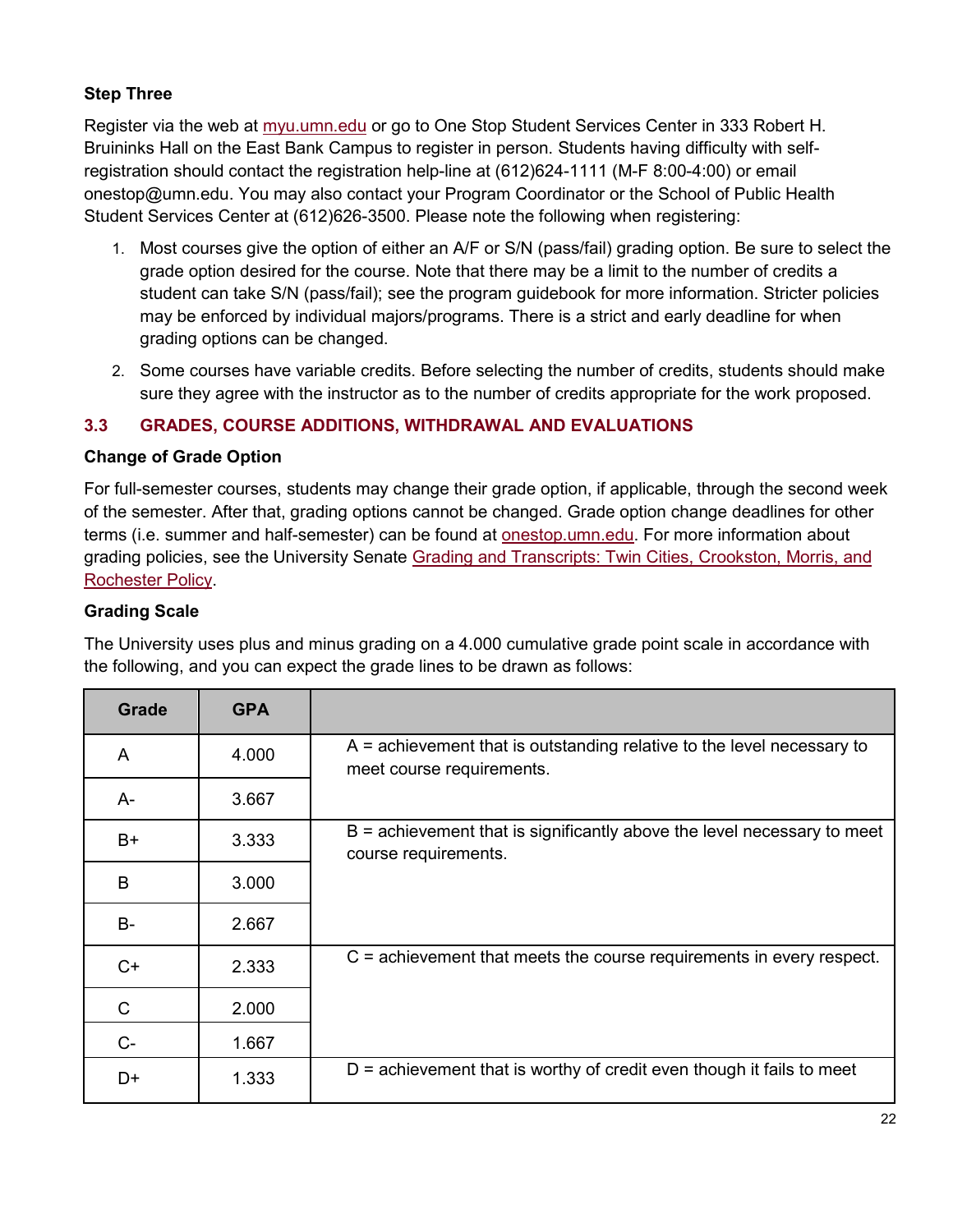| 1.000 | fully the course requirements.                                                                                                                 |
|-------|------------------------------------------------------------------------------------------------------------------------------------------------|
|       | $F =$ failure because work was either (1) completed but at a level of<br>achievement that is not worthy of credit or (2) was not completed and |

- $\bullet$  S = achievement that is satisfactory, which is equivalent to a C- or better
- $\bullet$  N = achievement that is not satisfactory and signifies that the work was either 1) completed but at a level that is not worthy of credit, or 2) not completed and there was no agreement between the instructor and student that the student would receive an I (Incomplete).

### **Other Transcript Symbols**

- **Incomplete [I]**
	- There shall be a temporary symbol I, **incomplete**, awarded to indicate that the work of the course has not been completed. The I shall be assigned at the discretion of the instructor when, due to extraordinary circumstances, the student was prevented from completing the work of the course on time. The assignment of an I requires a written contract between the instructor and student specifying the time and manner in which the student will complete the course requirements. In no event may any such written agreement allow a period of longer than one year to complete the course requirements. The Incomplete contract can be found at<http://secure.ahc.umn.edu/publichealth/sphgrades/>
	- For graduate/professional students, an I is to remain on the transcript until changed by the instructor or department.
	- When an I is changed to another symbol, the I is removed from the record.
	- A student does not need to be registered at the University in order to complete the work necessary to convert an I to a grade with credit in the time and manner previously agreed upon between the student and the instructor. The instructor is expected to turn in the new grade within four weeks of the date the work was submitted by the student.

### ○ **Interpretation of Policy on Incompletes for Students Called to Active Military Duty**

■ When appropriate, instructors may prefer to arrange for the student to take an incomplete. Senate policy requires that an incomplete be made up within one calendar year of the end of the term in which the incomplete is given. When students are called to active military duty and reach agreement with their instructor(s) to take an incomplete, they will have up to one calendar year following their discharge from active duty to complete their incomplete(s). Complete policies and procedures are available in the SPH Student Services Center.

### ● **Transfer [T]**

- There shall be a symbol T, **transfer**, posted as a prefix to the original grade, to indicate credits transferred from another institution or from one college or campus to another within the University when reevaluation is required.
- **Withdrawal [W]**
	- If a student officially withdraws from a course during the first two weeks of classes, there shall be no record of that course registration entered on the student's transcript. There shall be a symbol W, **withdrawal**, entered upon a student's record when the student officially withdraws from a course in accordance with procedures established by the student's college or campus\*. The W will be entered on the transcript irrespective of the student's academic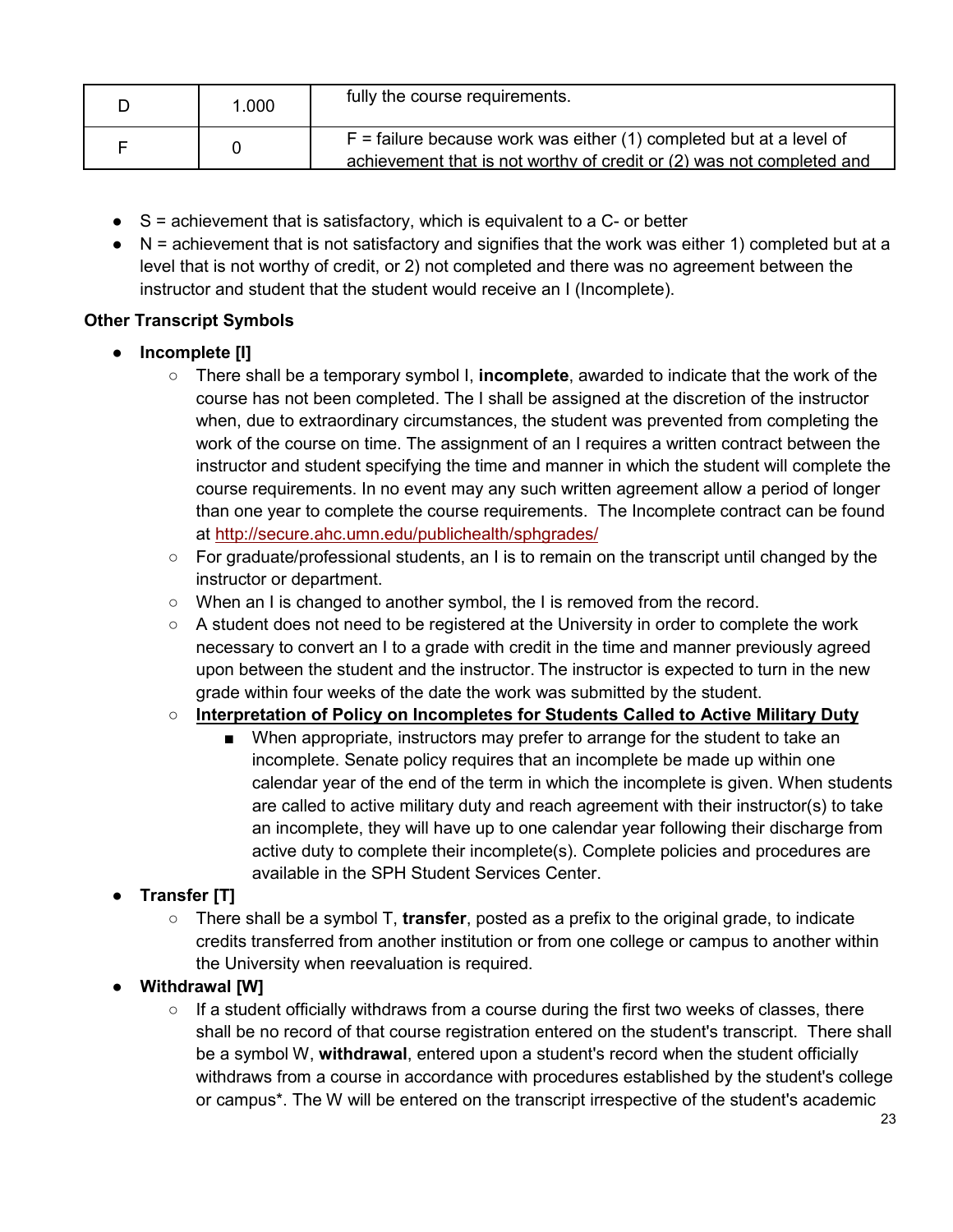standing in that course if the student withdraws from the course during the third through eighth week of class (second or third weeks of summer sessions). Withdrawal in the ninth or later week of classes (fourth or later in summer sessions) shall require approval of the college and may not be granted solely because a student is failing the course; there must be extenuating non-academic circumstances justifying late withdrawal.

# ● **Continuation [X]**

 $\circ$  There shall be a symbol X, indicating a student may continue in a continuation course in which a grade cannot be determined until the full sequence of courses is completed. The instructor shall submit a grade for each X when the student has completed the sequence.

# ● **In Progress [K]**

 $\circ$  There shall be a symbol K, assigned by an instructor to indicate the course is still in progress and that a grade cannot be assigned at the present time.

# **Grade Submission**

All grades for all courses each term shall be submitted to the Office of the Registrar no later than 72 hours after the last final examination for that term. Students can view their grades online at [myu.umn.edu](http://myu.umn.edu/) 24 hours after they are posted by the course instructor.

# **Grade Point Average**

Students must achieve a grade point average of no less than 3.0 (B) across their entire program to receive the graduate or professional degree.

# **SPH Incomplete Policy**

The maximum time allowed for a student to fulfill incomplete course requirements is one year or as specified on the incomplete contract, agreed upon by the instructor and student. Students who fail to meet incomplete contract deadlines as determined by instructor and student will receive a grade of F or N (depending on grade option) to be entered by the SPH Student Services Center. Instructors are notified via email that an F or N was submitted due to failure in meeting the incomplete contract deadline.

Graduating students who, in consultation with their academic advisor and course instructor, determine not to finish course requirements may request that the incomplete permanently remain on their official transcript (if the course is not required for graduation).

# **Graduate Planning and Audit System (GPAS)**

The Graduate Planning & Audit System (GPAS) allows graduate and professional students to plan future coursework and view student degree progress. You only need to add coursework that you plan on taking because the audit (advisement report) will already track completed coursework and requirements. If you want to add or remove a graduate minor, you will need to submit a separate form.

GPAS allows Program Coordinators, Program Directors, and Director of Graduate Studies to approve students' coursework plans electronically.

Students will work closely with their academic programs to complete and submit GPAS for review and approval. [onestop.umn.edu/academics/gpas](https://onestop.umn.edu/academics/gpas)

# **Probation**

At the end of the semester, the Director of Academic and Student Affairs identifies all SPH students with a cumulative GPA of less than 3.0 enrolled in an SPH program. Students will receive a letter of scholastic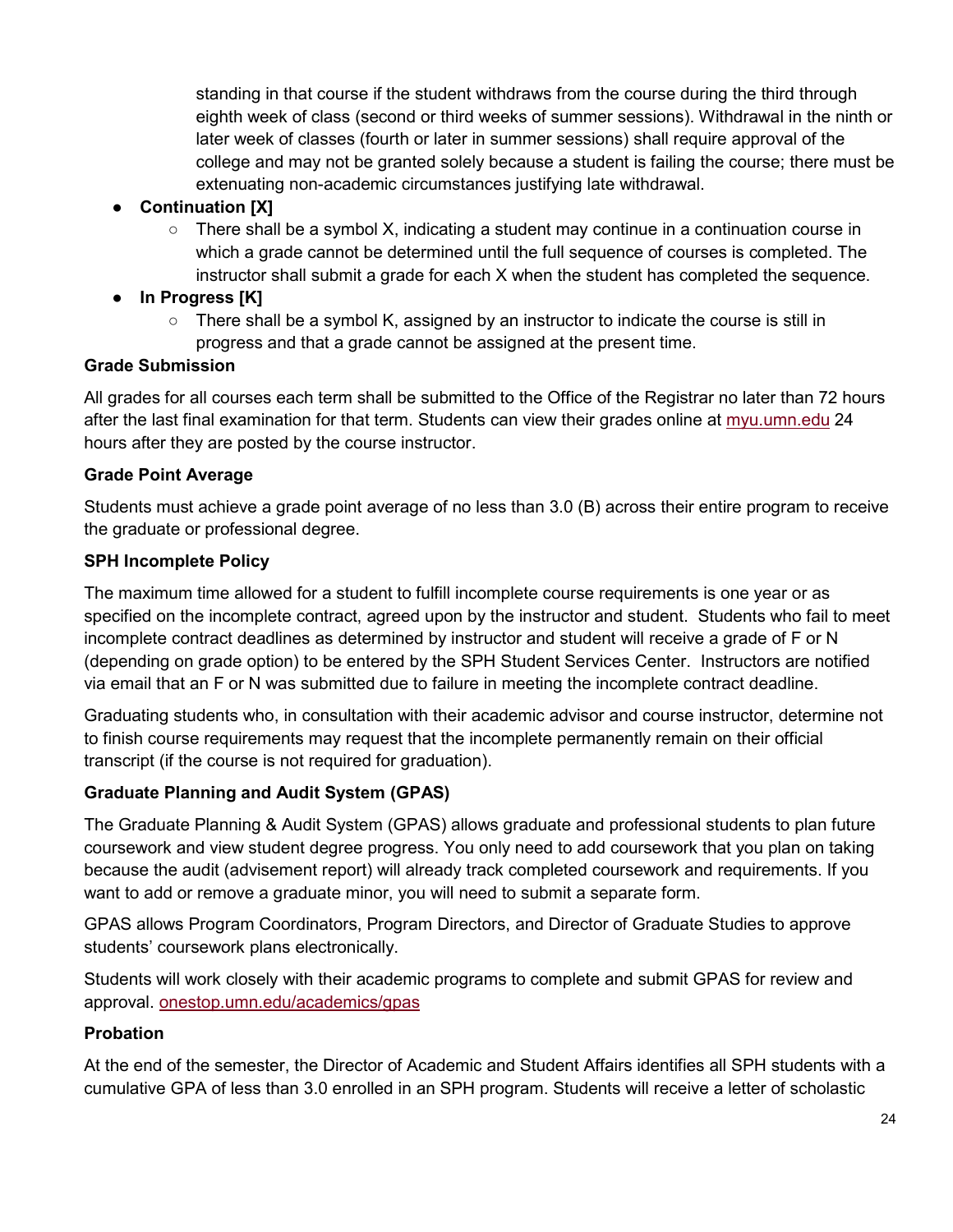probation prepared by the Director of Academic and Student Affairs, to be approved and signed by the Associate Dean. The terms of this letter are the following: students will be placed on probation and informed that they must maintain a term GPA of 3.0 for each subsequent term. Students must achieve letter grades for all courses (incompletes are unacceptable while on probationary status) they are enrolled in during that semester. This written notice will inform the student that the GPA must be raised to a minimum of 3.0 to be removed from probationary status and to be awarded a degree. Students on probationary status who do not receive at least a 3.0 GPA for each subsequent term will be dismissed from the program by the Associate Dean.

Students who have been dismissed from the SPH and are interested in reapplication to the School are allowed to do so 12 months after the date of dismissal. The dismissal becomes part of the reapplication and is considered in any admission decision.

# **S/N Grade Option**

Students may take no more than 20% of their coursework on an S/N grading basis, exclusive of those topics, seminars, and experience courses offered only on an S/N basis.

# **Adding a Course After It Starts**

No approval is required to add a course during the first week of classes. Instructor approval is required during week two. After the second week of classes, instructor and college scholastic committee approval is required. Deadlines for adding a course for other terms (i.e. summer and half-semester) can be found at [onestop.umn.edu.](http://onestop.umn.edu/)

### **Registration Requirement and Exceptions**

Students are required to register for at least two semester and 20 credits in the School of Public Health.

Students must complete a formal request to change their registration (e.g., add, drop, change your grade basis) after a deadline or to register for more than 18 credits. Students must consult with their program coordinator prior to submitting any forms. Approval is not automatic.

### **Course Cancellation and Withdrawal**

Students should refer to the Refund and Drop/Add Deadlines for the particular term at [onestop.umn.edu](http://onestop.umn.edu/) for information and deadlines for withdrawing from a course. As a courtesy, students should notify their instructor and, if applicable, advisor of their intent to withdraw.

Students wishing to withdraw from a course after the noted final deadline for a particular term must contact the School of Public Health Student Services Center at [sph-ask@umn.edu](mailto:sph-ask@umn.edu) for further information.

### **Course Prerequisites**

Any college or campus may set special scholastic or other standards for registration in a particular course, for scholastic probation, admission, honors, continued residence, degrees, and other purposes they deem appropriate.

# **Course Evaluations**

Student feedback on course content and faculty teaching skills are an important means for improving our work. Please take the time to complete a course evaluation for each of the courses for which you are registered. The SPH collects student course evaluations electronically using a software system called CoursEval: [sph.umn.edu/students/current/course-eval-grades/.](http://sph.umn.edu/students/current/course-eval-grades/) The system will send email notifications to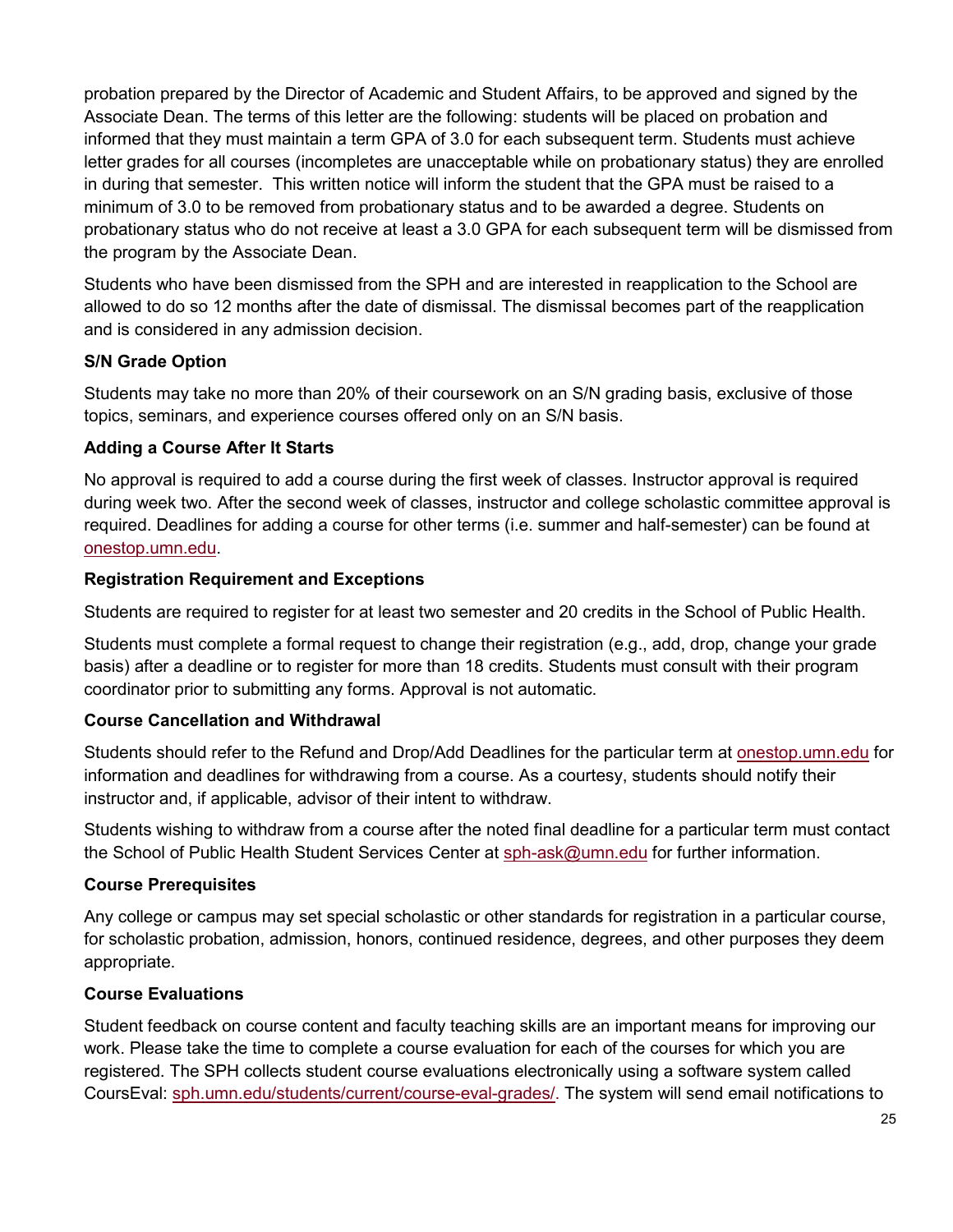students when they can access and complete their course evaluations. Students who complete their course evaluations promptly will be able to access their final grade as soon as the faculty member renders the grade in SPHGrades: [www.sph.umn.edu/grades.](http://www.sph.umn.edu/grades) All students will have access to their final grades through OneStop two weeks after the last day of the semester regardless of whether they completed their course evaluation or not.

Note: Responses will remain anonymous and will not be released to the course instructor until after final grades have been submitted. This is School of Public Health procedure, not a University-wide policy, and therefore applies to Public Health courses only.

# **3.4 TRANSFER CREDIT**

#### **Course Credit Transfer Policy**

Course credits may be used to satisfy public health core or other program requirements as jointly approved by the Program Director and the Associate Dean of Education. No course credits older than 5 years from the date of the student's matriculation will be accepted for transfer. A grade of "B-" or better is required for each course requested for transfer credit.

SPH students who have completed graduate-level coursework at the University of Minnesota or another college or university may petition to transfer those courses toward their SPH degree. To be considered for transfer, graduate level coursework must have been taken at an accredited graduate institution.

Higher standards of achievement and stricter policies may be enforced by individual programs.

Students must:

- 1. Meet with their academic advisor to discuss the petitioning process. If the petition is acceptable to the advisor, the student will complete and sign the Academic Policy Petition form and attach an official transcript on which the final grade has been posted.
- 2. Submit the Academic Policy Petition form to the Program Coordinator for processing. The Academic Policy Petition form can be found at [www.sph.umn.edu/current/resources/.](http://www.sph.umn.edu/current/resources/)
- 3. The Program Coordinator will forward the petition to the Program Director for approval and signature and then to the Student Services Center for the Associate Dean of Education for final evaluation and/or approval.

The Academic Policy Petition forms may be used for other academic reasons. Students are encouraged to discuss petition issues with their academic advisor or Program Coordinator to determine the appropriate process and procedure.

### **3.5 REQUIRED CORE COURSES AND EQUIVALENCY EXAM INFORMATION**

### **Equivalency Exams**

MPH students must satisfy competency requirements in the seven core areas of public health: administration, behavioral science, biostatistics, environmental health, epidemiology, ethics, and foundations. Courses designated as part of the public health core can only be taken for a letter grade (A-F). Students are required to achieve no less than a B- grade in each course taken on an A-F basis. Students may retake public health core courses with the exact same numbered course only once.

Students have the option of taking the equivalency exams in any of the following core areas; however, students can only take the exam one time in each core area. Students who pass the exam(s) are waived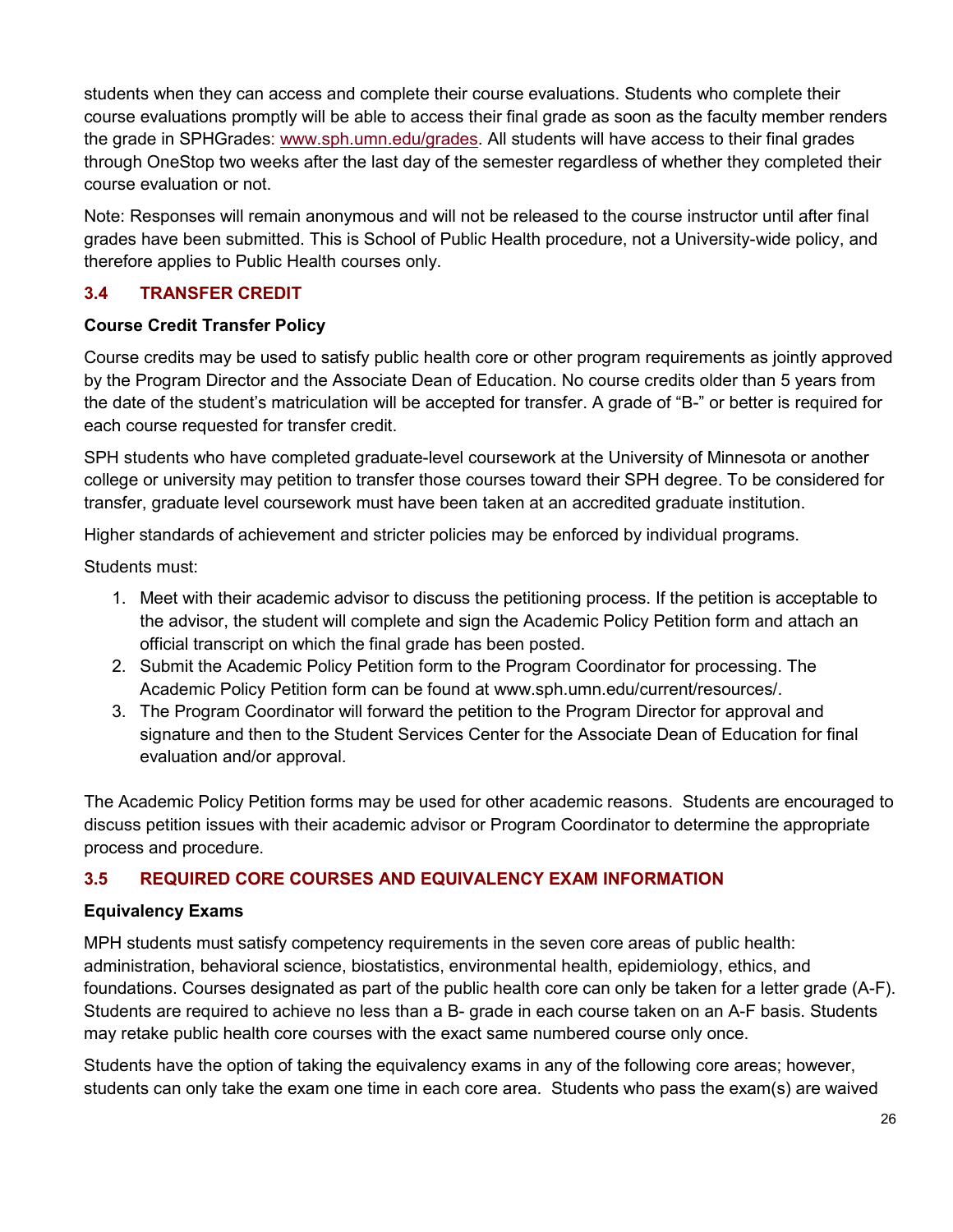from taking the required course and must make up the credits per their area of study and degree requirements. Students who do not pass the exam(s) are required to take the appropriate core course area to satisfy the competency requirements.

# **Administration**

PubH 6751 Principles of Management in Health Services Organizations (2 cr)

## **Behavioral Science**

PubH 6020 Fundamentals of Social and Behavioral Science (2 cr)

PubH 6050 Community Health Theory and Practice I [CHE students only] (3 cr)

PubH 6914 Community Nutrition Intervention [PubH Nutr students only] (3 cr)

### **Biostatistics**

PubH 6414 Biostatistical Literacy **(3 cr)** [Fall 2014 and beyond] **AND** a programming class from the following list [students must check with their program advisor or coordinator to ensure they are taking the correct required programming course]

PubH 6107 Excel and Access in Public Health Settings (1 cr)

PubH 6325 Data Processing with PC-SAS (1 cr)

PubH 6420 Introduction to SAS Programming (1 cr)

PubH 6470 SAS Procedures and Data Analysis (3 cr)

PubH 6617 Practical Methods for Secondary Data Analysis (3 cr)

PubH 6755 Planning and Budgeting for Public Health (2 cr)

PubH 6813 Managing Electronic Health Information (2 cr)

PubH 6845 Using Demographic Data for Policy Analysis (3 cr)

PubH 7200 Fundamentals Exploring and Visualizing Data in R (1 cr)

PubH 7461 Exploring and Visualizing Data in R (2 cr)

### **OR**

PubH 6450 Biostatistics I (4 cr)

### **Environmental Health**

PubH 6102 Issues in Environmental and Occupational Health (2 cr)

### **Epidemiology**

PubH 6320 Fundamentals of Epidemiology (3 cr)

### **OR**

PubH 6341 Epidemiologic Methods I (3 cr)

### **Ethics**

PubH 6741 Ethics in Public Health: Professional Practice and Policy (1 cr)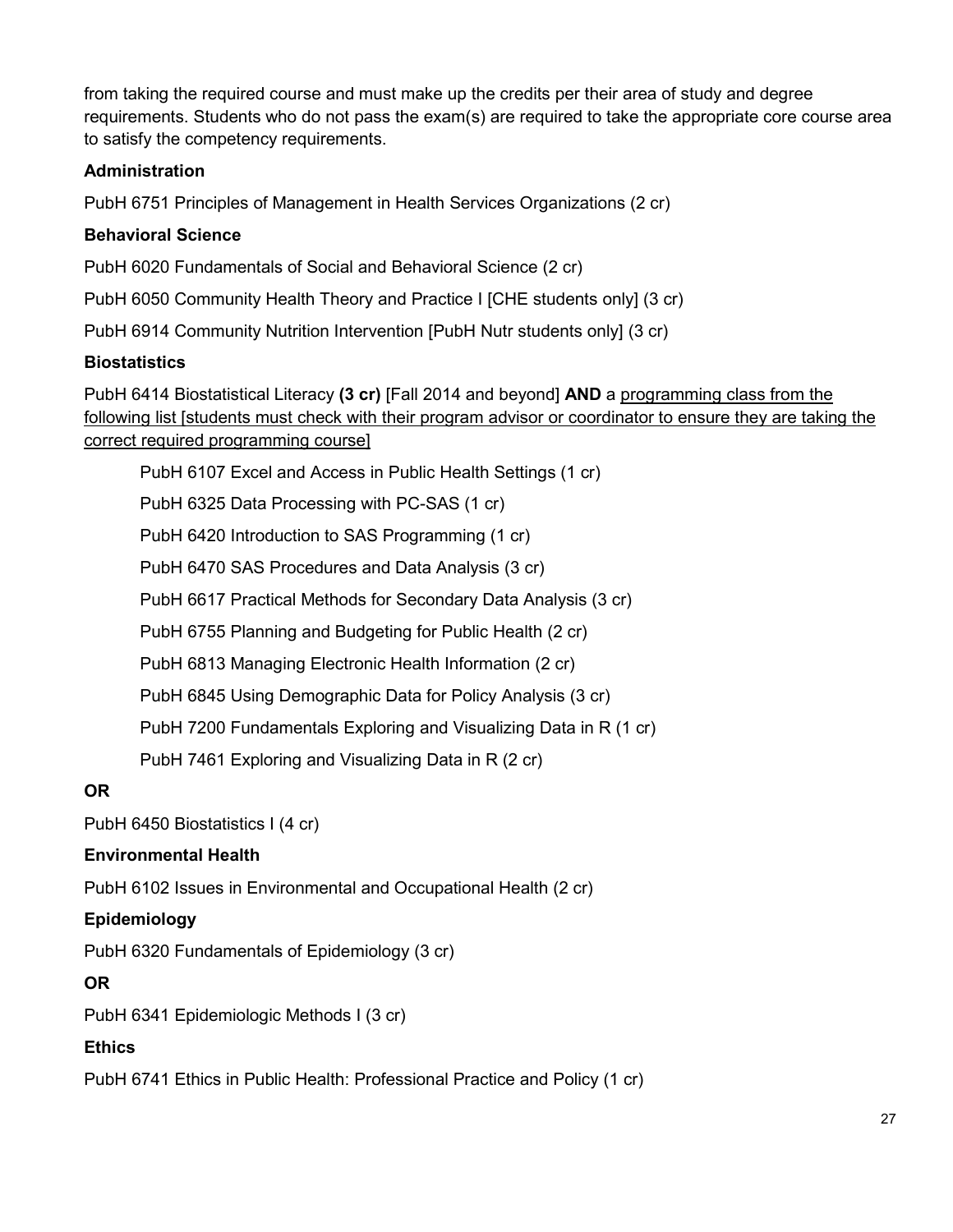# **Foundations**

PubH 6250 Foundations of Public Health (2 cr) – equivalency exam not available

Equivalency examinations are given at least twice each year (January and August). Students have the option of taking the equivalency exams in any of the following core areas; however, students can only take the exam one time in each core area. Students who pass the exam(s) are waived from taking the required course and must make up the credits per their area of study and degree requirements. A notation on the student's transcript will be documented if the student passes an equivalency exam. Students who do not pass the exam(s) are required to take the appropriate core course area to satisfy the competency requirements. Equivalency exams satisfy competency requirements for the following core courses only:

# **PubH 6020 Fundamentals of Social and Behavioral Science**

### Contact: Toben Nelson at [tfnelson@umn.edu](mailto:tfnelson@umn.edu)

| Number of questions on<br>exam |       |
|--------------------------------|-------|
| Type of questions              | Essay |
| Open or closed book            | ____  |

# **PubH 6751 Principles of Management in Health Services Organizations**

## Contact: Jim Begun at [begun001@umn.edu](mailto:begun001@umn.edu)

| Number of questions on<br>exam | 32                                                               |
|--------------------------------|------------------------------------------------------------------|
| Type of questions              | 25 multiple choice, 3 essay, 1 case analysis with 4<br>questions |
| Open or closed book            | Closed                                                           |

# **PubH 6102 Issues in Environmental and Occupational Health**

### Contact: Matt Simcik at msimcik@umn.edu

| Number of questions on<br>exam | 200             |
|--------------------------------|-----------------|
| Type of questions              | Multiple choice |
| Open or closed book            | Closed          |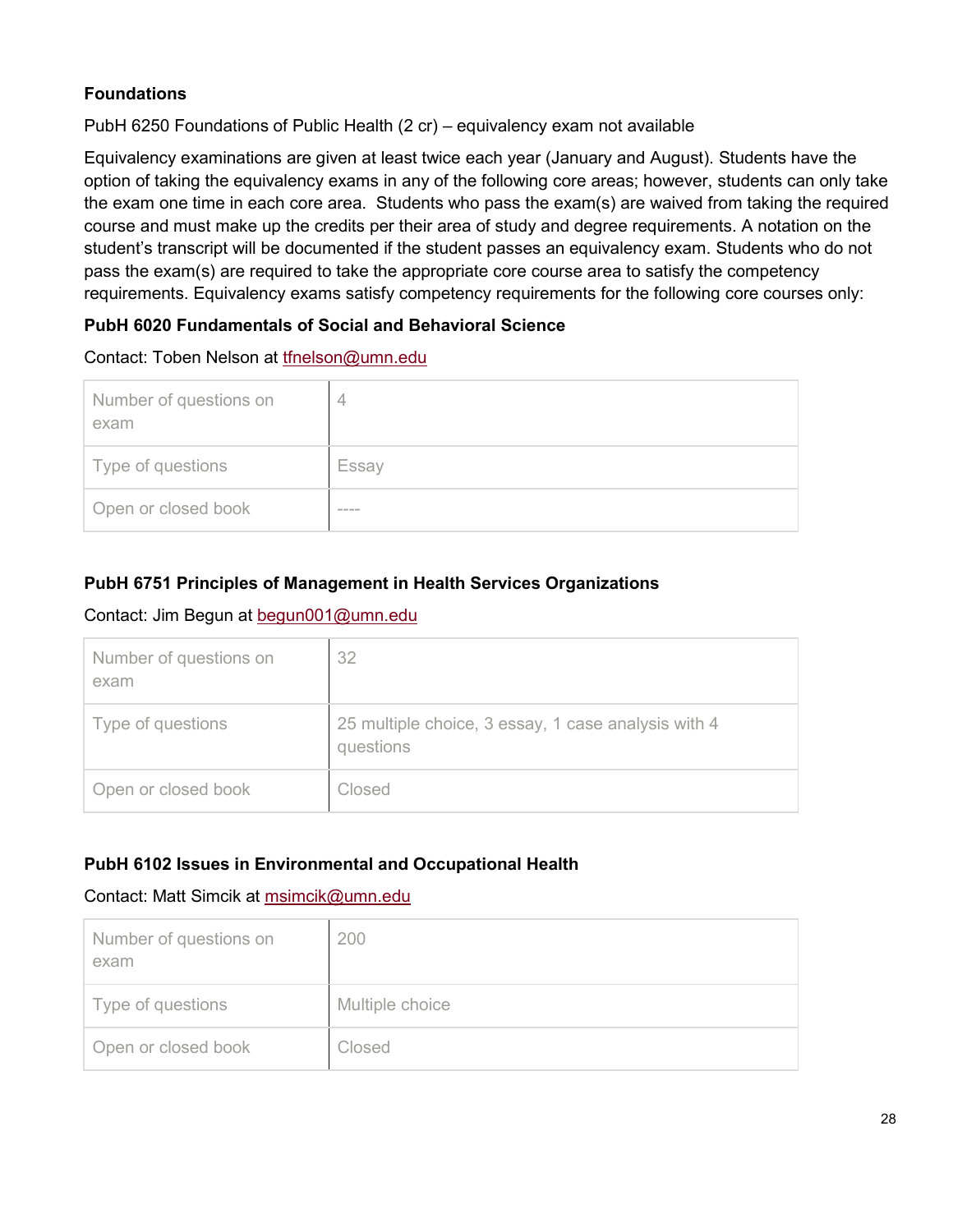# **PubH 6320 Fundamentals of Epidemiology**

#### Contact: Rachel Widome at [widom001@umn.edu](mailto:widom001@umn.edu)

| Number of questions on<br>exam | 31                                       |
|--------------------------------|------------------------------------------|
| Type of questions              | Multiple choice, show-your-work problems |
| Open or closed book            | Open                                     |

# **PubH 6450 Biostatistics I**

### Contact: Sally Olander at [brown198@umn.edu](mailto:brown198@umn.edu)

| Number of questions on<br>exam | 60-75                                                         |
|--------------------------------|---------------------------------------------------------------|
| Type of questions              | Multiple choice, short answer, and show-your-work<br>problems |
| Open or closed book            | Open                                                          |

# **PubH 6741 Ethics in Public Health: Professional Practice and Policy**

### Contact: Sarah Gollust at [sgollust@umn.edu](mailto:sgollust@umn.edu)

| Number of questions on<br>exam | 10                        |
|--------------------------------|---------------------------|
| Type of questions              | Short answer              |
| Open or closed book            | Open (no internet access) |

### **4. TUITION, FEES, BILLING, AND FINANCES**

### **4.1 MY FINANCES TAB ON MYU**

The My Finances tab in MyU.umn.edu is where you'll find information about billing, payment, and financial aid.

The My Finances tab allows you to view account charges and billing statements. It is also where you can submit an online payment using the preferred and free e-check method. Don't forget to sign up for Direct Deposit. For residents of Wisconsin, North Dakota, South Dakota, and Manitoba, remember to apply for reciprocity through your home state or province so your bill will have the correct amounts.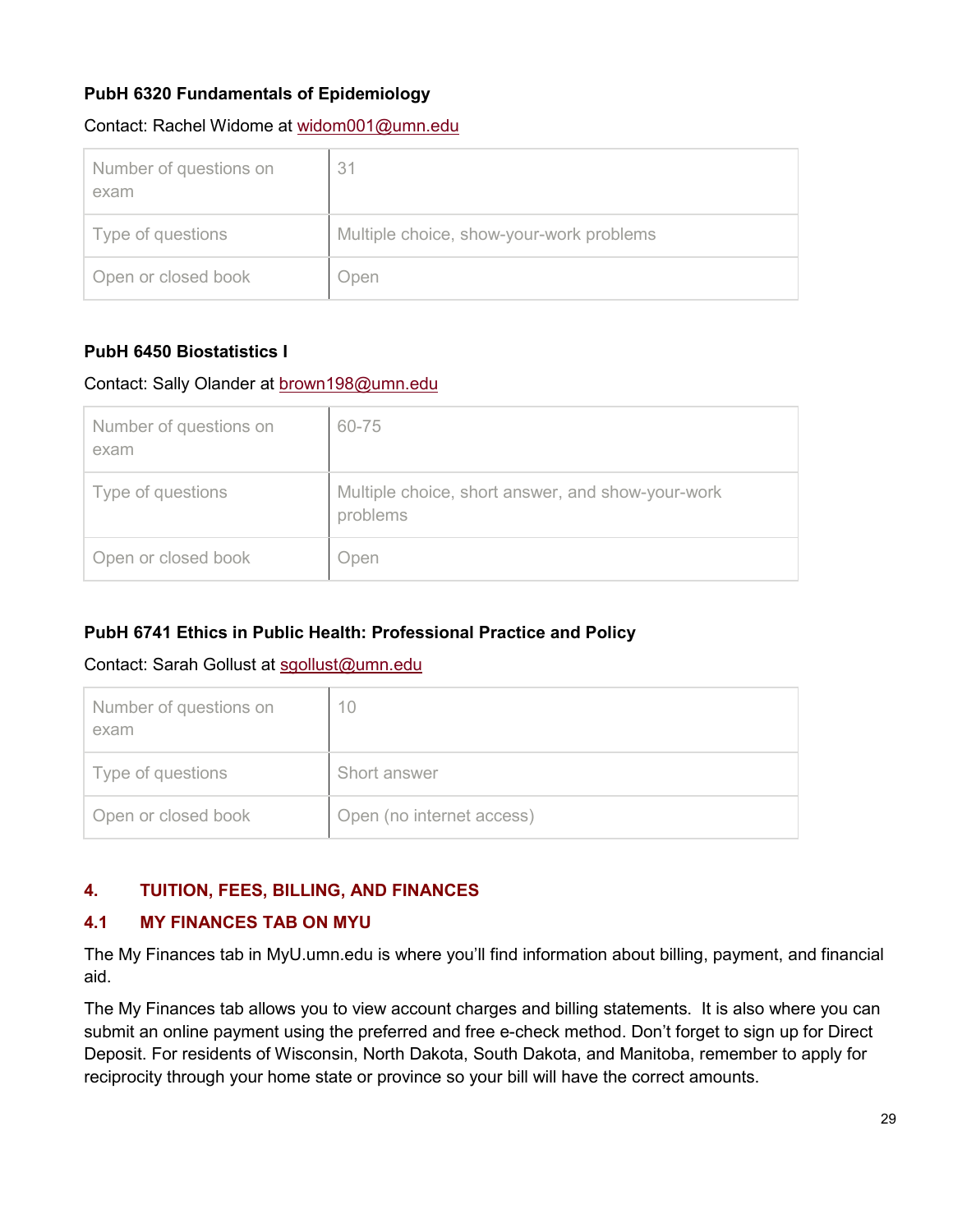OneStop hosts "how-to guides" for common transactions. You can find financial how-to guides here: [onestop.umn.edu/how-guides#accord-3](https://onestop.umn.edu/how-guides#accord-3)

# **4.2 TUITION AND FEES**

Please go to [onestop.umn.edu/](http://onestop.umn.edu/) for complete tuition and fee information.

## **4.3 BILLING**

Your billing statement details your amount due (tuition, fees, housing, books, and other campus charges) and your payment due date. You will receive a notice in your University email account when it is ready to view. If you have account charges on more than one campus, you will receive separate billing notices for each campus.

You may opt into a payment plan when your first bill is available, which will divide your payments over three billing periods throughout the semester. Make sure you always pay your bills on time to avoid late fees or cancellation of future class registration

Your billing statement is a snapshot of the charges and credits applied to your account as of the date the statement was created. For the most up-to-date account activity information, you can check your student account on the My Finances tab in MyU.

### **Third Party Billing [onestop.umn.edu/finances/third-party-billing](https://onestop.umn.edu/finances/third-party-billing)**

When an organization, not owned by you or a family member, makes a commitment to pay your educational expenses, they are considered a third-party sponsor by the University of Minnesota. When payment is due on your student account, the sponsor is billed by the University. This payment process is termed "third party billing."

Sponsor's payments are subject to the same federal reporting requirements as other financial aid. Some sponsorships don't require a billing invoice and are administered by the University through One Stop Student Services.

Whether you are a student or a sponsor, you will find answers in the frequently asked questions about how the third-party billing processes these payments at the links on the left. In addition, you can view [current](http://onestop.umn.edu/finances/costs_and_tuition/index.html)  [tuition and fee information.](http://onestop.umn.edu/finances/costs_and_tuition/index.html)

If you have more questions or need further information, please contact the third-party billing office at [tpbill@umn.edu](mailto:tpbill@umn.edu) or (612)625- 8559.

### **4.4 FINANCIAL AID AND SCHOLARSHIPS**

A variety of resources to assist students in financing their education can be found at [www.sph.umn.edu/prospective/tuition-finances/paying-for-your-education/.](http://www.sph.umn.edu/prospective/tuition-finances/paying-for-your-education/) Scholarships specific to SPH Divisions and/or Programs can be found in the Division and/or program guidebook.

Information on financial aid can be found at **onestop.umn.edu** (Finances tab) or by emailing [onestop@umn.edu.](mailto:onestop@umn.edu)

Students having questions about the status of their financial aid should refer to the appropriate contact below: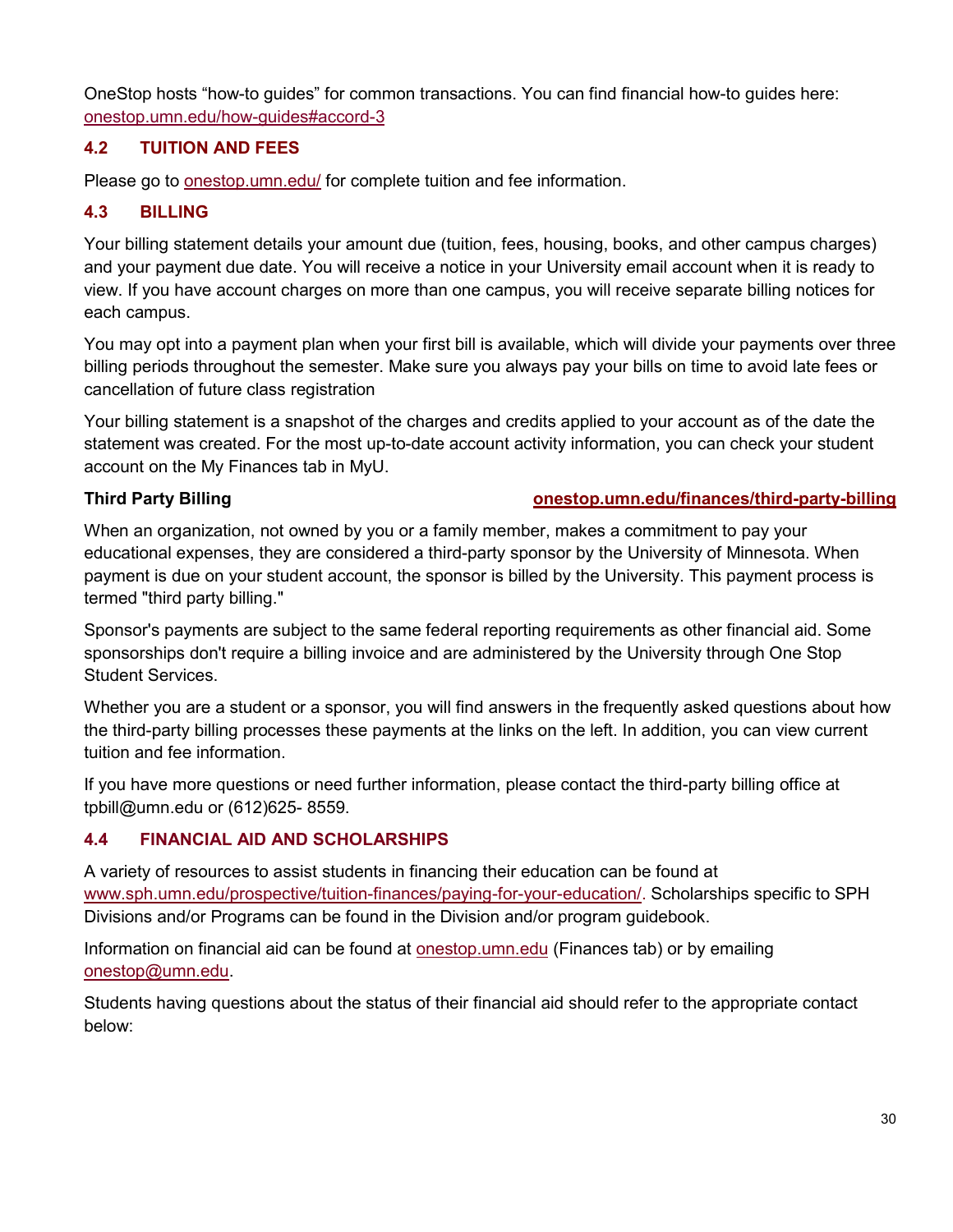| <b>AID TYPE</b>                                                                                                | <b>CONTACT</b>                          | <b>EMAIL ADDRESS</b> |
|----------------------------------------------------------------------------------------------------------------|-----------------------------------------|----------------------|
| Division/Major Specific Awards and<br>Traineeships, Division-related donor<br>scholarships, Dean's Scholarship | Your Program<br>Coordinator             |                      |
| Medical Scholarships, MN Tuition<br>Scholarship, General donor funded<br>scholarships.                         | <b>SPH Student</b><br><b>Services</b>   | sph-ask@umn.edu      |
| Federal Loans, Financial Aid Package                                                                           | Liz Holm - Office of<br>Student Finance | holmx029@umn.edu     |

#### **Loan Deferment**

A temporary postponement of loan payments is available only under certain conditions; some loans do not accrue interest in deferment, such as subsidized loans [policy.umn.edu/forms/fa/fa830.pdf.](http://policy.umn.edu/forms/fa/fa830.pdf)

Students requesting a loan deferment can get their form signed by One Stop Student Services [onestop.umn.edu.](http://onestop.umn.edu/contact_us/index.html)

### **Financial Aid Exit Counseling**

Exit counseling sessions are required of all borrowers of federal and University-administered student loan programs. Exit counseling provides you information regarding the rights and responsibilities of a borrower and a lender/servicer. You learn about repayment, deferment, and cancellation of your loan. These sessions prepare you to be responsible and effective in repayment of your educational loans.

### **You are required to complete exit counseling when you:**

- Are about to graduate.
- Leave the University (even if it is just temporary).
- Drop your registration below half-time enrollment.
- Transfer to another school.
- Leave for a National Student Exchange (NSE) experience.

Once you have been selected for the exit process, you will receive an email with instructions to complete your exit counseling online. Make sure you respond by completing your exit counseling in a timely manner! A hold will remain on your student record until your exit counseling is complete, delaying your diploma, preventing registration, and preventing access to your transcripts.

For more information about student loan exit counseling, contact [Student Account Assistance](http://onestop.umn.edu/contact_us/student_account_assistance.html) at [onestop.umn.edu](http://onestop.umn.edu/contact_us/student_account_assistance.html)

# **4.5 GRADUATE ASSISTANTSHIPS**

Many SPH students use graduate assistantships to help finance their education. These are campus working/learning positions that take the form of research, teaching, or administrative appointments. Degree-seeking students in the SPH registered for six or more credits, including international students, are eligible to apply for an assistantship on campus. Because many assistantships are funded by grants, the research activity of SPH faculty may result in numerous opportunities across the school; you are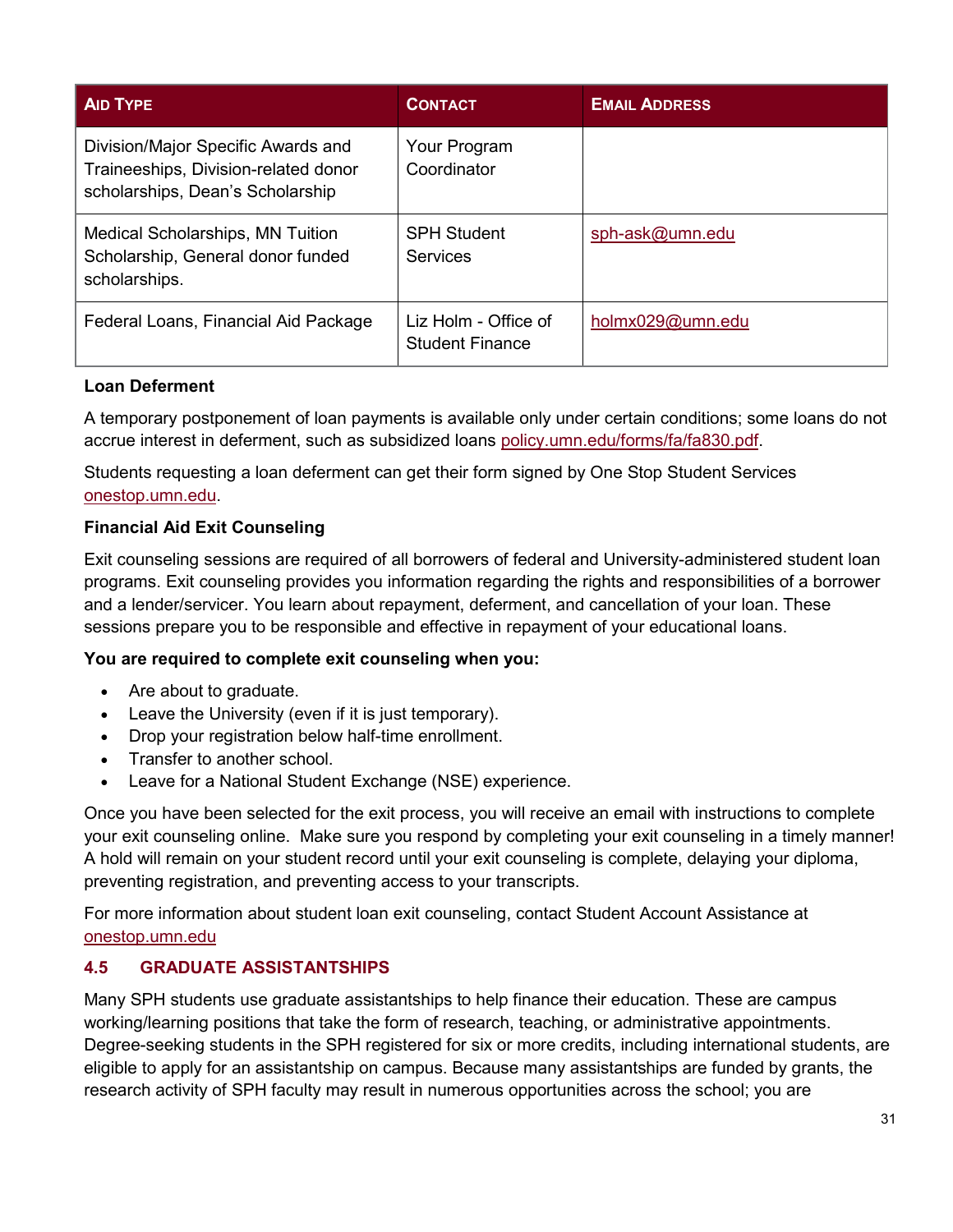encouraged to check with your faculty to see if, or when, they may be posting new grant-related assistant positions.

Graduate assistantships include an hourly wage, tuition benefits, subsidized insurance coverage, and may include resident tuition rates for student and dependents.

For graduate assistant policies and benefits, go to [www1.umn.edu/ohr/gae.](http://www1.umn.edu/ohr/gae/)

The tuition benefits are particularly attractive to students. Graduate assistants who work at least 25% time from the beginning to the end of the official semester appointment dates are eligible to receive tuition benefits (tuition remission and resident rates) during that semester.

#### **5. GUIDELINES, POLICIES, AND COMPLIANCE**

#### **5.1 STUDENT RESPONSIBILITY AND CONDUCT**

Students are ultimately responsible for the level of success that they achieve in their program of study and for the time it takes to complete that program. Students should:

- Attend fall orientation and understand the information distributed.
- Understand and follow University, School of Public Health, Division, and Program rules and procedures for completion of degree requirements.
- Read email messages frequently for announcements from the Program Coordinators, Program Directors and Director of Graduate Studies, Student Services Center, and Career Center. These announcements may involve changes in the University, School or Division rules, and procedures for completion of degree requirements; students are responsible for reading and understanding these announcements.
- Check their student mailbox often for printed informational materials.
- Contact a Program Coordinator, Program Directors, or Director of Graduate Studies if they are not getting reasonable assistance from their academic and/or master's project/thesis advisor.
- Initiate and maintain contact each semester with their academic advisor to review progress toward the completion of their degree.
- Complete the degree in a timely fashion.

The School of Public Health emphasizes three principles of student conduct in all of its degree programs:

**Respect Others:** Students are expected to behave in a respectful and professional manner with other students, faculty, and staff in the classroom and on campus.

**Honor Privacy:** Every student's course grades are private and are not to be shown to anyone else. This also applies to the grades of students in courses for which you are a Teaching Assistant.

**Present Your Work Honestly:** Plagiarism is defined as the presentation of another's writing or ideas as your own. For a helpful discussion of preventing plagiarism, please consult University policies and procedures regarding academic integrity: [writing.umn.edu/tww/preventing/definitions.html.](http://writing.umn.edu/tww/preventing/definitions.html) Students should be careful to properly attribute and cite others' work in their writing. For guidelines for correctly citing sources, go to [tutorial.lib.umn.edu.](http://tutorial.lib.umn.edu/)

The Associate Dean for Learning Systems and Student Affairs is responsible for managing all School of Public Health issues and investigations of academic misconduct.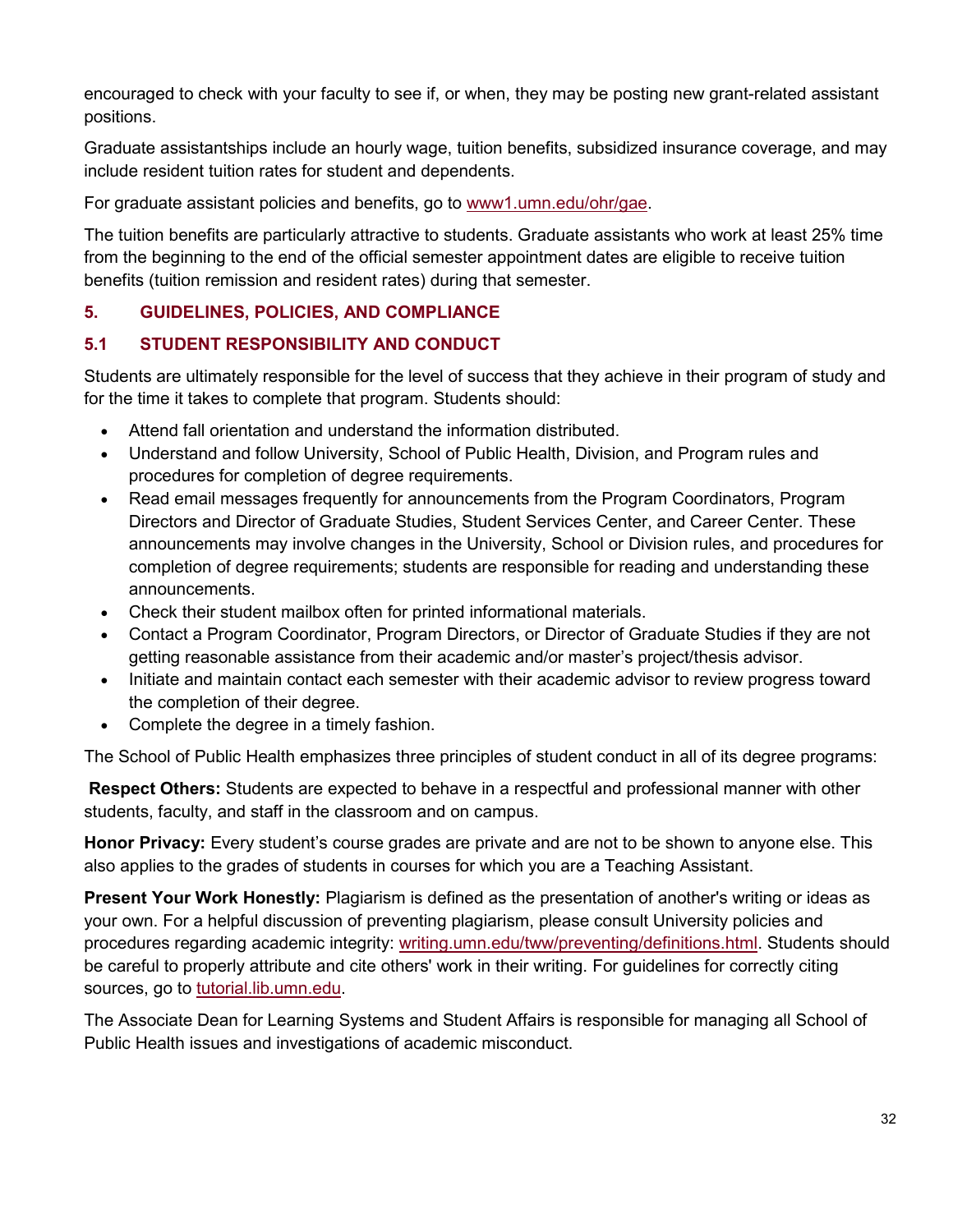# **5.2 UNIVERSITY OF MINNESOTA POLICIES**

As part of the larger University of Minnesota community, students in the School of Public Health are responsible for abiding by the Board of Regents policies and other University-wide administrative policies. These policies can be found in full at [policy.umn.edu.](http://policy.umn.edu/)

This policy library holds policies that apply to the entire University system (all five campuses), as well as policies that apply to the Twin Cities campus. The site also displays Board of Regents policies, which are managed through the Board office.

In an effort to avoid potential duplication, omission, or transcription errors, we direct SPH students to read the policies at the original source. We encourage you to particularly become aware of the following:

#### **Student Conduct Code**

This policy governs the expected standards of behavior for students and applies to all students and student organizations at the University of Minnesota, whether or not the University is in session.

The Office for Community Standards is the unit of the university that works to educate the community about the policies governing student behavior and resolve reported violations of the Student Conduct Code. The process they follow is designed to resolve issues in a way that is fair to all community members.

#### <https://communitystandards.umn.edu/>

Below are the Student Conduct Code's guiding principles:

- 1. The University seeks an environment that promotes academic achievement and integrity, that is protective of free inquiry, and that serves the educational mission of the University.
- 2. The University seeks a community that is free from violence, threats, and intimidation; that is respectful of the rights, opportunities, and welfare of students, faculty, staff, and guests of the University; and that does not threaten the physical or mental health or safety of members of the University community.
- 3. The University is dedicated to responsible stewardship of its resources and to protecting its property and resources from theft, damage, destruction, or misuse.
- 4. The University supports and is guided by state and federal law while also setting its own standards of conduct for its academic community.
- 5. The University is dedicated to the rational and orderly resolution of conflict.
- 6. Students are entitled to the rights and responsibilities of other citizens with regard to freedom of speech, peaceable assembly, and right to petition. Students are entitled to exercise their rights to inquire and dissent, speak freely, and peaceably assemble and protest to the extent permissible under both the First Amendment and the Student Conduct Code.
- 7. Students are entitled to due process and procedural fairness protections, including the prompt notification of charges, the opportunity to respond, the right to an advocate of choice, and the right to the resolution of a case within a reasonable period of time.

Any student or student group found to have committed, attempted to commit, or assisted or abetted another person or group to commit the following misconduct is subject to appropriate disciplinary action under this policy:

- Scholastic Dishonesty.
- Disruption of the Academic Environment.
- Falsification.
- Refusal to Identify and Comply.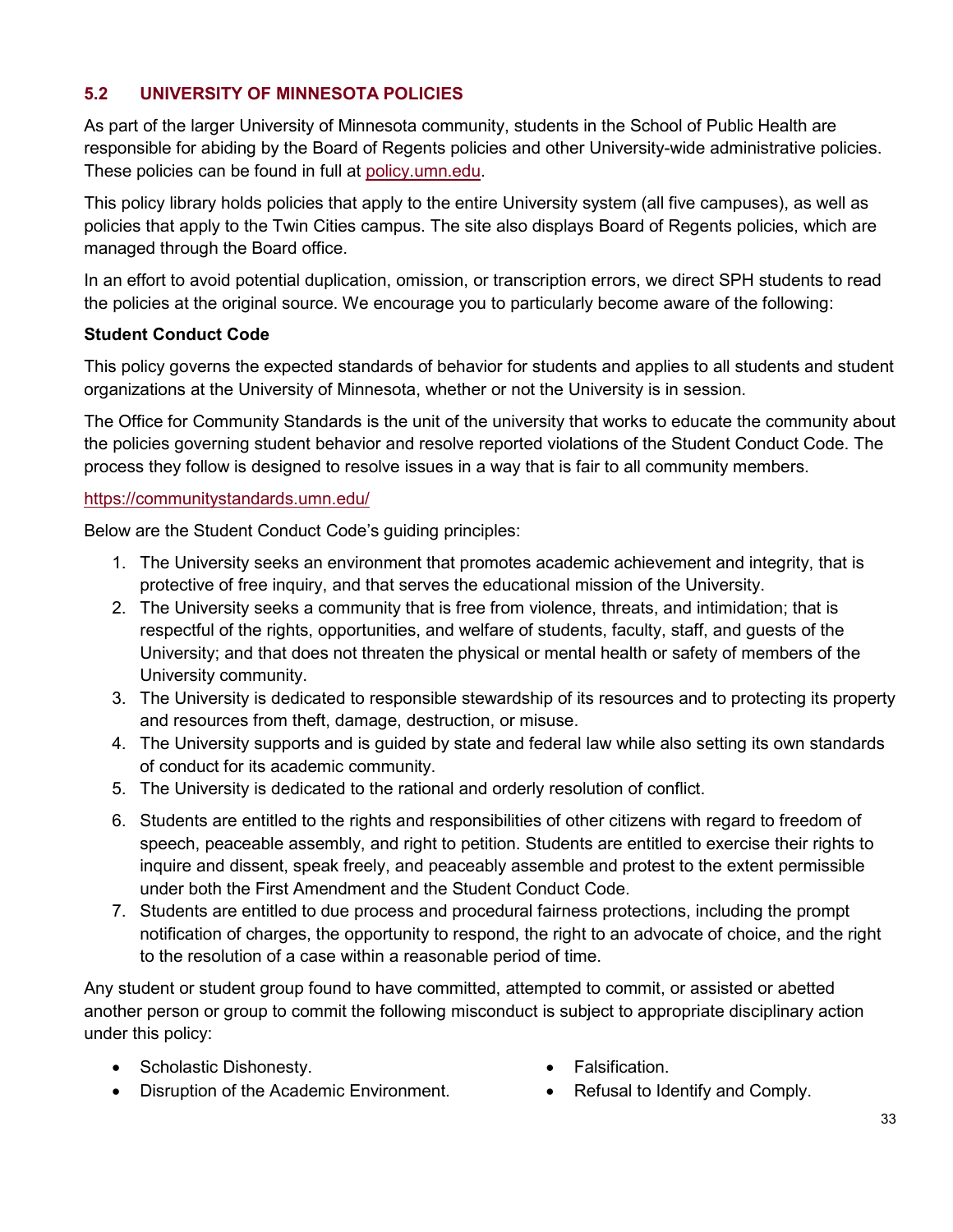- Attempt to Injure or Defraud.
- Harm to Person.
- Bullying.
- Sexual Misconduct.
- Disorderly Conduct.
- Illegal or Unauthorized Possession or Use of Weapons.
- Illegal or Unauthorized Possession or Use of Drugs or Alcohol.
- Providing Alcohol to Minors.
- Unauthorized Use of University Facilities or Services.
- Theft, Property Damage, or Vandalism.

# **Scholastic Dishonesty and Plagiarism**

- Unauthorized Access.
- Disruptive Behavior.
- Hazing.
- Rioting.
- Violation of University Rules.
- Violation of Local, State, or Federal Laws or Ordinances.
- Persistent Violations.

Students are responsible for maintaining scholastic honesty in their work at all times. Students engaged in scholastic dishonesty will be penalized, and offenses will be reported to the Office for Community Standards.

The University's Student Conduct Code defines scholastic dishonesty as "plagiarism; cheating on assignments or examinations; engaging in unauthorized collaboration on academic work; taking, acquiring, or using course materials without faculty permission; submitting false or incomplete records of academic achievement; acting alone or in cooperation with another to falsify records or to obtain dishonestly grades, honors, awards, or professional endorsement; altering, forging, misrepresenting, or misusing a University academic record; or fabricating or falsifying data, research procedures, or data analysis."

- Copying information word for word from a source without using quotation marks and giving proper acknowledgement by way of footnote, endnote, or in-text citation;
- Representing the words, ideas, or data of another person as one's own without providing proper attribution to the author through quotation, reference, in-text citation, or footnote;
- Producing, without proper attribution, any form of work originated by another person such as a musical phrase, a proof, a speech, an image, experimental data, laboratory report, graphic design, or computer code;
- Paraphrasing, without sufficient acknowledgment, ideas taken from another person that the reader might reasonably mistake as the author's; and
- Borrowing various words, ideas, phrases, or data from original sources and blending them with one's own without acknowledging the sources.

It is the responsibility of all students to understand the standards and methods of proper attribution and to clarify with each instructor the standards, expectations, and reference techniques appropriate to the subject area and class requirements, including group work and internet use. Students are encouraged to seek out information about these methods from instructors and other resources and to apply this information in all submissions of academic work."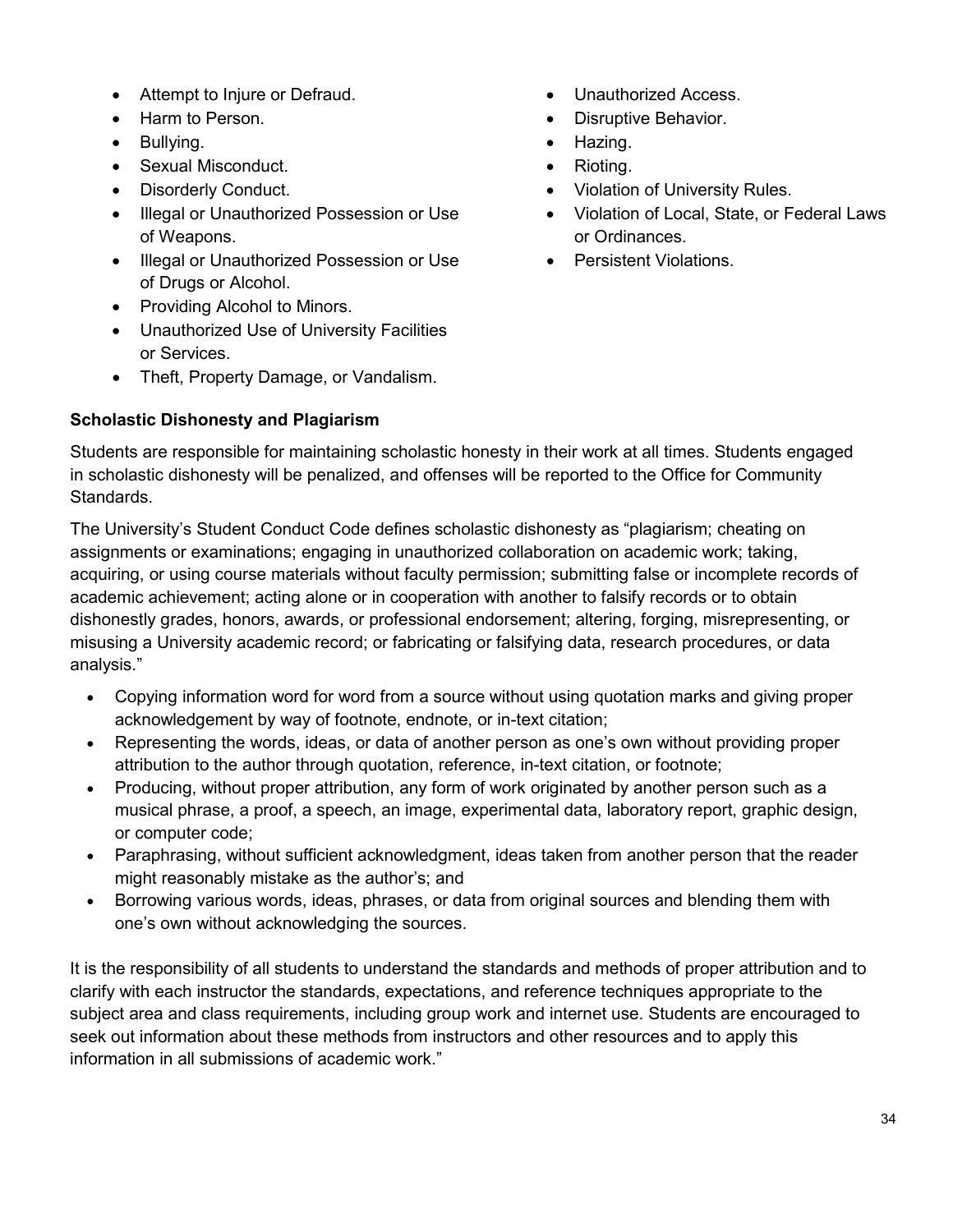Serious, intentional plagiarism will result in a grade of "F" or "N" for the entire course. For more information on this policy and for a helpful discussion of preventing plagiarism, please consult University policies and procedures regarding academic integrity: https://communitystandards.umn.edu/

Students are urged to be careful that they properly attribute and cite others' work in their own writing. For guidelines for correctly citing sources, go to [www.lib.umn.edu/instruction/tutorials](https://www.lib.umn.edu/instruction/tutorials) and click on ["Organizing and Citing Research.](https://www.lib.umn.edu/instruction/tutorials#citing)"

In addition, original work is expected in all coursework. It is unacceptable for students to hand in assignments for any course for which they received credit in another course unless by prior agreement with the instructor. Building on a line of work begun in another course or leading to a thesis, dissertation, or final project is acceptable.

All issues relating to academic misconduct in the School of Public Health are referred to the Associate Dean of Education.

### **Sexual Harassment, Sexual Assault, Stalking and Relationship Violence**

This policy governs the commitment to the prevention and awareness of and response to sexual harassment at the University of Minnesota.

The University of Minnesota and the School of Public Health are committed to creating a respectful community that is free of harassment. If you see or experience sexual misconduct during a divisional, school, or university related event, or at a professional event (such as at a conference), please consult with a University employee with whom you feel comfortable, or directly report to the Office of Equal Opportunity and Affirmative Action (EOAA) so that they can review the situation. The EOAA will work with you to determine the best course of action to prevent any further misconduct or retaliation.

If you would like more information about sexual misconduct or would like to talk through an experience, The Aurora Center, Student Counseling Services, and Boynton Health Center provide confidential services and resources to help you better understand your rights and the resources available on campus.

# **Research Involving Human Subjects**

This policy governs all research involving human subjects conducted at the University of Minnesota or by University faculty, staff, or student researchers.

Any research you conduct while a student at the University of Minnesota may be subject to review and approval by the University's Institutional Review Board (IRB) for the protection of human research subjects. This applies to projects conducted inside or outside the University. For research conducted outside of the University, students may still need IRB approval from the University even if approval has been obtained from an external agency. Any research involving human subjects must be reviewed by the IRB.

The IRB is a committee of faculty, students, and community members that follows federal regulations and ethical principles in order to protect human research subjects.

If your proposed research project is subject to IRB review, you must submit an application to the IRB before you begin. **You cannot begin any regulated research until you have IRB approval**. This includes sending out recruitment flyers or emails, accessing private data, or doing any aspect of your research. You may not be permitted to use any data that was collected without prior IRB approval. The IRB does not have the authority to approve a study *after* it has begun.

The IRB approval process may take as little as one week, but **can take up to 2 months or longer**. "Last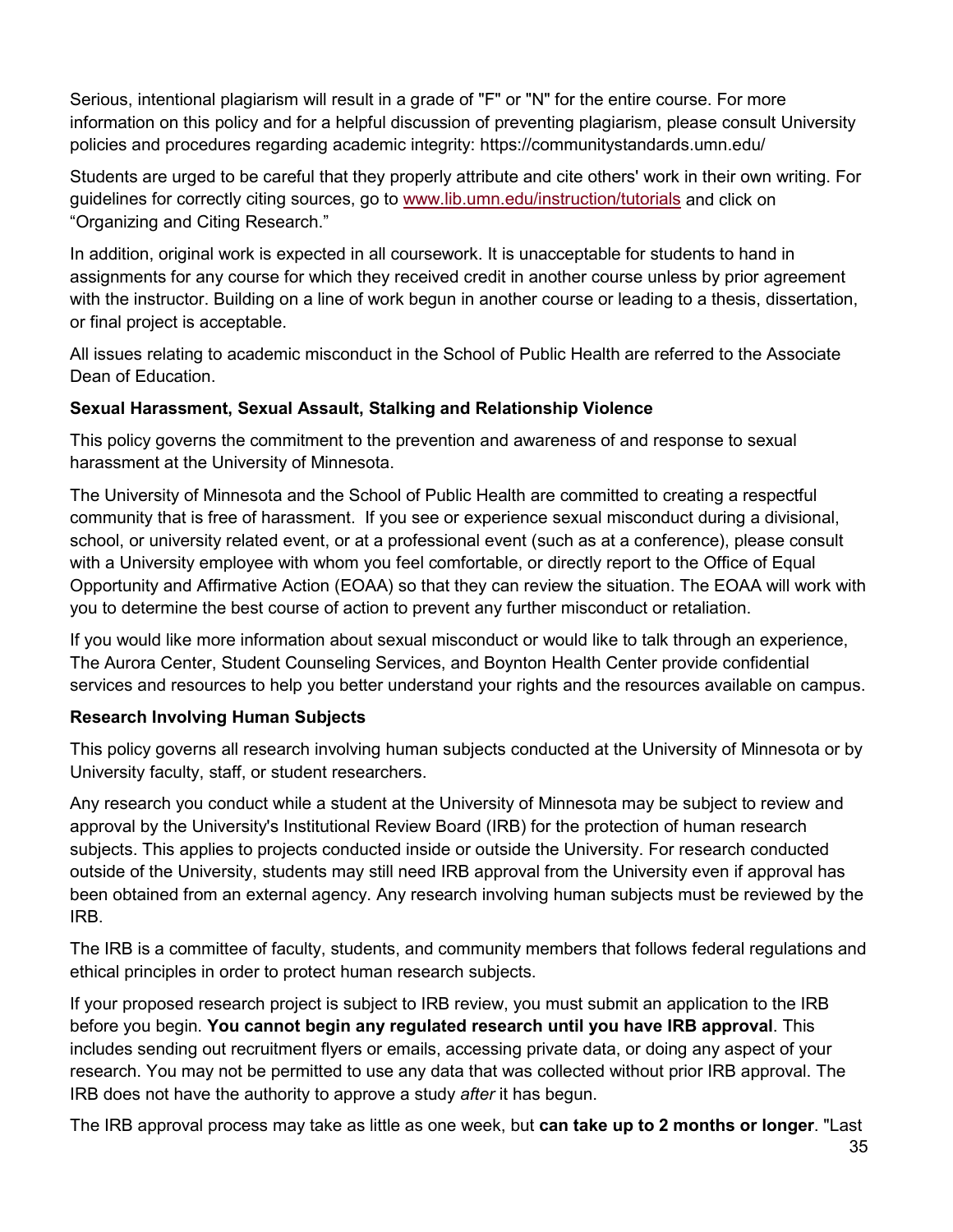minute" approvals are not possible, so it is important to plan ahead. Applications for international research, research with children, research about illegal or stigmatizing behavior, research with vulnerable populations, or research that incorporates deception often require more review time.

# **IRB Contact Information**

(612)626-5654 [irb@umn.edu](mailto:irb@umn.edu) [research.umn.edu/units/irb](http://research.umn.edu/units/irb)

Projects that are not subject to IRB review include studies that rely on existing publicly available data, such as US Census data. If you are only doing an analysis of publicly available data (i.e., data you can download from a public website) you do not need IRB approval to use it. Technically, such work is research but does not involve living individuals from whom you collect information. On the other hand, an oral history study may not require IRB because it is not a systematic investigation designed to contribute to generalizable knowledge. However, there are many grey areas, so students proposing such work are strongly encouraged to contact the IRB to determine whether their project requires approval.

Additional guidelines for students involved in international fieldwork

If you plan to use data collected as part of your international field experience for your culminating experience project, you are strongly encouraged to contact the IRB before your field experience begins to ensure that your project is approved in a timely manner. You will not be allowed to take data out of the host country without IRB approval.

# **Grading & Transcript Policy**

This policy covers University-wide grading standards and the meaning of transcript symbols. A standard grading system establishes a common understanding of the meaning of grades and promotes uniformity in assigning them. Defining grades and their associated meaning (grade points and assessment of achievement) allows for comparison and for computation of the term and cumulative grade point average.

# **Leave of Absence**

Graduate students who experience circumstances that prevent them from maintaining active status through continuous registration (excluding summer term), and who, through consultation with their Director of Graduate Studies (DGS), Program Director, advisor(s), and relevant offices determine that a leave of absence (LOA) is appropriate, must request a LOA from their college office using this form. Graduate students must receive approval for an official Leave of Absence.

Forms must be submitted to the School of Public Health Student Services Center, A395 Mayo Memorial Building, MMC 819, 420 Delaware Street SE, Minneapolis, MN 55455.

# **5.3 COMPLAINTS AND GRIEVANCES**

The SPH seeks to be aware of and responsive to student issues and complaints. There are numerous ways for you to channel your academic and student life concerns:

- Provide comments on the yearly student survey released every March.
- Meet with your advisor and/or program coordinator.
- Raise the issue with your program director or director of graduate studies, either individually or in a meeting set up for this kind of feedback.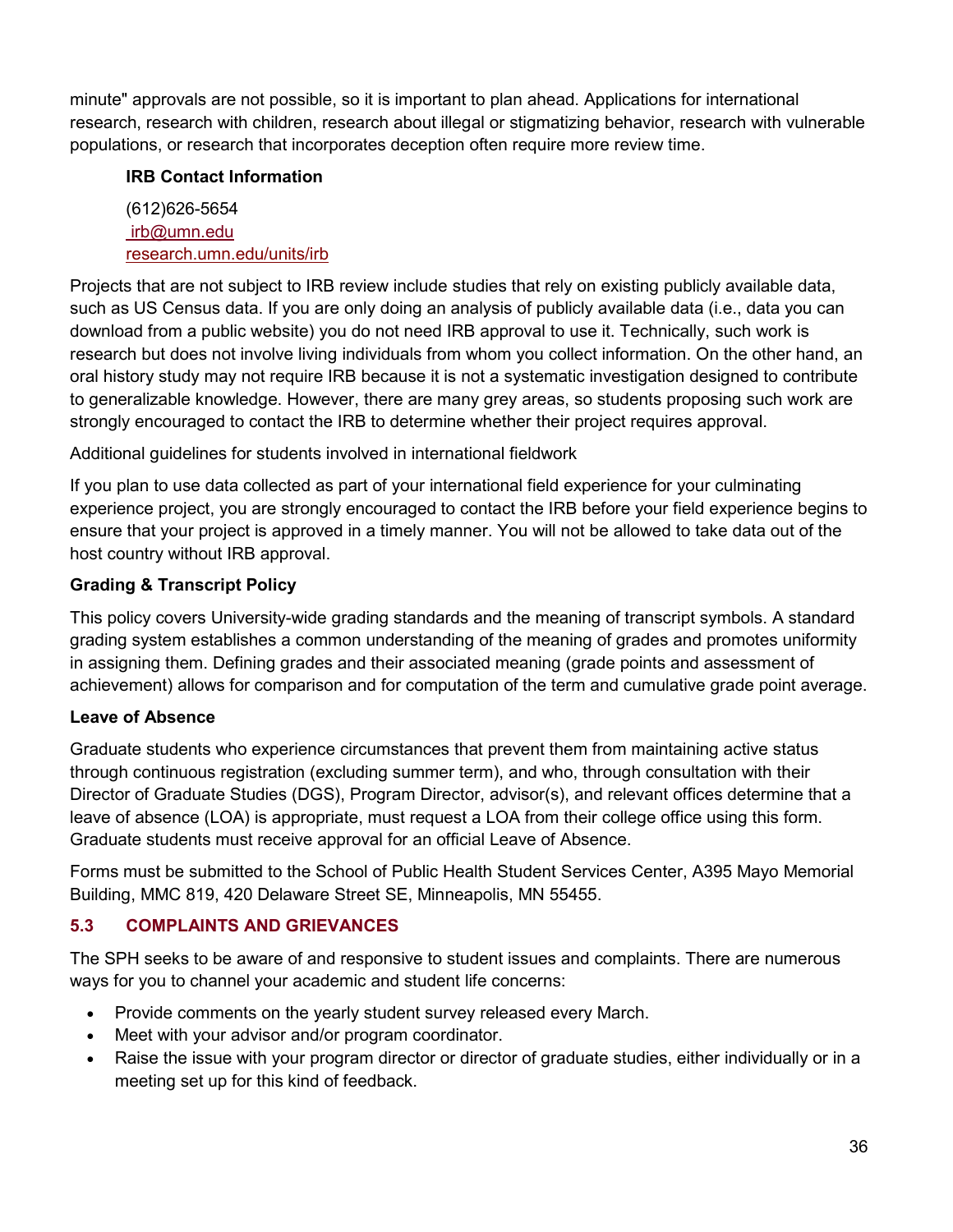The SPH takes all student concerns seriously and we welcome your input in any of these ways. If the matter is not handled satisfactorily by any of these methods, or if the issue is particularly widespread or serious, please make an appointment with Dr. [Kristin](about:blank) Anderson, Associate Dean for Learning Systems and Student Affairs, at ander116@umn.edu.

The University provides resources as well. Report incidents of bias, discrimination, or harassment to the University Office of Equal Opportunity and Affirmative Action at [eoaffact.umn.edu.](http://www.eoaffact.umn.edu/) For student issues that are not resolved through SPH channels or for which you seek external support, the Student Conflict Resolution Center will assist in resolving campus-based problems or concerns [sos.umn.edu.](http://www.sos.umn.edu/)

## **Bias Grievance Process**

**Purpose:** The School of Public Health strives to value and respect all that our students bring to the SPH community. However, events or conflicts may occur both in and out of the classroom that are deemed inappropriate and inconsistent with this value. Students have a right to report these concerns or incidents of bias. In order to address student reports in a confidential and supportive manner, the SPH developed a basic process that is outlined below. Specifically, if you are a student within the SPH, and feel you have been a victim of discrimination or bias based on your identity or beliefs; please reach out to the Coordinator of Diversity, Equity, and Inclusion.

**Intent:** Students may not know all the resources available on campus to address bias-related issues, or they may not feel comfortable reporting these issues or concerns to university offices. Moreover, students may simply wish to talk through an experience before making any other decision. The Coordinator of Diversity, Equity and Inclusion (DEI) can serve as this point of discussion and referral.

**Process:** Below is set of process points related to addressing grievances. This is not an exhaustive list of steps, but an outline of critical pieces, meant to give both students and administrators an understanding of what may happen.

- 1. The Coordinator of DEI, or another SPH administrator, will meet with the aggrieved student to collect information regarding an incident or issue.
- 2. The Coordinator, or other SPH administrator, may then talk with faculty, staff, or other students to ascertain the context of the incident, as well as the intent and impact of the situation as a whole. It is our intent to move expeditiously, but this process may take several days depending on the schedules of the involved parties.
- 3. Consult with related office(s). Coordinator of DEI will use all of the available information to help determine whether the situation should be handled by another office or individual (ex: Equal Opportunity and Affirmative Action).
- 4. Where applicable, the Coordinator will identify and recommend options for resolution.
- 5. The Coordinator will consult back with student and communicate next steps. These may include (but are not limited to) referral to another campus office or administrator, offer for facilitation or mediation, or a class change.

Our hope is to find reasonable resolutions that will make the aggrieved party/parties feel heard, understood**,** and continuously welcomed in the SPH community. The coordinator can also provide informal support while the student works with another office to find a resolution.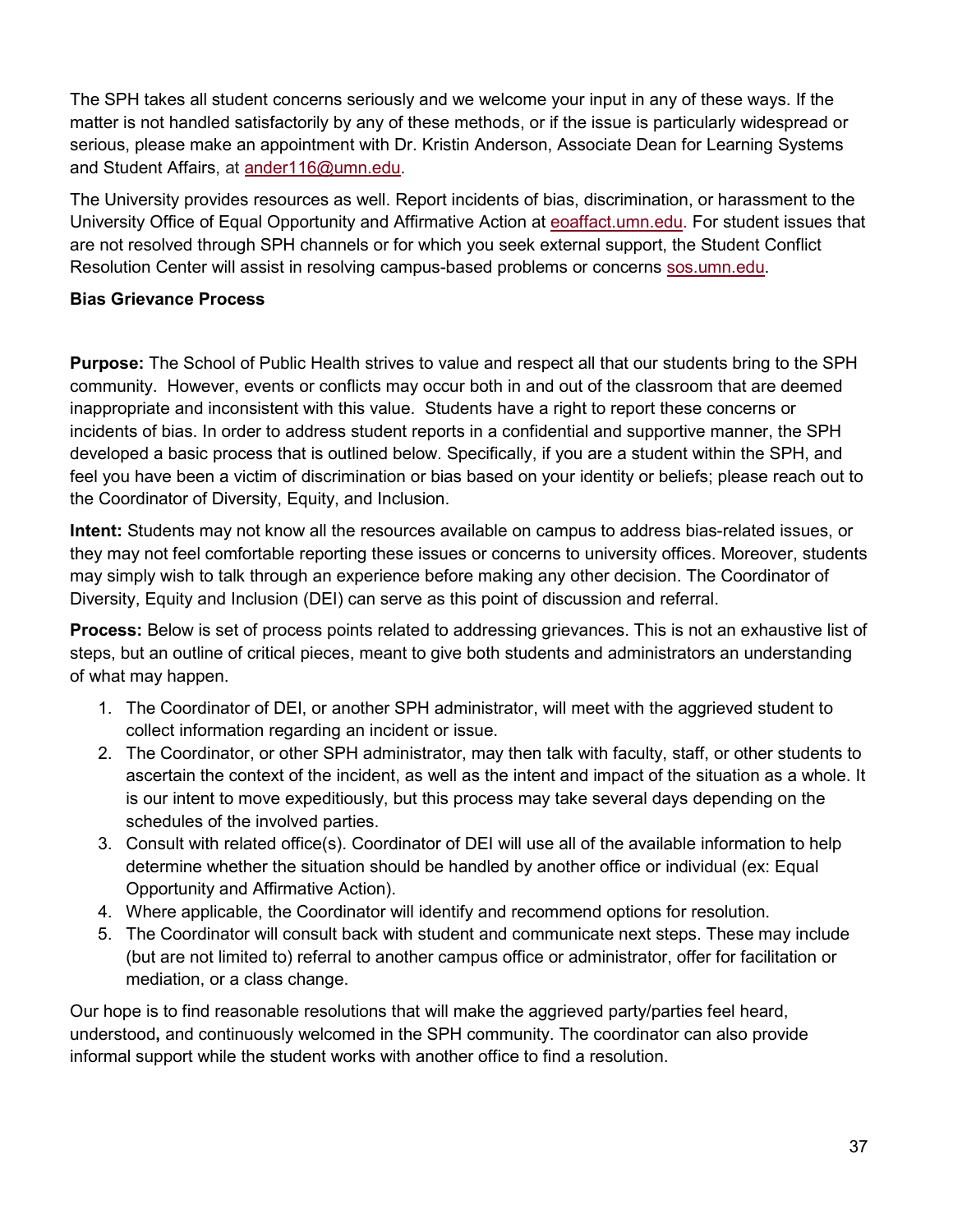Note regarding retaliation: The University of Minnesota and the School of Public Health prohibit retaliation against anyone who raises concerns about discrimination, harassment, sexual violence, or nepotism; opposes such practices; or participates in an investigation. Retaliation may include intimidation or harassment. If you feel you have been a victim of retaliation in regards to a report please communicate with the Coordinator of DEI or another administrator in the School of Public Health.

# **5.4 PRIVACY**

The School of Public Health is committed to protecting the privacy of students, staff, and research participants. Students have privacy rights that assure confidentiality of their student records. In addition, research participants have many rights that guarantee their safety and privacy.

Often School of Public Health students work as Teaching Assistants or Research Assistants; both roles may require access to confidential or private information. Please be aware of privacy laws, complete assigned/required privacy trainings, and act with the highest honor towards all private information.

For further information, go to [privacy.ahc.umn.edu.](http://privacy.ahc.umn.edu/)

# **FERPA (Family Educational Rights and Privacy Act): Student Records**

FERPA grants four specific rights to a post-secondary student:

- 1. To see the information that the institution is keeping on the student.
- 2. To seek amendment to those records and in certain cases append a statement to the record.
- 3. To consent to disclosure of his/her records.
- 4. To file a complaint with the FERPA Office in Washington.

In addition:

- U of MN Faculty and Staff have a legal responsibility, under FERPA, to protect the confidentiality of your student educational records.
- Student educational records are considered confidential and may not be released without written consent of the student.
- Student information stored in electronic format must be secure and available only to those entitled to access that information.

# **5.5 INTERNATIONAL STUDENT REQUIREMENTS**

Note: International student requirements may change over time. For up-to-date information go to [isss.umn.edu.](http://www.isss.umn.edu/)

# **Global Gopher Online Orientation**

The Global Gopher Online Orientation is a tool to help new international students prepare for their arrival at the University by learning about certain expectations and requirements. Students are required to complete the Global Gopher Online Orientation at least one week before their Immigration Check-In.

# **Immigration Check-In**

All new international students must visit the University of Minnesota International Student & Scholar Services office (ISSS) shortly after arrival in Minnesota. See [isss.umn.edu](http://www.isss.umn.edu/) for directions, office hours, and services. ISSS will review immigration documents, register new students for the International Student Orientation Program, and provide information on how to release registration holds. These processes are mandated by the Department of Homeland Security (DHS); formerly known as Immigration and Naturalization Service (INS).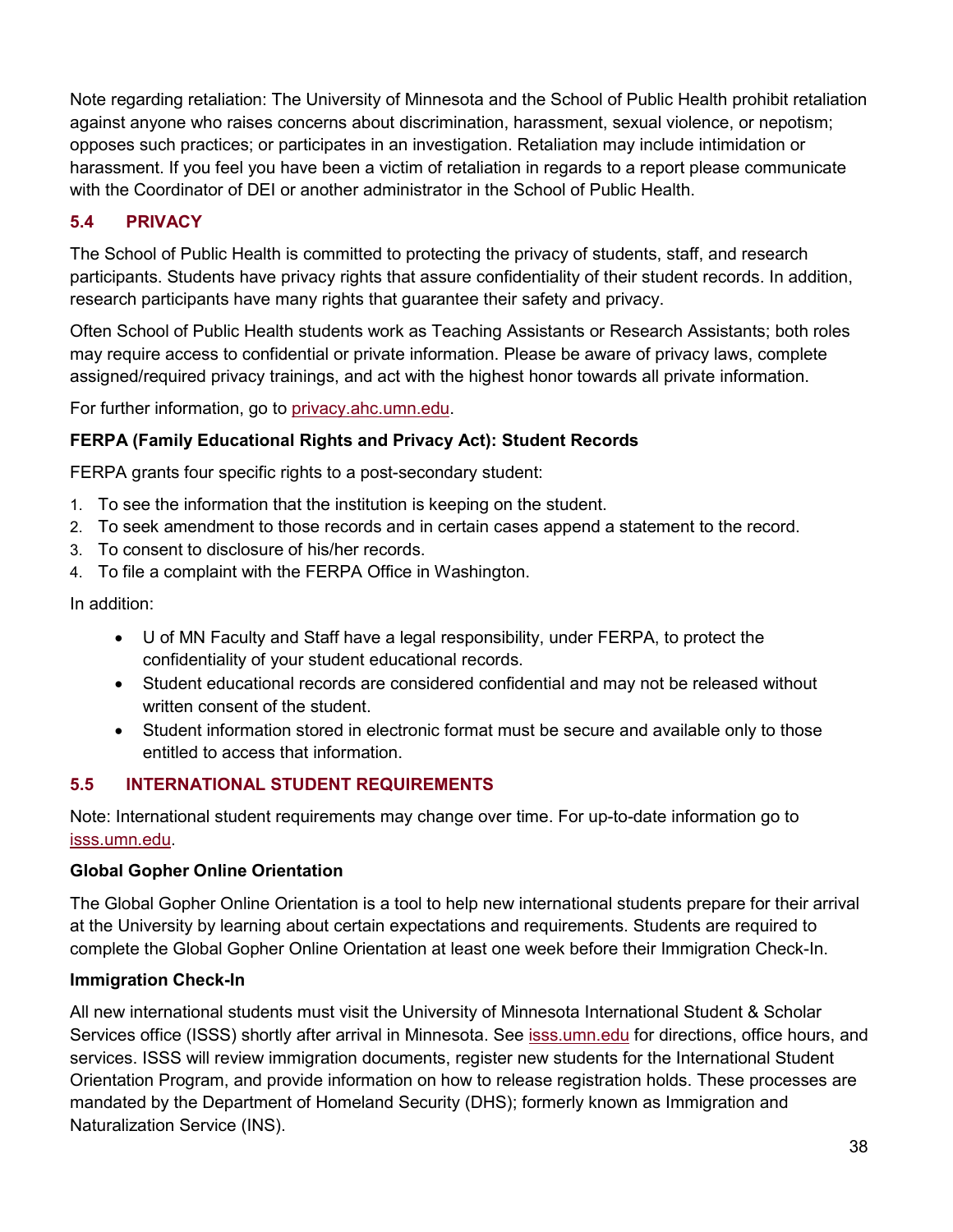International students are allowed to enter the U.S. only within 30 days of their program start date. Regulations and SEVIS requirements provide strict guidelines regarding this date, to coincide with the term of admission.

# **Student and Exchange Visitor Information System (SEVIS)**

SEVIS is an electronic reporting system that provides the Department of Homeland Security with information on international students and scholars in the United States who hold F, J, and M visas. This internet-based record-keeping system maintains electronic data on all international students. The system tracks entries into and departures from the U.S.

In addition to the information routinely reported on I-20 and DS-2019 forms, other information is reported, including but not limited to: academic status, employment, and residential address.

For more information on SEVIS requirements, including those listed below, go to [isss.umn.edu.](http://www.isss.umn.edu/)

# **Academic Status**

International students must maintain full-time status. MPH students must register for at least six credits each semester. Under special conditions, students may apply for an exemption from the full-time status rule at the ISSS office. Students must apply for the exemption before registering for less than a full course of study.

# **Address Change**

International students MUST update their address within ten days of a change of address to maintain their legal immigration status. For more information go to [isss.umn.edu/INSGen/address.html.](http://www.isss.umn.edu/INSGen/address.html)

# **5.6 COMPLIANCE**

# **Immunizations [bhs.umn.edu/immunization-requirements.htm](http://www.bhs.umn.edu/immunization-requirements.htm)**

According to OSHA regulations, CDC guidelines, and University of Minnesota policy, Academic Health Center (AHC) students are required to have a health clearance as a condition of enrollment. You must complete this requirement by the 6th week of the semester or a registration hold will be placed on your student account. In addition, Internship or Applied Practice Experience locations may require additional immunizations based on the location and/or work being performed. Finally, international experiences may also require other immunizations; international requirements are listed here: [Travel](https://boynton.umn.edu/clinics/travel)

More details and the downloadable Student Immunization Record form are available from Boynton Health Service at [boynton.umn.edu/immunization-requirement.](https://boynton.umn.edu/immunization-requirement) You can also stop by Boynton to schedule services, click here for more information [boynton.umn.edu.](https://boynton.umn.edu/)

# **HIPAA (Health Insurance Portability and Accountability Act)**

HIPAA is a federal law related to the privacy of an individual's health care information.

All students in the Academic Health Center (AHC), including School of Public Health students, must complete the University's online HIPAA Privacy training. The University of Minnesota provides online training courses on proper handling of health information and information security; everyone must complete this training, even if they don't work directly with Protected Health Information. This is because students may have incidental contact with Protected Health Information, and because students may encounter HIPAA violations, and are required to know how to respond to these violations.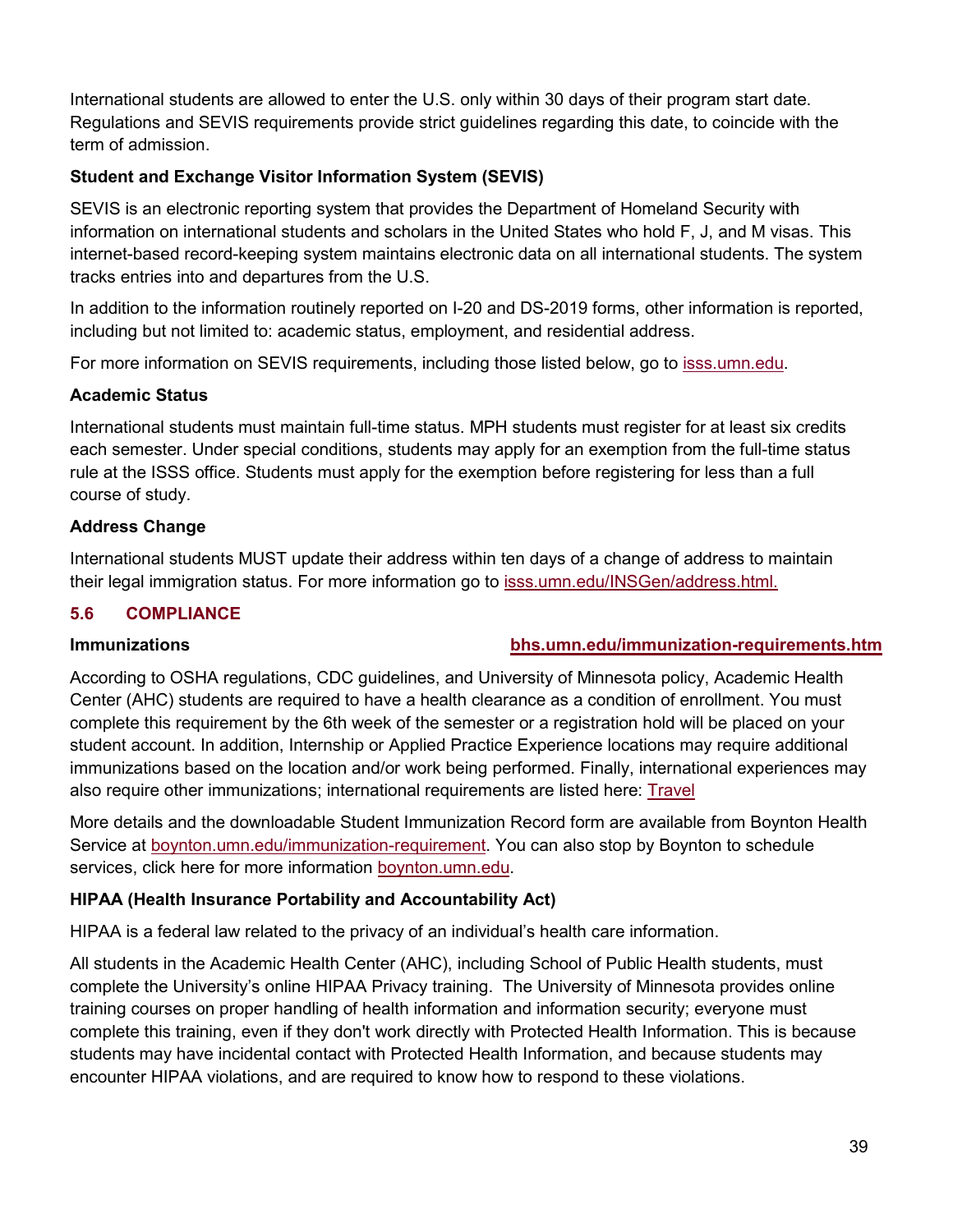This training consists of two separate training courses that you may complete online: (HIP016) HIPAA Training; and (ISA17) University Information Security Awareness Training.

Login to<https://training.umn.edu/>and select [My Training](https://training.umn.edu/secure/training) to see if you have been assigned the training, or click [Course Catalog](https://training.umn.edu/courses) and enter the course name or number above.

# **Criminal Background Checks**

Students should be aware that Minnesota law may require certain facilities to conduct a criminal background check for all personnel with direct, and/or unsupervised client contact. Facilities that are covered by this law include hospitals, boarding care homes, outpatient surgical centers, nursing homes, home care agencies, residential care homes, board/lodging establishments providing health supervision services, and work with minor aged children. Students seeking internships or Applied Practice may be required to undergo a background check as well, depending on the agency or facility's internal policies. The School will assist students with these requirements; students should call the Student Services Center at (612)626-3500 or go to A-395 Mayo for assistance.

# **Community Engagement Agreement**

Many students in the School of Public Health volunteer in the community. Liability insurance is available through the University provided that the student registers for PUBH 0020 (a zero-credit class) and has the approval of their academic faculty advisor. Registration for PubH 0020 will be officially documented on the student's transcript; however, the zero-credit course has no tuition, no fees, no credits, and no grades. It is important to understand that a zero-credit registration for a community engagement activity is not a substitute for a required course or field experience.

Prior to registration, students are required to provide information about the experience by completing the Community Engagement Agreement available at [secure.ahc.umn.edu/publichealth/sphcommunity.](https://secure.ahc.umn.edu/publichealth/sphcommunity) The agreement is complete once it has been approved by the student's advisor and the Registrar and Director of Academic and Student Affairs.

To complete the Student Engagement Agreement a student must provide the following information:

- Name of the organization
- Address
- Organization phone number
- Supervisor within the organization
- Description of the activity
- Description of how this activity relates to their development as a public health professional
- Semester and date of experience
- Electronic signature of academic advisor

When the agreement is approved, the student will be contacted by email and provided with a registration permission number.

# **Health Insurance Requirement for AHC Students Participating in Applied Practice/Clerkship/Practicum Experiences**

School of Public Health students are expected to have health insurance coverage while participating in their Applied Practice, clerkship, or practicum experiences. This is a University of Minnesota Academic Health Center requirement. A school/program or site may ask a student for proof of health insurance while participating in their AP, clerkship, or practicum experience. If the student cannot provide proof of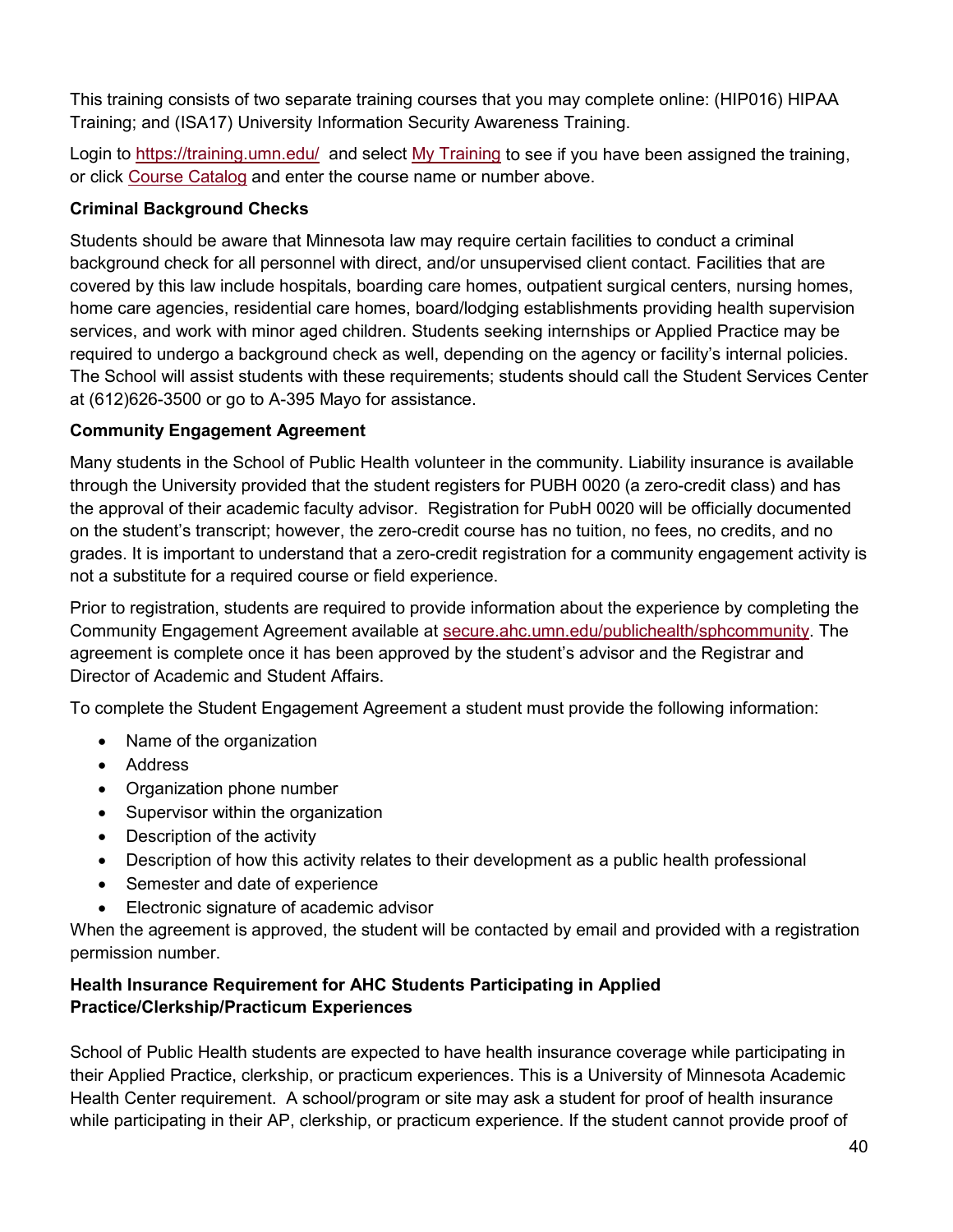health insurance, indicating they are not in compliance with this requirement, they will be pulled from the experience.

The complete policy can be found at on the AHC Office of Education website.

# **6. GROUPS, ASSOCIATIONS AND SOCIETIES**

# **6.1 STUDENT GROUPS**

## **School of Public Health Student Senate [sph.umn.edu/current/senate/](http://www.sph.umn.edu/current/senate/)**

The Student Senate is comprised of graduate students from within the School of Public Health: it strives to serve as a representative body for students in SPH. The Student Senate provides a voice for students and allows them to get involved in university government, plan social activities, network with departments, work with faculty, demonstrate leadership skills, assist student organizations in hosting school-wide events, and develop creative solutions to new challenges. Student Senate also provides various grants to students and SPH student groups.

# **Professional Student Government [umnpsg.org/](http://www.umnpsg.org/)**

The professional student governance on the Twin Cities campus of the University of Minnesota rests with the Professional Student Government (PSG). All currently registered professional students at the University of Minnesota are members of PSG.

PSG represents and serves students in the Carlson School of Management, Law School, Medical School, Dental School, School of Nursing, College of Pharmacy, School of Public Health, College of Veterinary Medicine, College of Education and Human Development, and Humphrey School of Public Affairs. PSG is a resource for its 10-member Councils, the primary contact point for administrative units, a professional student policy-making and policy-influencing body, and as a center of inter- and intracollegiate interaction among professional students.

# **Council of Graduate Students (COGS) [cogs.umn.edu](https://sites.google.com/a/umn.edu/e47eb18e/home)**

The Council of Graduate Students (COGS) is the official student governing board of the Graduate School, representing all Graduate Students at the U of M. The U administration looks to COGS for consultation and direction on all matters pertaining to the Graduate School experience, including Graduate Assistant issues.

# **Center for Health Interdisciplinary Programs (CHIP) [chip.umn.edu/](https://www.chip.umn.edu/)**

The Center for Health Interdisciplinary Programs or CHIP is a department of the Office of Education in the Academic Health Center Senior Vice President's Office. The CHIP Student Center serves all AHC students. CHIP exists to foster interdisciplinary relationships and teamwork between Academic Health Center students. CHIP provides educational, leadership, and service opportunities for students.

# **Minnesota International Student Association (MISA) [facebook.com/misa.umn/](https://www.facebook.com/misa.umn/)**

The Minnesota International Student Association (MISA) is a non-profit organization that aims at working in the interest of international students at the University of Minnesota. MISA represents the international community of the University of Minnesota Campus. There are over 6000 international students on this campus, whose length of stay varies from three months to several years. MISA plays a vibrant role in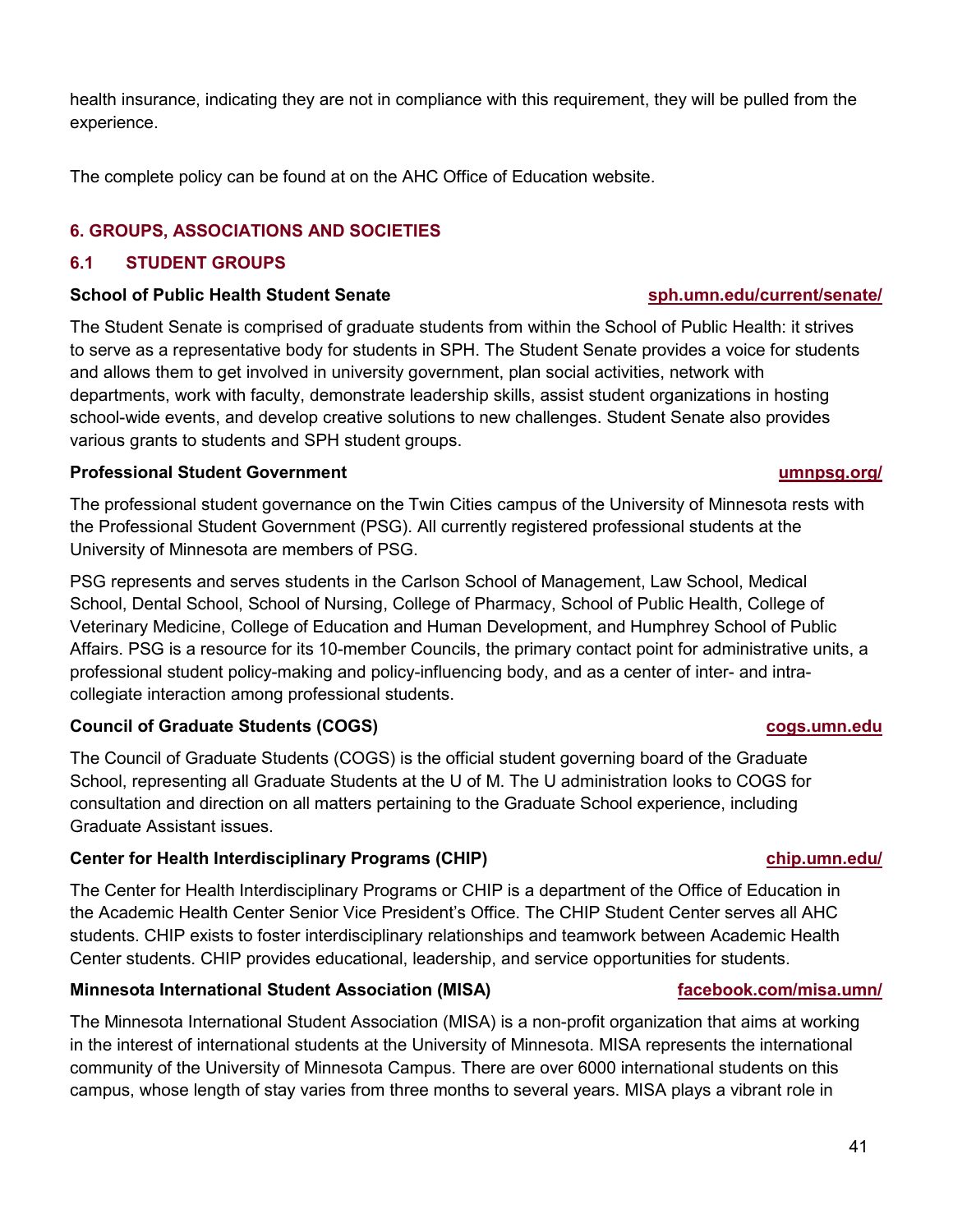students' social lives, by being the forum for international students on the U of M campus and by organizing events throughout the year.

SPH is home to a number of student organizations. Some are registered campus groups and others are more focused on a division or program. In addition, there are more than 400 student groups on campus are registered with the University's Student Unions and Activities Office, including academic societies, cultural centers, sports clubs, political action groups and fraternities and sororities. These organizations provide students with endless involvement opportunities and the chance to interact with others who share a similar interest.

If you want to know more about current SPH groups or are interested in forming a group within the School of Public Health, please contact [sph-ask@umn.edu.](mailto:sph-ask@umn.edu)

# **6.2 PUBLIC HEALTH RELATED ASSOCIATIONS AND AGENCIES**

#### **American College of Healthcare Executives [ache.org](http://www.ache.org/)**

The American College of Healthcare Executives is an international professional society of more than 30,000 healthcare executives who lead hospitals, healthcare systems and other healthcare organizations.

#### **American Public Health Association [apha.org](http://www.apha.org/)**

The American Public Health Association (APHA) is the oldest and largest organization of public health professionals in the world, representing more than 50,000 members from over 50 occupations of public health.

### **Association of Schools and Programs of Public Health [aspph.org/](http://www.aspph.org/)**

The Association of Schools and Programs of Public Health (ASPPH) is the only national organization representing the deans, faculty, and students of the accredited member schools of public health and other programs seeking accreditation as schools of public health.

### **Centers for Disease Control and Prevention control and the control of the control of the control of the control of the control of the control of the control of the control of the control of the control of the control of**

The Centers for Disease Control and Prevention (CDC) is recognized as the lead federal agency for protecting the health and safety of people - at home and abroad, providing credible information to enhance health decisions, and promoting health through strong partnerships. CDC serves as the national focus for developing and applying disease prevention and control, environmental health, and health promotion and education activities designed to improve the health of the people of the United States.

# **Council on Education for Public Health [ceph.org](https://ceph.org/)**

The Council on Education for Public Health (CEPH) is an independent agency recognized by the US Department of Education to accredit schools of public health and public health programs offered in settings other than schools of public health.

# **Commission on Accreditation of Healthcare Management Education healthcareadministrationedu.org**

# **Other Groups [sua.umn.edu/groups/](http://sua.umn.edu/groups/)**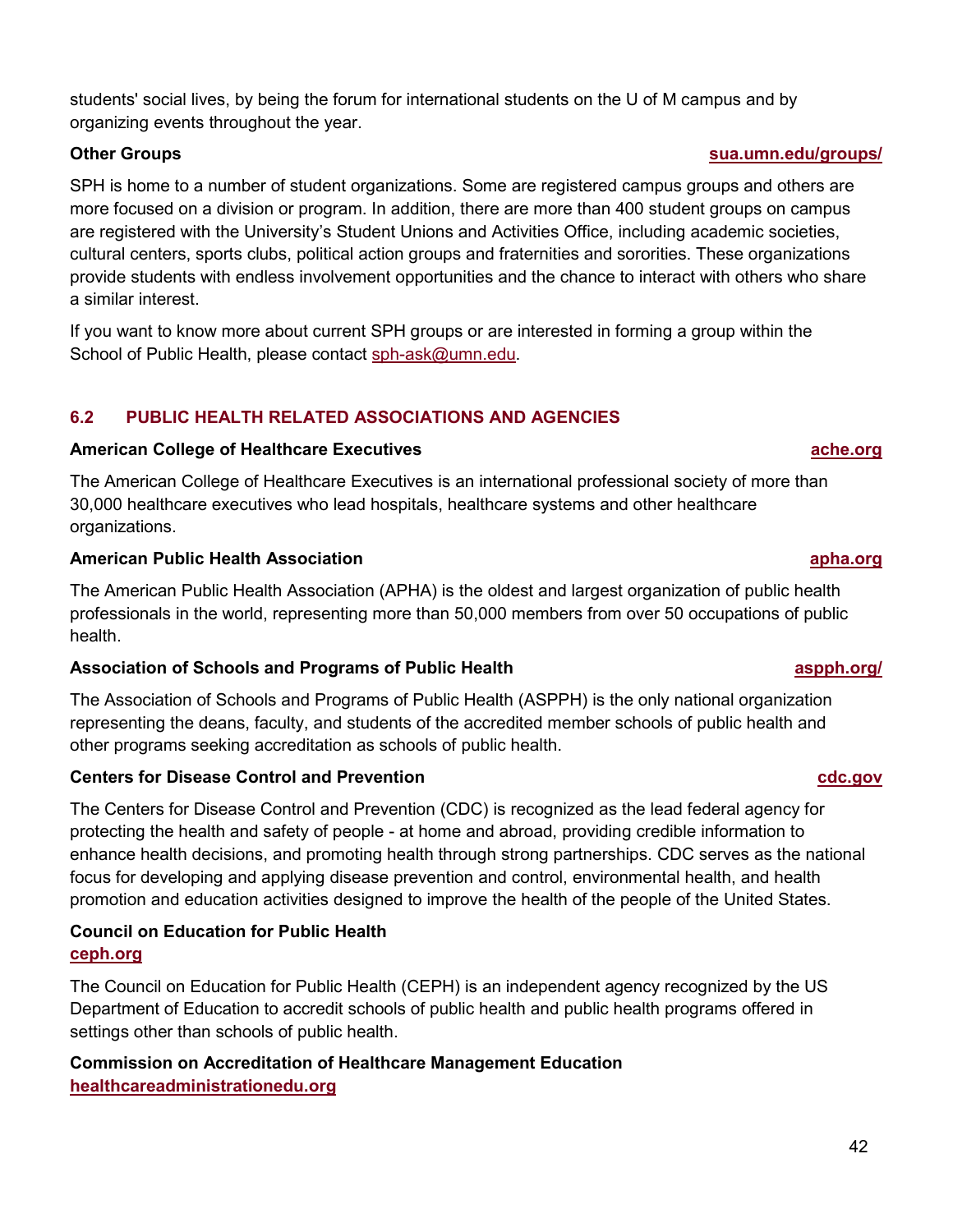The [Commission on Accreditation of Healthcare Management Education \(CAHME\)](https://www.cahme.org/) the only organization that accredits individual academic programs that grant master's degrees in healthcare management in the United States and Canada.

#### **Minnesota Public Health Association [mpha.net/](http://www.mpha.net/)**

Founded in 1907, the Minnesota Public Health Association (MPHA) is a statewide professional organization actively serving Minnesotans, our members, and the public health profession through its efforts and activities. MPHA is an affiliate of the American Public Health Association.

## **National Institutes of Health [nih.gov](http://www.nih.gov/)**

Originally a one-room Laboratory of Hygiene in 1887, the National Institutes of Health today is one of the world's foremost medical research centers, and the Federal focal point for medical research in the U.S.

# **National Board of Public Health Examiners notational Example.org**

National Board of Public Health Examiners (NBPHE) established in 2005 as an independent organization, the purpose of which is to ensure that public health professionals have mastered the foundational knowledge and skills relevant to contemporary public health.

# **6.3 ALUMNI SOCIETIES**

# **School of Public Health Alumni Society [sphalumni.umn.edu](http://sphalumni.umn.edu/)**

The University of Minnesota School of Public Health Alumni Society has members around the world. Consisting of 12,000+ alumni, the SPH Alumni Society plays a key role in the School and public health community as they continue to shape public health policy, conduct ground-breaking research, lead innovative public health solutions and contribute to the future of public health.

Since its inception in 1982, the School of Public Health Alumni Society has worked to serve alumni and students, promote excellence in programs and serve the needs of the School. Membership is automatically conferred upon all graduates, former students who have completed a minimum of 12-18 credits, faculty and administrators of the school.

The SPH Alumni Society is committed to building relationships with students through various activities, including the SPH Mentor Program, partnering with SPH Student Senate, and bringing alumni to students to provide professional development opportunities to students.

# **MHA Alumni Association [mhaalumni.umn.edu](http://mhaalumni.umn.edu/)**

The Minnesota MHA Alumni Association was established in 1948 to facilitate ongoing support of the Healthcare Administration program and to continue fellowship among alumni. With 3200+ alumni members, the Association supports MHA students through scholarships, professional connections, and learning opportunities, and strives to provide MHA alumni with ongoing opportunities for education, engagement and philanthropy.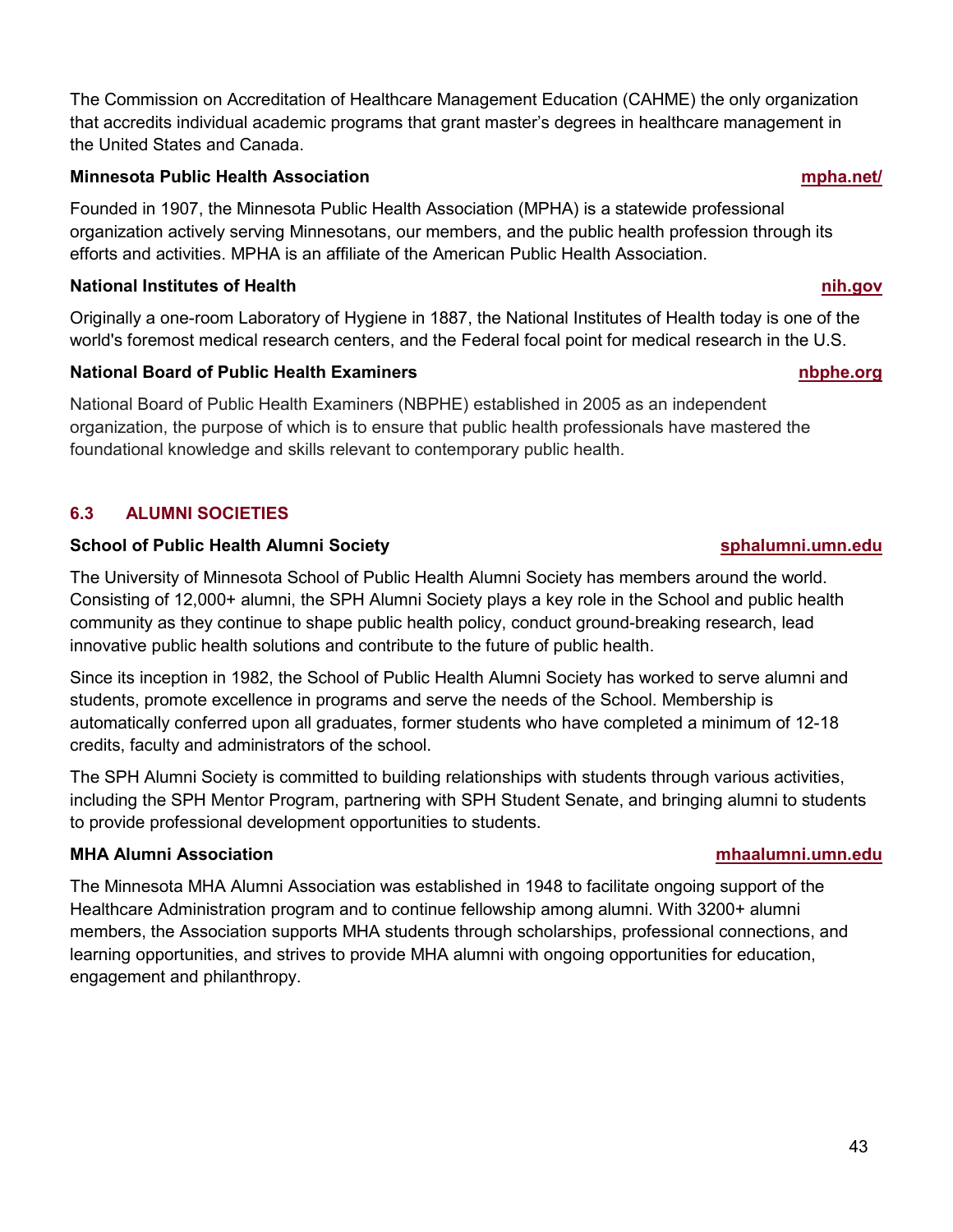# **7. PUBLIC HEALTH ADMINISTRATION & POLICY MPH DEGREE**

# **7.1 MISSION AND PROGRAM OBJECTIVES**

The Public Health Administration & Policy (PHAP) program focuses on managing organizations and influencing policy to improve population health. The program is targeted toward students interested in working with government agencies, nonprofits, or private health care organizations that seek to advance public and population health.

This program prepares students to:

- Lead, manage and evaluate population health programs and agencies.
- Design and implement research to guide evidence-based decision-making.
- Evaluate and inform public policy that impacts population health.

The PHAP program's core competencies are as follows:

- Display theoretical and practical knowledge of history and principles of delivery systems relevant to public health policy and administration.
	- $\circ$  Describe the historical development and underlying values of public health
	- $\circ$  Identify the main components and issues of the organization, financing and delivery of health services and public health systems
	- o Understand the roles and functions of organizations that work together to achieve public health goals
	- $\circ$  Understand the role of health systems in improving health outcomes
	- $\circ$  Identity major gaps in access to health care and the reasons for these gaps
	- o Identify sources of disparities between social and cultural groups in public health outcomes
	- o Demonstrate leadership skills for building partnerships
- Manage and lead public health organizations or systems.
	- o Apply quality and performance improvement concepts to address organizational performance issues
	- $\circ$  Apply the principles of program planning, development, budgeting, management and evaluation in organizational and community initiatives
	- o Apply systems thinking for resolving organizational problem
	- o Identify the competencies of effective public health leaders
	- $\circ$  Develop and communicate a statement of missions/vision/values for an organization
	- o Demonstrate leadership skills for building partnerships.
	- o Identify own leadership strengths and weaknesses
	- $\circ$  Acquire ability to develop business plan and budget for public health programing
	- $\circ$  Communicate to diverse audience issues related to health management and policy
	- o Apply principles of strategic planning and marketing to public health
- Conceptualize and design research of high quality and scientific integrity.
	- $\circ$  Develop skills in ethical analysis and understanding of public health research ethics
	- $\circ$  Apply research principles to understanding health policy problems and policy issues
	- o Formulate and solve a decision analysis problem
	- o Understand the principles of cost-effectiveness analysis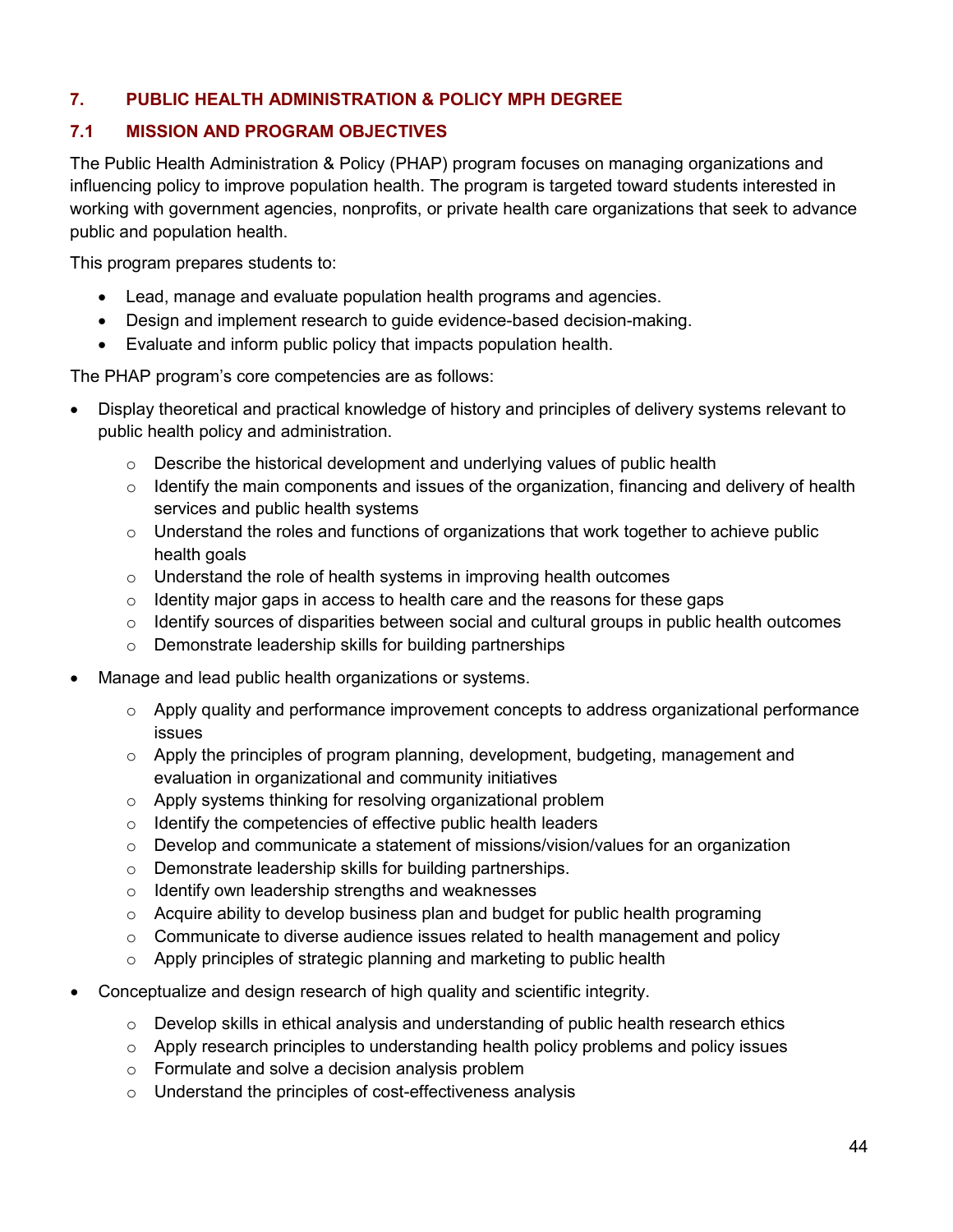- $\circ$  Become familiar with the calculation and interpretation of a variety of measures of public health care disparities
- o Understand and plan an evaluation study
- $\circ$  Apply evidence-based scientific knowledge to decision making in public health
- $\circ$  Understand strengths and weaknesses of existing public data sources for public health research
- $\circ$  Understand the role of communities in research and the production of knowledge
- $\circ$  Evaluate and use quantitative and qualitative data to address public health problems
- Develop and analyze public health policy.
	- $\circ$  Use evidence reasoning and argumentation to respond to moral issues related to public health practice and policy making
	- $\circ$  Understand the policy process involved in public health
	- o Perform analyses of public policy debates
	- o Effectively advocate for public health issues
	- $\circ$  Understand the context in which health policy is created at the state and federal level
	- $\circ$  Identify, analyze and resolve ethical issues related to allocation of resources and balancing individual and community concerns in public health
	- o Identify key stakeholders in US health care policy
	- $\circ$  Understand the constitutional and regulatory powers governing public health
	- $\circ$  Communicate policy issues to diverse audiences

# **7.2 MASTER OF PUBLIC HEALTH GRADUATION REQUIREMENTS**

#### **Coursework and Credits**

### **Standard Program—44 credits**

# **Public Health Core Area Requirements and Equivalency Exam information can be found in section 3.5.**

# **Core PHAP Courses**

Students must complete the required PHAP core courses (requirements have varied; the requirements in place at the time of enrollment apply). For students entering in 2012-2015, this included the requirement of an area of specialization; for students entering after 2015, the PHAP required core is

- PubH 6724 The Health Care System and Public Health (3 cr)
- PubH 6727 Leadership and Managing Change (2 cr)
- PubH 6735 Introduction to Public Health Policy (3 cr)
- PubH 6755 Planning and Budgeting (2 cr)
- PubH 6806 Introduction to Public Health Research (2 cr)
- PubH 7784 Master's Project Seminar (2 cr, total)
- PubH 7794 Master's Project (ILE) (2 cr)

A student can substitute a required PHAP core course by transferring credits from a graduate level course, with a grade of B- or better, at an accredited university or college that meets the educational objectives of the course for which it is substituted. Students must provide a syllabus of the course at the time they took it and an official transcript to the program coordinator. The program director makes the final determination if the course can be substituted. All student requests that depart from the degree